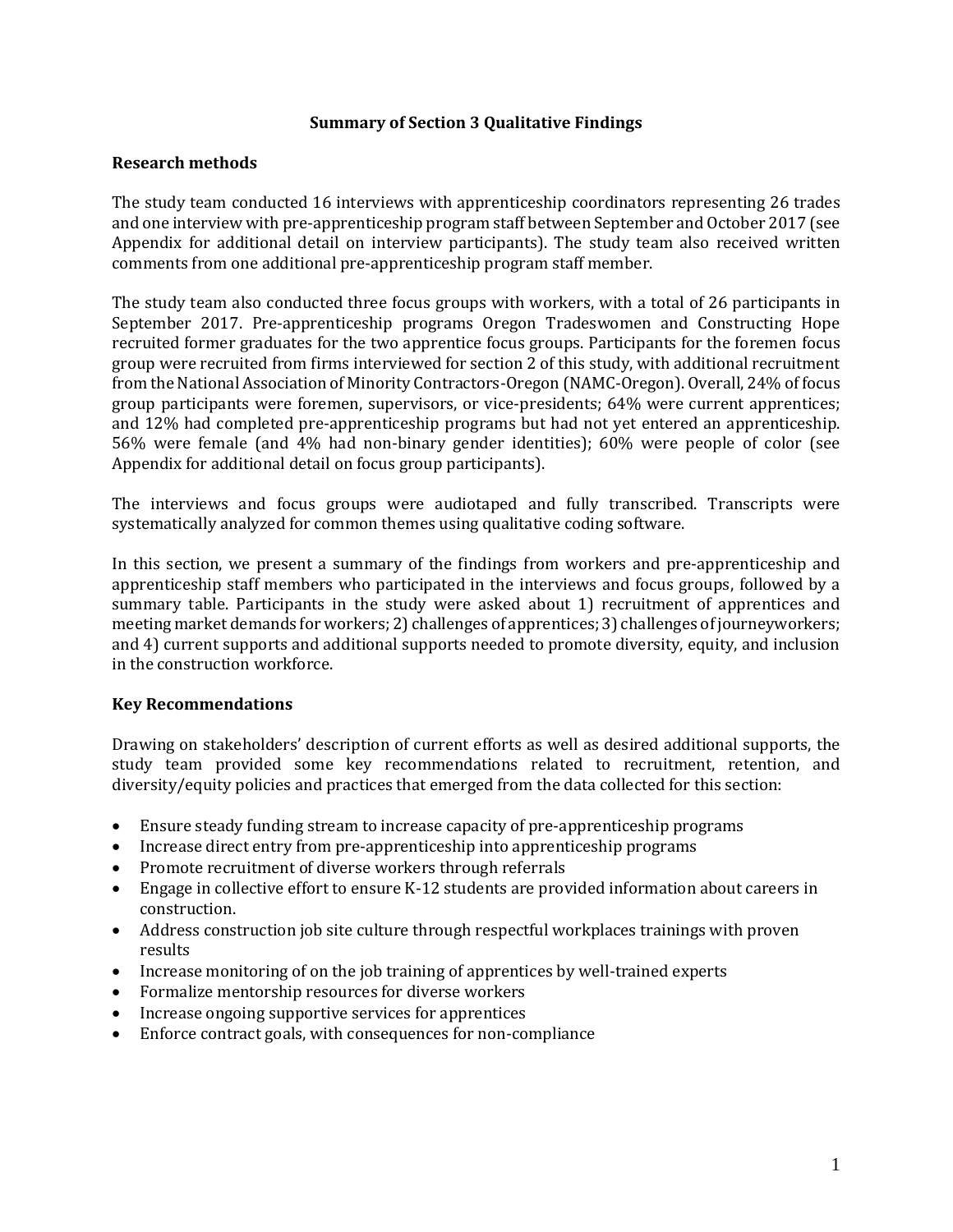# **Summary of key findings**

# *Recruitment of apprentices and meeting market demands for workers*

- Apprenticeship coordinators reported currently using a variety of approaches to recruiting participants, including: referrals and word of mouth, pre-apprenticeship programs, career fairs, outreach to high schools, community agencies, and media. Despite these many approaches, most apprenticeship coordinators noted that it was largely referrals and word of mouth that resulted in the successful entry into an apprenticeship program (up to 90%, by some participants' estimates).
- Some apprenticeship coordinators reported they were able to meet employers' requests for women and racial/ethnic minorities; others reported they did not currently have enough diverse workers to meet demand.
- According to apprenticeship coordinators, thus far the most successful ways to recruit diverse apprentices have been through pre-apprenticeship programs and referrals for diverse apprentices from current tradespeople (e.g. a white man who refers his sister).
- Pre-apprenticeship programs Oregon Tradeswomen and Constructing Hope could increase their training capacity and produce qualified diverse candidates for apprenticeships, if they receive additional funding. Additionally, the pre-apprenticeship program operated through PCC articulated they could probably better outreach and recruit women and people of color.
- Apprenticeships coordinators reported that the number of apprentices they train depends on the market demand. Apprenticeship coordinators reported they have increased their training capacity based on recent market demand and would likely continue to do so in future.
- Apprenticeship coordinators noted it was most challenging to meet market demands for journeyworkers, as journeyworkers only become available after the successful completion of a 3-5-year apprenticeship (or if they are recruited from other states).

# *Challenges of apprentices*

- When apprentice coordinators were asked about the biggest challenges facing apprentices, many noted the difficult nature of work in the trades: physical demands of the job, the "dirtiness" of the job, early and/or irregular work hours, and unpleasant weather conditions. Among our participants, it was widely acknowledged that the trades are not for all people and a certain about of attrition for these reasons was expected and unavoidable.
- The nature of construction culture, specifically, the persistent racist and sexist attitudes and behavior, pose significant challenges for apprentices, particularly for diverse workers. Apprentices noted the need to "prove themselves," which was particularly difficult for diverse workers. Apprentices also reported experiencing harassment and isolation on the job site.
- Negative attitudes towards diverse apprentices impact their ability to access necessary on-the job training. Apprentices reported that they were not taught to learn the skills of their trade, while other apprentices had more opportunities to learn.
- Among participants in our study, there were examples of overt discrimination in hiring and firing related to gender and racial/ethnic identities.
- Our participants also described financial challenges of apprentices, including making ends meet (particularly in the early stages of apprenticeship) and being out of work (although this was not described as currently a major issue as the construction industry is currently booming).
- Several participants noted the unique challenges in the construction industry of meeting commitments to work and to family, specifically, the cyclical nature of the work, the unpredictable schedules, and the work hours (early mornings, nights, weekends). This is an issue that faces all workers with caregiving responsibilities; however, several female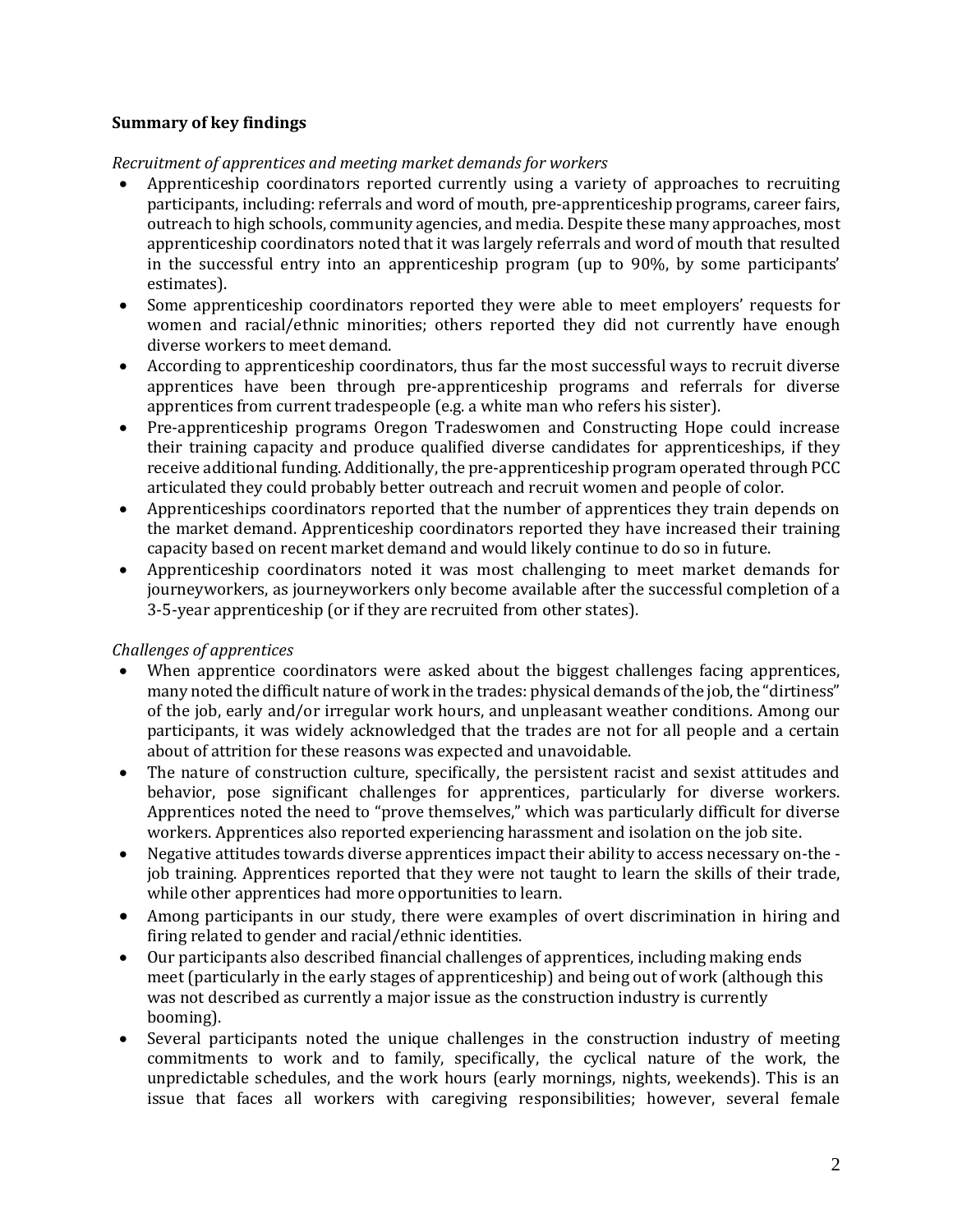participants noted that companies were particularly unwilling to provide women with time off (even when male workers were allowed to take time off).

When participants were asked about challenges specific to racial/ethnic minorities, many mentioned the negative culture that still exists on the jobsite for minorities and how this needs to change. Additionally, some participants noted language barriers.

"You're expected to go above and beyond, always. And if you do, [it is assumed it is because] you're exceptional for a woman. And if you don't, it's [assumed it is] because you're a woman." (Apprentice)

"It's hard to be a woman on the job site because they don't want women there" (Apprentice)

"They always have me doing the bitch work. I'm like, you know, I can do more than that… You've got to fight for your place." (Apprentice)

"[When women leave the industry] it's child care hours, the need, or push, or pressure to work overtime when they have children at home, the construction culture at times, not being given opportunities to grow in the industry. (Apprenticeship coordinator)

# *Challenges of journeyworkers and foremen*

- Some participants noted that the challenges in transitioning from apprentice to journeyworker included gaining the necessary skills and confidence (including the skills and confidence to be a good mentor to apprentices) as well as attaining recognition and respect. Some participants noted that apprentices sometimes leave the trades after completing an apprenticeship rather than going on to work as a journeyworker because of a lack of work or a preference for another career (this was not perceived as a common or significant issue).
- Established journeyworkers and foremen experienced challenges that included:
	- Being out of work
	- Challenges with finding work through networks
	- Construction culture.
- Some participants noted long term challenges of being a journeyworker include the physical toll on the body and keeping up with technology. Diverse journeyworkers and foremen experience issues related to the nature of construction culture, specifically, the persistent racist and sexist attitudes and behaviors.

"[A challenge of being a journeyworker is] respect, just lack of respect. A lot of it is just because you have your card, it really doesn't mean anything until you've been years into it." (Foreman)

"As a minority, particularly being a minority in a lead role, I know some of the things that I deal with. I like to put it like this: [I'm] being [perceived as] incompetent and [I have] to prove I'm competent. (Foreman)

"I think any time that when you take a look around you and you don't see, you know, people that look like you, I think it's always a challenge." (Apprenticeship coordinator)

"So I think in this industry, people need to know that your reputation, your name and your network is what's going to keep you employed a lot, sometimes even more so than your skill set." (Apprenticeship coordinator)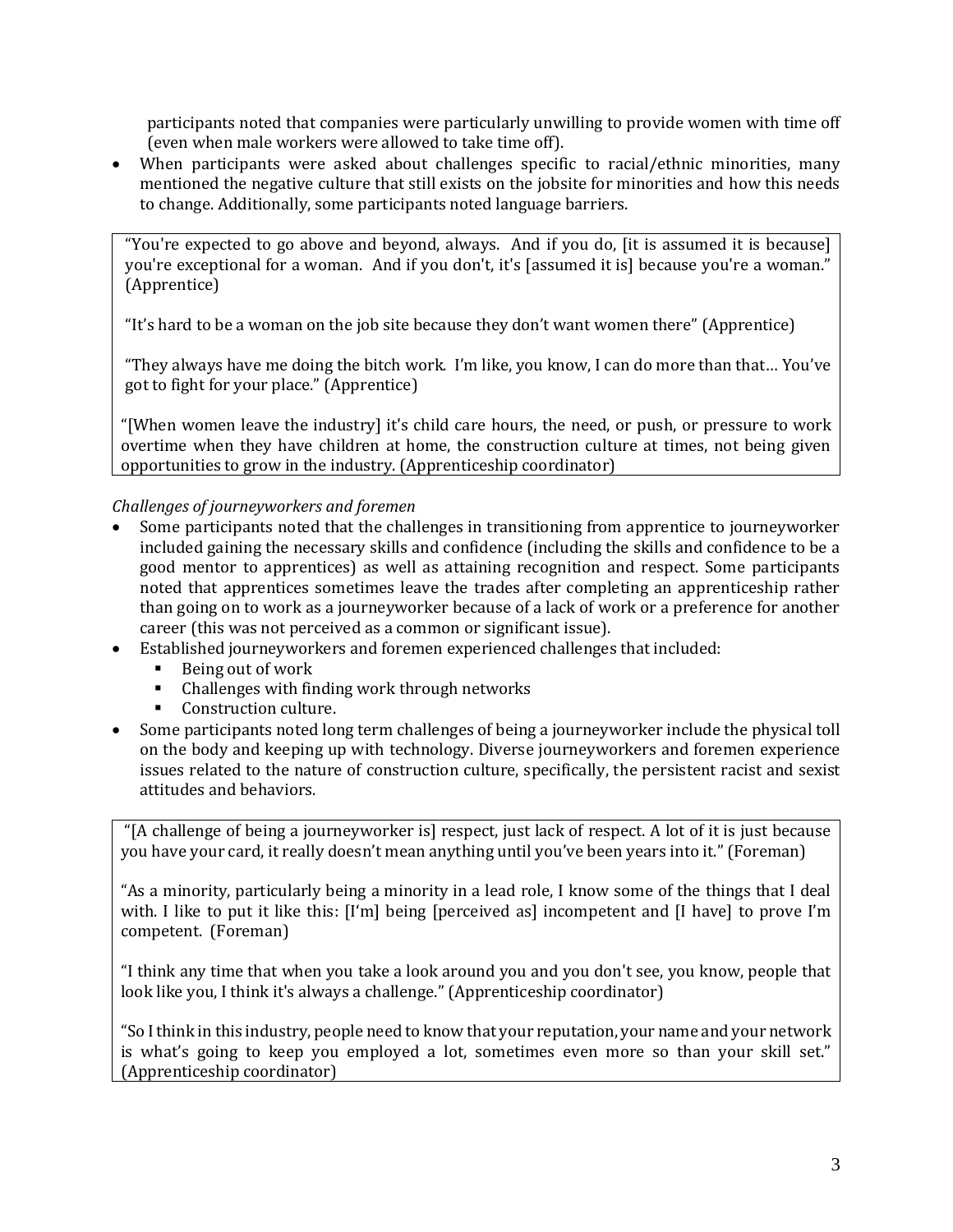*Current supports and additional supports needed to promote diversity, equity, and inclusion in the construction workforce*

- Participants noted that additional efforts are needed to recruit diverse workers. Participants recommended providing a more consistent funding stream for pre-apprenticeship and some participants supported direct entry from pre-apprenticeship into apprenticeship.
- Participants gave examples of how diverse workers have been recruited into apprenticeship through referrals.
- Participants also recommended continuing to invest in outreach to the broader community (e.g. through advertising) and outreach to youth in schools. Additionally, having diverse staff engaging in recruitment efforts may be an important strategy for increasing awareness of careers in construction for diverse workers.
- Most participants believed much more should be done to address construction culture to provide all workers with respectful workplaces. Participants noted some current efforts to address construction site culture (including harassment, isolation, discrimination, and a lack of access to on the job training). Apprenticeship coordinators and foremen reported occasionally intervening when they saw or heard about aggression on job sites. A few participants mentioned existing trainings and programs aimed at reducing job site aggression. Some participants emphasized training individual workers to be resilient to deal with the construction culture.
- Participants also noted that unequal access to on-the-job training suggests that additional monitoring of apprentices is needed.
- Both staff and workers noted that diverse workers need additional support though mentoring programs and other non-financial support services. Participants noted that a key source of nonfinancial support currently in place was personal relationships between apprentices and staff (including pre-apprenticeship program staff, apprenticeship program staff, and union staff).
- Participants noted that there are some financial supports in place for apprentices, such as: BOLI/ODOT support services, WorkSource, Impact NW, and Labor's Community Service Agency. Individual apprenticeship programs also provide some financial support. A specific support was the need for tools and clothing that fit smaller bodies. Improper fitting equipment can negatively impact safety and productivity.
- All participants largely supported contract goals to support continuous employment for diverse workers. However, most felt strongly that if those contract goals that are not monitored and enforced they were ineffective and frustrating, and some felt race and gender goals unintentionally exacerbated existing racist and sexist attitudes on the jobsite among co-workers. One participant group was opposed to contract goals, feeling that it squashed individual business freedom. Several participants reflected on opportunities to promote diversity in the trades through local hiring.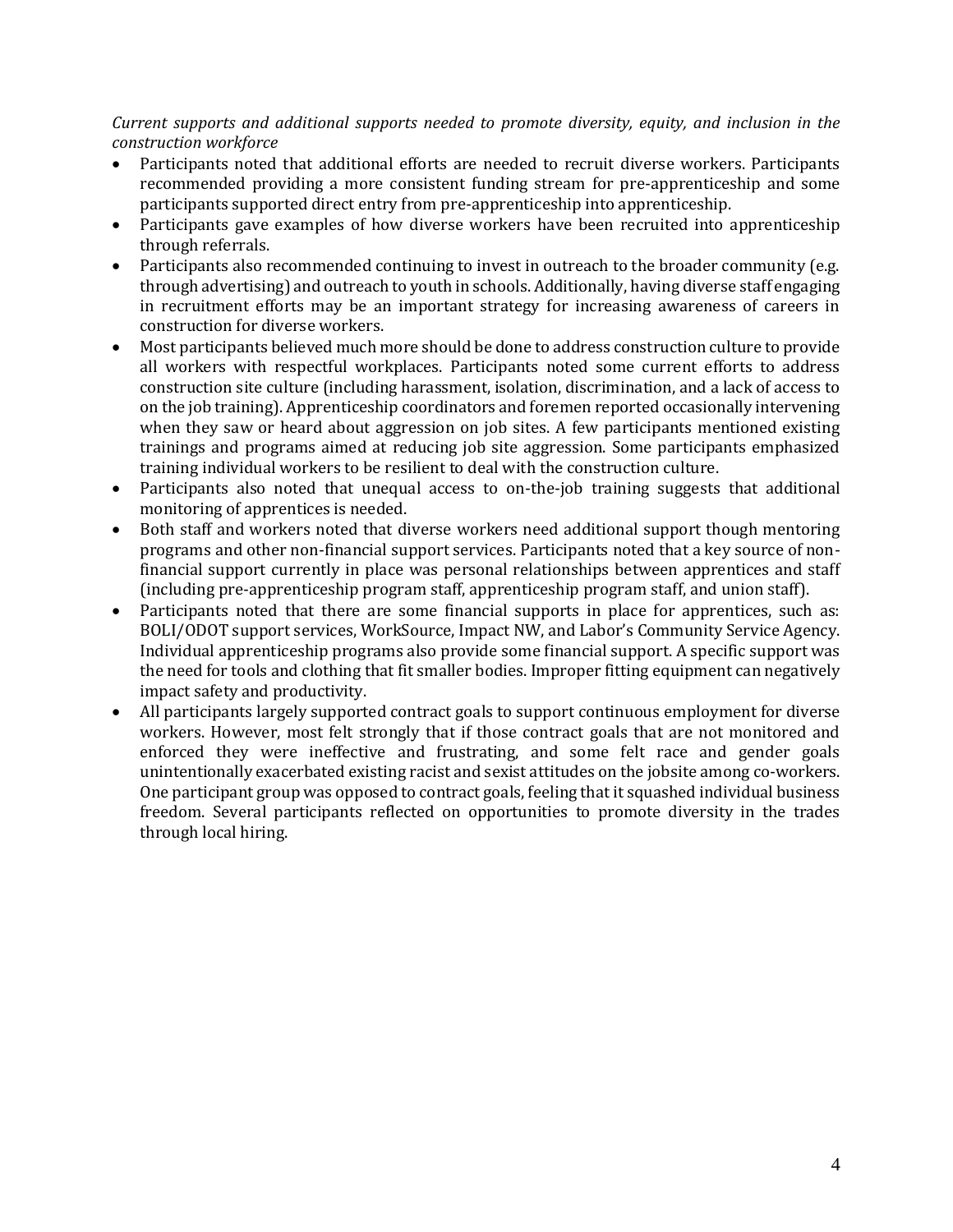|                                                                                                                                       | Apprenticeship programs                                                                                                                                                                                                                                                                                                                                                                                                                                                                                                                                                                                                                                                                                                                                             | Workers                                                                                                                                                                                                                                                                                                                                                                                                                                                                                                                                                                                                                                                                                       |
|---------------------------------------------------------------------------------------------------------------------------------------|---------------------------------------------------------------------------------------------------------------------------------------------------------------------------------------------------------------------------------------------------------------------------------------------------------------------------------------------------------------------------------------------------------------------------------------------------------------------------------------------------------------------------------------------------------------------------------------------------------------------------------------------------------------------------------------------------------------------------------------------------------------------|-----------------------------------------------------------------------------------------------------------------------------------------------------------------------------------------------------------------------------------------------------------------------------------------------------------------------------------------------------------------------------------------------------------------------------------------------------------------------------------------------------------------------------------------------------------------------------------------------------------------------------------------------------------------------------------------------|
| Recruitment of<br>apprentices and<br>meeting market<br>demands for<br>workers                                                         | Apprentices primarily recruited through<br>referrals and word of mouth<br>• Other recruitment methods include: pre-<br>apprenticeship programs, career fairs,<br>schools, media<br>• Barrier to recruitment of diverse<br>apprentices: Reaching diverse workers<br>through current recruitment approaches<br>• Barrier to increasing overall training<br>capacity: demand for apprentices                                                                                                                                                                                                                                                                                                                                                                           | Diverse workers in this study primarily<br>٠<br>entered apprenticeships via pre-<br>apprenticeship programs<br>Barrier to recruitment of diverse<br>apprentices: Information about<br>apprenticeship not widely known                                                                                                                                                                                                                                                                                                                                                                                                                                                                         |
| Challenges of<br>apprentices                                                                                                          | " The nature of the job and working hard<br>• Construction culture: proving yourself,<br>harassment and isolation, lack of training,<br>overt discrimination<br>Financial challenges<br>■ Work/family conflict<br>• Language                                                                                                                                                                                                                                                                                                                                                                                                                                                                                                                                        | Construction culture: proving yourself,<br>٠<br>harassment and isolation, lack of<br>training, overt discrimination<br><b>Financial challenges</b><br>٠<br>Work/family conflict<br>٠<br>Language<br>Е                                                                                                                                                                                                                                                                                                                                                                                                                                                                                         |
| Challenges of<br>journeyworkers                                                                                                       | • Challenges transitioning to<br>journeyworker: skills and confidence,<br>recognition and respect<br>• Leaving the trades after apprenticeship:<br>lack of work, preference for another career<br>• Construction culture<br>" Being out of work, challenges finding work<br>through networks<br>" Long term challenges: toll on the body,<br>keeping up with technology                                                                                                                                                                                                                                                                                                                                                                                             | Challenges transitioning to<br>٠<br>journeyworker: skills and confidence,<br>recognition and respect<br>Construction culture<br>$\blacksquare$<br>Being out of work, challenges finding<br>٠<br>work through networks                                                                                                                                                                                                                                                                                                                                                                                                                                                                         |
| Current and<br>additional<br>supports needed<br>to promote<br>diversity, equity,<br>and inclusion in<br>the construction<br>workforce | <b>Ensure steady funding stream to increase</b><br>capacity of pre-apprenticeship programs<br>Increase direct entry from pre-<br>apprenticeship into apprenticeship<br>programs<br>Promote recruitment of diverse workers<br>through referrals<br>Engage in collective effort to ensure K-12<br>students are provided information about<br>careers in construction.<br>• Address construction job site culture<br>through respectful workplaces trainings<br>with proven results<br>Increase monitoring of on the job training<br>of apprentices by well-trained experts<br>• Formalize mentorship resources for<br>diverse workers<br>Increase ongoing supportive services for<br>apprentices<br>· Enforce contract goals, with consequences<br>for non-compliance | Ensure steady funding stream to increase<br>٠<br>capacity of pre-apprenticeship programs<br>Promote recruitment of diverse workers<br>through referrals<br>Engage in collective effort to ensure K-12<br>students are provided information about<br>careers in construction.<br>Address construction job site culture<br>٠<br>through respectful workplaces trainings<br>with proven results<br>Increase monitoring of on the job<br>training of apprentices by well-trained<br>experts<br>Formalize mentorship resources for<br>٠<br>diverse workers<br>Increase ongoing supportive services for<br>٠<br>apprentices<br>Enforce contract goals, with<br>٠<br>consequences for non-compliance |

**Table 1: Overview of findings from section three interviews and focus groups**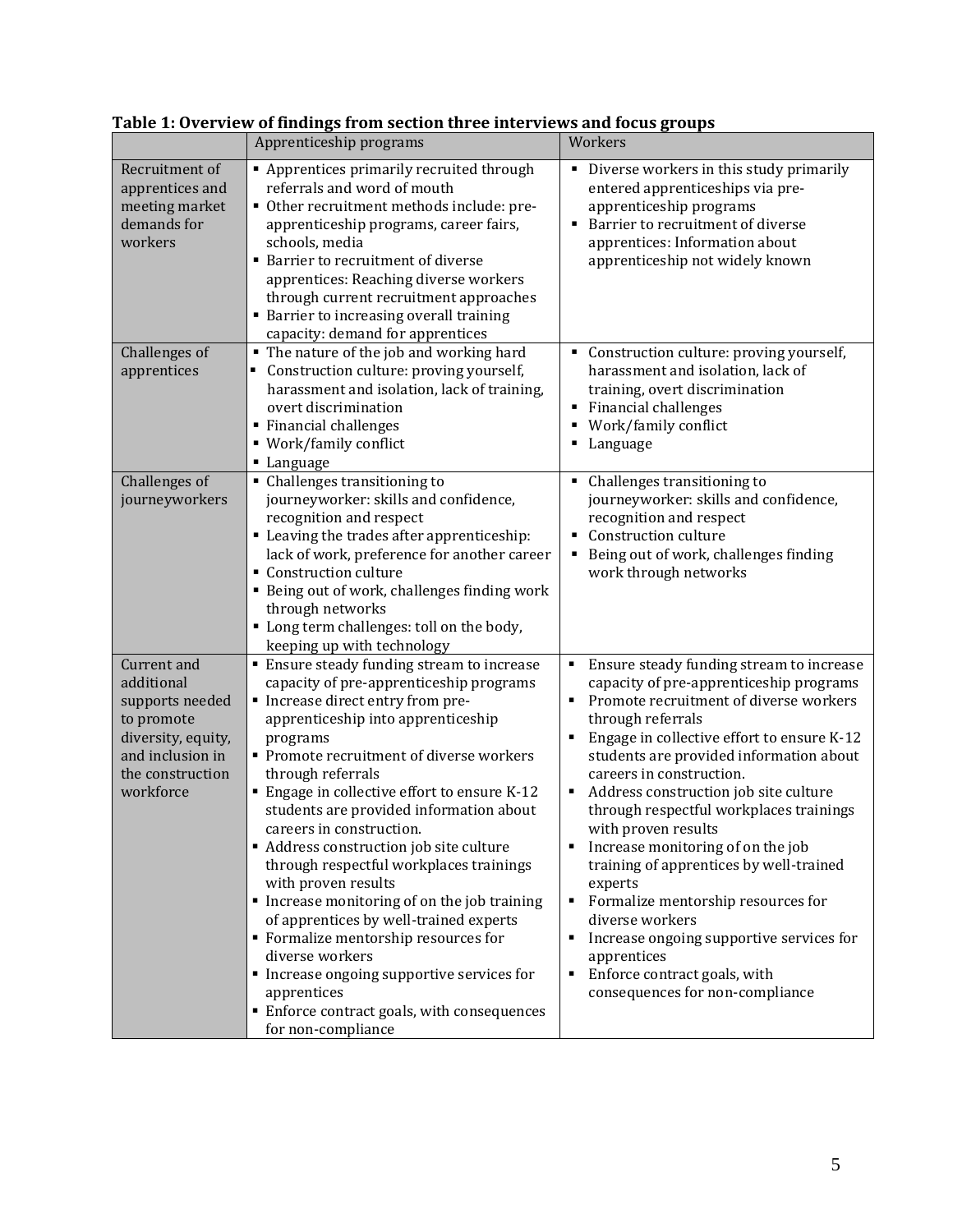# **Detailed findings**

### **Recruitment of apprentices and meeting market demands for workers**

In this section, we present findings regarding current approaches for the recruitment of apprentices and meeting market demand for workers. First, we describe how all apprentices are currently recruited by apprenticeship programs, noting specific efforts to recruit diverse workers. Then we report on the industry's capacity for meeting market demand for workers (pre-apprenticeship program graduates, apprentices, and journeyworkers). Finally, we discuss findings regarding meeting market demand specifically for diverse workers.

### *How apprentices are recruited*

Apprenticeship coordinators reported a variety of approaches to recruiting participants, including:

- Referrals and word of mouth (from contractors and from current tradespeople)
- Pre-apprenticeship programs; specifically mentioned: Oregon Tradeswomen, (Constructing Hope (CH), Portland Youth Builders (PYB)
- Career fairs; specifically mentioned: Oregon Tradeswomen's Career Fair
- High schools
- Community agencies; specifically mentioned: WorkSystems Inc, Work Source, Clark County Skills Center, Job Corps
- Traditional media (radio, newspaper, TV)
- Social media (Facebook)
- Websites (BOLI, individual apprenticeship programs)

Most apprenticeship coordinators also noted that it was largely referrals and word of mouth that resulted in the successful entry into an apprenticeship program. Representative examples to the question about how apprentices are recruited include:

Mostly through word of mouth. We do post on BOLI's website. And I had BOLI do outreach to the programs that are out there. As well as I reached out to OTI, Constructing Hope, Southeast Works. We've had a few applicants from each one of those. But mostly it's word of mouth. (Apprenticeship coordinator)

I know that this industry in itself, probably ninety percent of all the apprentice we get are through word of mouth. So we have a very large number, regardless of the money we spend on advertising or outreach, it makes no difference. Still, the majority are through word of mouth. (Apprenticeship coordinator)

The primary means, historically, have been career fairs. We work with registered preapprenticeship programs, like Portland Youth Builders, Constructing Hope, Cascadia Technical Academy. I'm leaving somebody out. Oregon Tradeswomen. We open our campus to tours, three times a year to all high schools. But it tends to be those with craft programs that are taking advantage or alternative high schools. And in 2017, we started using TV advertising and social media. All of that said, eighty to ninety percent of our applicants, it's word of mouth. It's all referral. (Apprenticeship coordinator)

Most apprenticeship coordinators reported that their organization made an effort to recruit diverse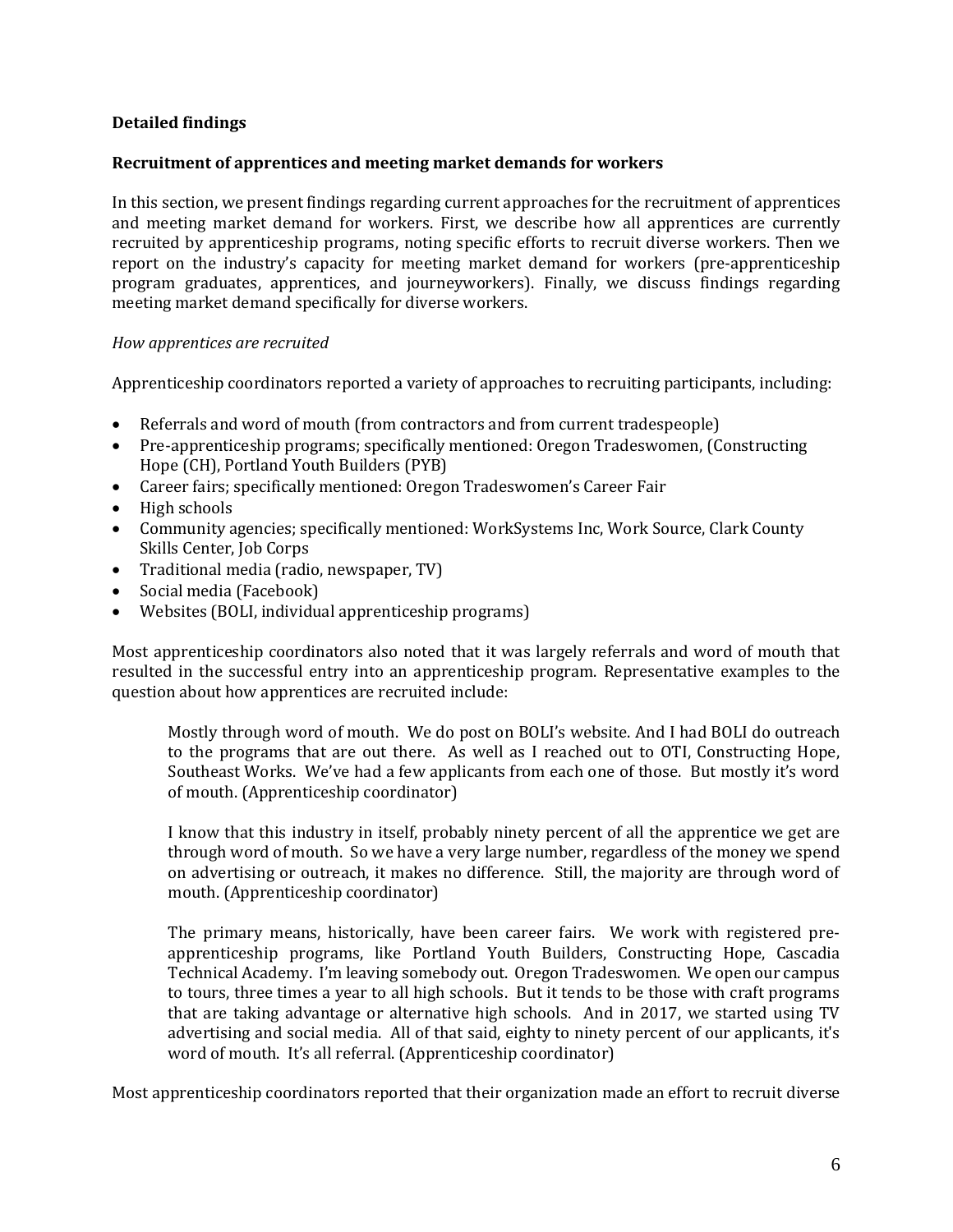workers, most commonly, participants reported recruiting from OTI and CH pre-apprenticeship programs and Oregon Tradeswomen's career fair.

Apprenticeship coordinators particularly emphasized the role of pre-apprenticeship for recruiting women, citing examples of successful apprentices who had learned key skills through their preapprenticeship programs that prepared them for the trades. Some participants reported referring potential apprentices to pre-apprenticeship programs to help them gain entry into their apprenticeship programs. As one participant noted:

The gal that's in [our program] this year that's just gone indentured, she applied last year and didn't get in. But she took to heart what we said about this pre-apprentice program. And she went and took their class. And then she did much better. Interview-wise and the application score-wise. And she was able to get into the program. (Apprenticeship coordinator)

Previous research has noted that pre-apprenticeship graduates make up a significant portion of current female apprentices: in Oregon in 2014-2015, 21.7% of white female apprentices and 31.5% of minority female apprentices were pre-apprenticeship graduates (most from Oregon Tradeswomen Inc). Additionally, 2.1% of minority male and less than 1% of white male apprentices were pre-apprenticeship graduates (Kelly and Wilkinson 2017).

One participant noted that they intentionally had women in staff positions to help with recruitment of women. They stated:

I think that most importantly we work really, really hard here internally with our staff. And you know, the goal is, is that the staff that we have here at [our organization] is a representation of what's happening in the community. So we have three pretty much fulltime females that work for us as instructors and get involved in recruitment and outreach. And I think that really, really helps us attract and also retain women into the field. (Apprenticeship coordinator)

A conversation between participants in one of the apprentices focus groups echoed this point:

Apprentice 1: They [companies] need to have more women in their offices.

Apprentice 2: Yeah. Or even just like all the union reps. Do you know any woman rep in any of the unions? I don't. I don't know one [female] union rep.

The strategy of having diverse workers in staff positions to help with recruitment is related to the commonly stated view of our participants that efforts to promote diversity in the trades should incorporate initiatives to have more visibility of diverse workers across all positions in the industry.

# *Meeting market demand for workers*

In this section, we discuss issues of training capacity and meeting market demand for preapprenticeship program graduates, apprentices, and journeyworkers separately, as there are different issues at each stage of the workforce pipeline.

*Pre-apprenticeship program graduates*. The Oregon Bureau of Labor and Industries (BOLI) recognizes a number of pre-apprenticeship programs that provide training to prepare individuals to enter into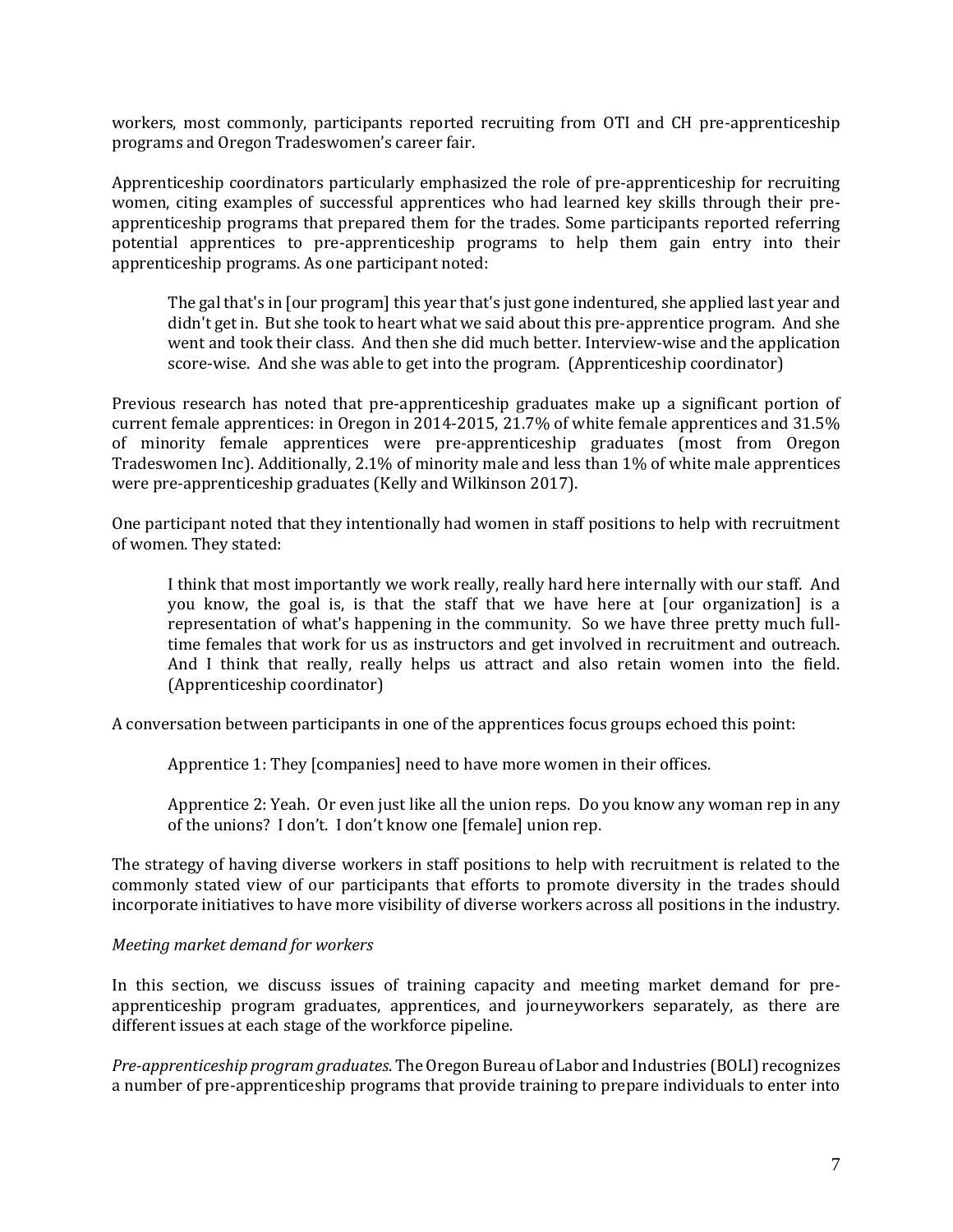apprenticeships.<sup>1</sup> Pre-apprenticeship programs have different training capacities. For example, in 2018, Portland Community College (PCC)<sup>2</sup> will offer 3 classes capped at 16 students each; Oregon Tradeswomen Inc (OTI)<sup>3</sup> will offer 3 classes capped at 30 each<sup>4</sup> and Constructing Hope (CH)<sup>5</sup> will offer 4 classes capped at 25 each.

Pre-apprenticeship program staff report that they consistently have a wait list for each class. PCC has limited ability to increase capacity, given space and instructors constraints. OTI and CH could increase training capacity with increased funding. Currently, graduates of pre-apprenticeship programs are in high demand, as apprenticeship coordinators recognize that recruiting from preapprenticeship programs is one of the most effective ways of recruiting diverse, skilled and qualified workers into apprenticeship.

*Apprentices*. Apprenticeship coordinators reported that the number of apprentices that they train directly depends on the market demand. Because the majority of training for apprentices occur on the jobsite, organizations need to ensure that that "classroom" is going to be available to their apprentices over the 3-5year period when deciding to increase their enrollments. As two participants described:

We can forecast based on industry needs, speaking to our contractors and what the outlook looks like based on past experience. So it's pretty much demand. We're looking at numbers. How many people are off work, not working? How many people are available to go to work on the out of work list? We generally like to have a percentage with probably fifteen percent or so people in the pool, ready to go to work. (Apprenticeship coordinator)

They want to expand training, and that will include more classroom space so that we could have larger classes as well as number of classes per year. We typically only have one. But this year we had two. If we had to, we could have three classes. The biggest thing is you don't want to train them and then not have a job for them. (Apprenticeship coordinator)

Most apprenticeship coordinators noted that they had increased training capacity in the last year to meet the current demand for apprentices and would continue to increase as additional apprentices are needed. This is consistent with BOLI apprenticeship enrollment data (included in Section 1 data), which clearly show a significant apprenticeship decrease during the recent recession, and an exponential uptick in line with the market demand increasing over the last two years.

While market demand is the primary mechanism for increasing (or decreasing) training capacity, some programs noted a few additional barriers. Some programs noted that they had space or instructor constraints that would pose barriers to significantly increasing their training capacity (although most noted they could overcome these barriers if needed). Some apprenticeship coordinators noted that they did not have a sufficient number of qualified applicants to increase capacity; however, most apprenticeship coordinators noted there were more applicants than available spaces in their programs. Others noted that having enough journeyworkers available to train apprentices was another barrier to increasing training capacity of apprentices.

 $\overline{a}$ 

 $^{1}$  BOLI registered pre-apprenticeship programs http://www.oregon.gov/BOLI/ATD/pages/a\_ag\_partners.aspx

<sup>2</sup> Portland Community College https://www.pcc.edu/programs/apprenticeship/pre-trades.html

<sup>3</sup> Oregon Tradeswomen Inc http://www.tradeswomen.net/pathways-to-success/

<sup>4</sup> Oregon Tradeswomen typically offers four classes per year.

<sup>5</sup> Constructing Hope http://www.constructinghope.org/classes/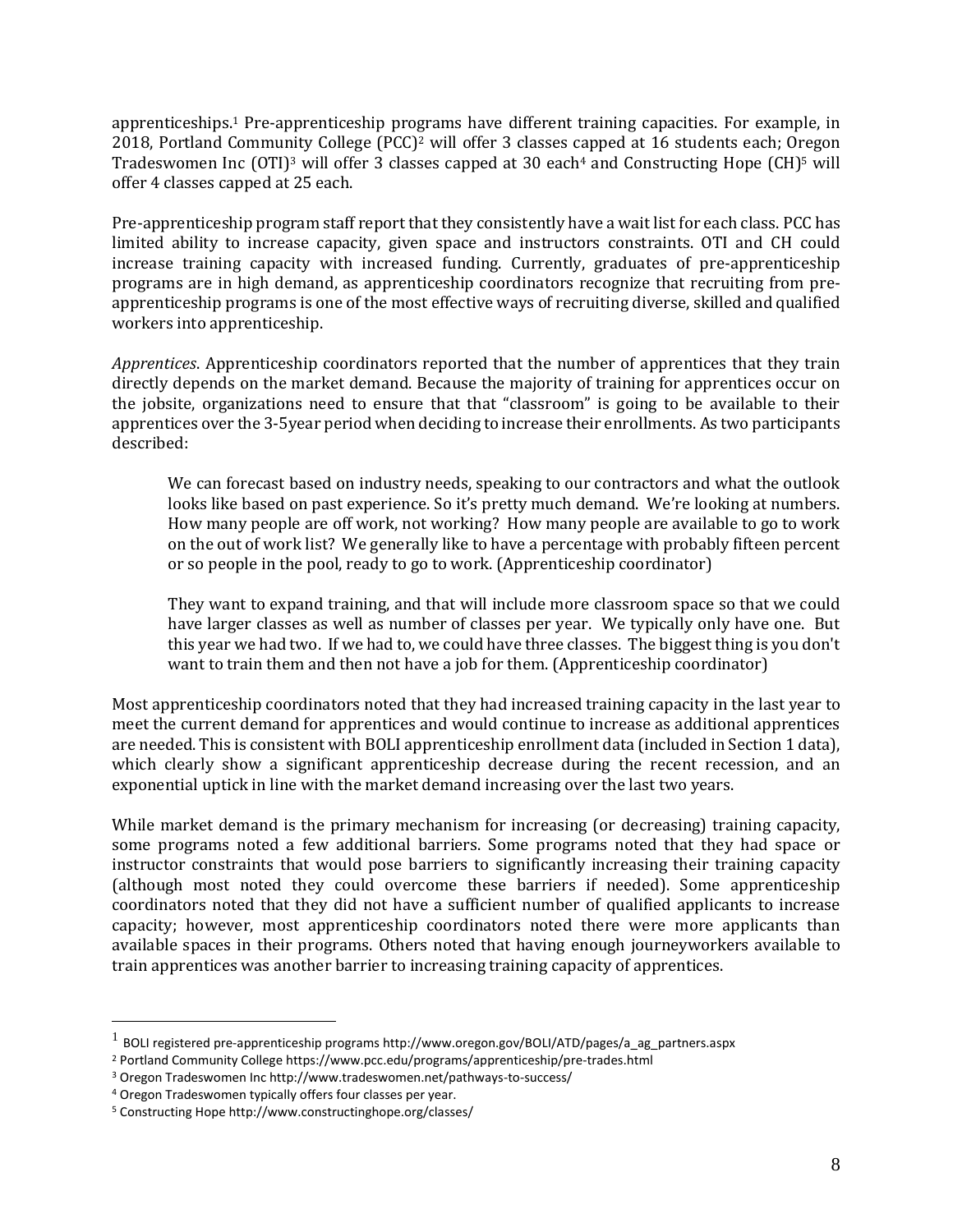*Journeyworkers*. Apprenticeship coordinators noted it was most challenging to meet market demands for journeyworkers, as journeyworkers only become available after a 3-5-year apprenticeship (or if they are recruited from other states). The current shortage of journeyworkers is due to the current boom in the industry, the number of experienced workers facing retirement, as well as the aftereffects of people leaving the industry and of not being able to train apprentices during the recent recession. As one participant reported:

Between now [September] and October we could face a shortage of apprentices because we only have one spare. Unless someone gets laid off. And then we just recycle them back out. But in terms of new people I don't have a ton. And then journeymen we've been shorthanded since the end of June. Normally that isn't until beginning of August we feel like we're shorthanded. And we have about a month to six or eight weeks where we're kind of strapped for people. But as soon as it starts raining then things will even out again and we'll have people available to send out. So, this year's been very busy. (Apprenticeship coordinator)

The consensus among apprenticeship coordinators was that there is no viable way increase the supply of journeyworkers to meet current demand, other than to continue to move apprentices through their programs.

# *Meeting market demands for diverse workers*

Some apprenticeship coordinators reported they were able to meet employers' requests for women and racial/ethnic minorities; others reported they did not currently have enough diverse workers to meet demand.

Interestingly, one participant noted that requests for a diverse workforce were not always based on the need to meet contract goals:

Just about the majority of the people that are requesting folks, even public or private, will write on their form that they're requesting women or female and minority, or an underrepresented population, whether they're under a diversity requirement for workforce development of not. And it's interesting where I'd always assumed it was because of public works, but it's not. People are trying to recruit across the industry. And I think the committees are all doing their part. The State is doing their part. And they're encouraging women and minorities to be hired in the trades. So you're seeing it across everybody. (Apprenticeship coordinator)

Apprenticeship coordinators noted that the barrier to meeting the demand for diverse workers was challenges in recruiting diverse apprentices using current recruitment methods. Some also noted that making the trades a viable choice for diverse workers would require overcoming the history of exclusion of women and people of color from construction and the perception that these workers would not be welcome in the industry. As participants noted:

The biggest barrier is getting people to come through the front door. You know, I can foresee still a lot more hiring going on here in the next year or so. But getting them to come through the front door to apply for the program. (Apprenticeship coordinator)

There's a lack of awareness among women and people of color. So there's that barrier. And then also there's an educational disparity as far as maybe not necessarily women, but people of color who come from...If they do come from a lower income area or school system where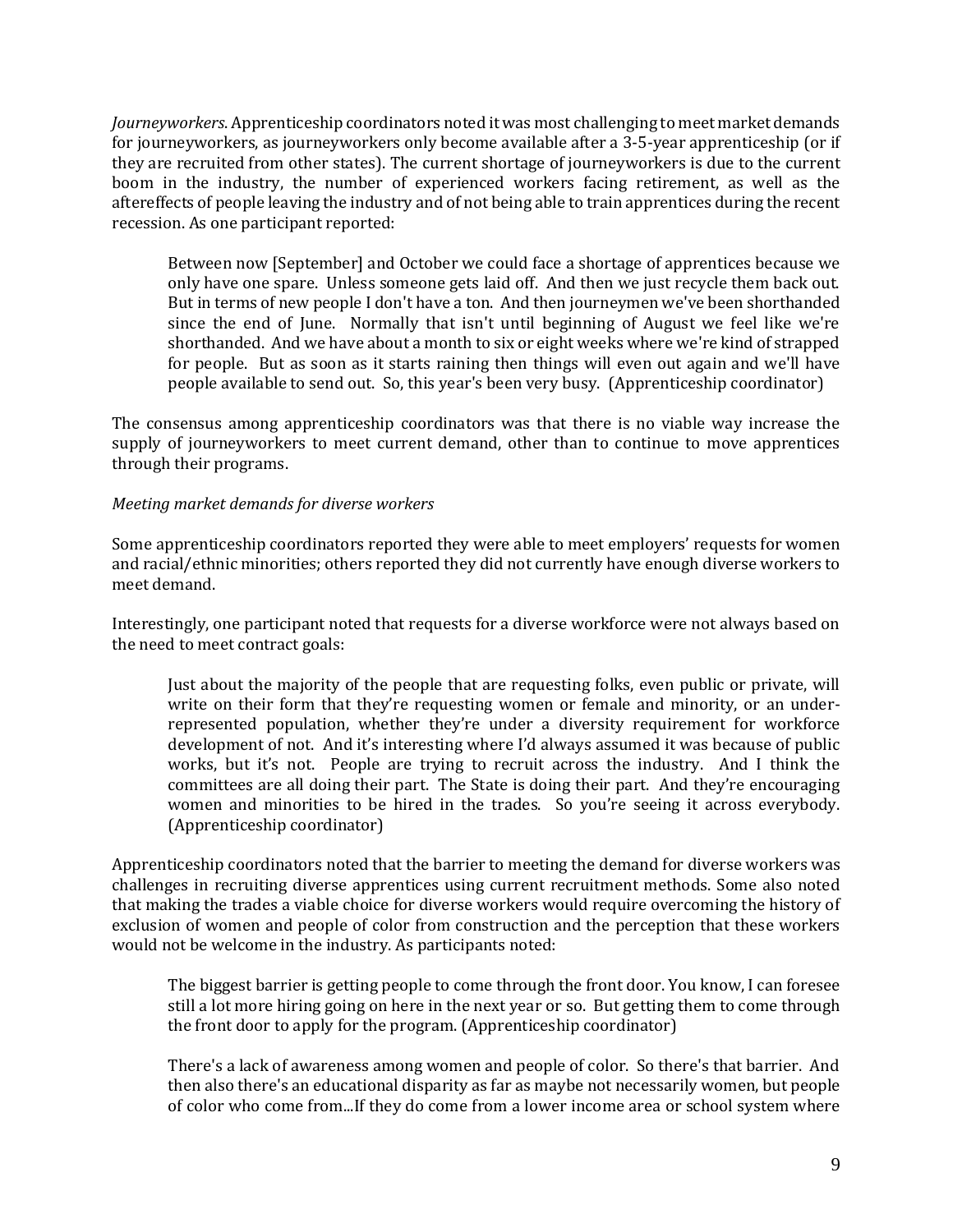they don't have the mathematical skills needed to make it into our program. So that is, that's a frustrating thing. I'd say largely lack of awareness, lack of role models in the industry. (Apprenticeship coordinator)

Retention and leadership development are critical in providing role models for new workers, in particular women, who continue to experience isolation on jobsites. When more women are available to serve in leadership roles and as role models, their unions/employers/apprenticeship programs should utilize them to serve in those capacities to attract more women to the industry. (Pre-apprenticeship staff)

As noted above, many apprenticeship coordinators noted that their programs had some specific initiatives for recruiting diverse apprentices. However, as noted above, most apprentices (up to 90%, based on some participants' estimates) who successfully enter into programs are recruited through referrals or word of mouth.

# **Challenges of apprentices**

In this section, we review the perceptions of apprenticeship coordinators as well as current workers about the major challenges facing apprentices. These include: the nature of the work and work ethic, construction culture, financial challenges, work/family conflict, and language barriers. We conclude this section with some notes on how these challenges impact retention of apprentices.

Box 1. Challenges faced by apprentices

- Nature of the work and work ethic
- Construction culture
	- **•** Proving yourself
	- Harassment and isolation
	- Lack of access to training
	- Lack of access to appropriate restroom facilities
	- Overt discrimination
- Financial challenges
	- Income and expenses
	- Being out of work
	- Work/family conflict
- Language barriers

### *The nature of the work*

When apprentice coordinators were asked about the biggest challenges facing apprentices, many noted the difficult nature of work in the trades: physical demands of the job, the "dirtiness" of the job, early and/or irregular work hours, and unpleasant weather conditions (i.e. working outdoors in the rain, cold, and heat). As one participant noted:

I would say probably the one that's probably the most hardest for all of them, is to just, to get used to, right out of the gate, the physical-ness of the work, and the demands and the structure of the work. You know, most of our projects start at seven o'clock in the morning. (Apprenticeship coordinator)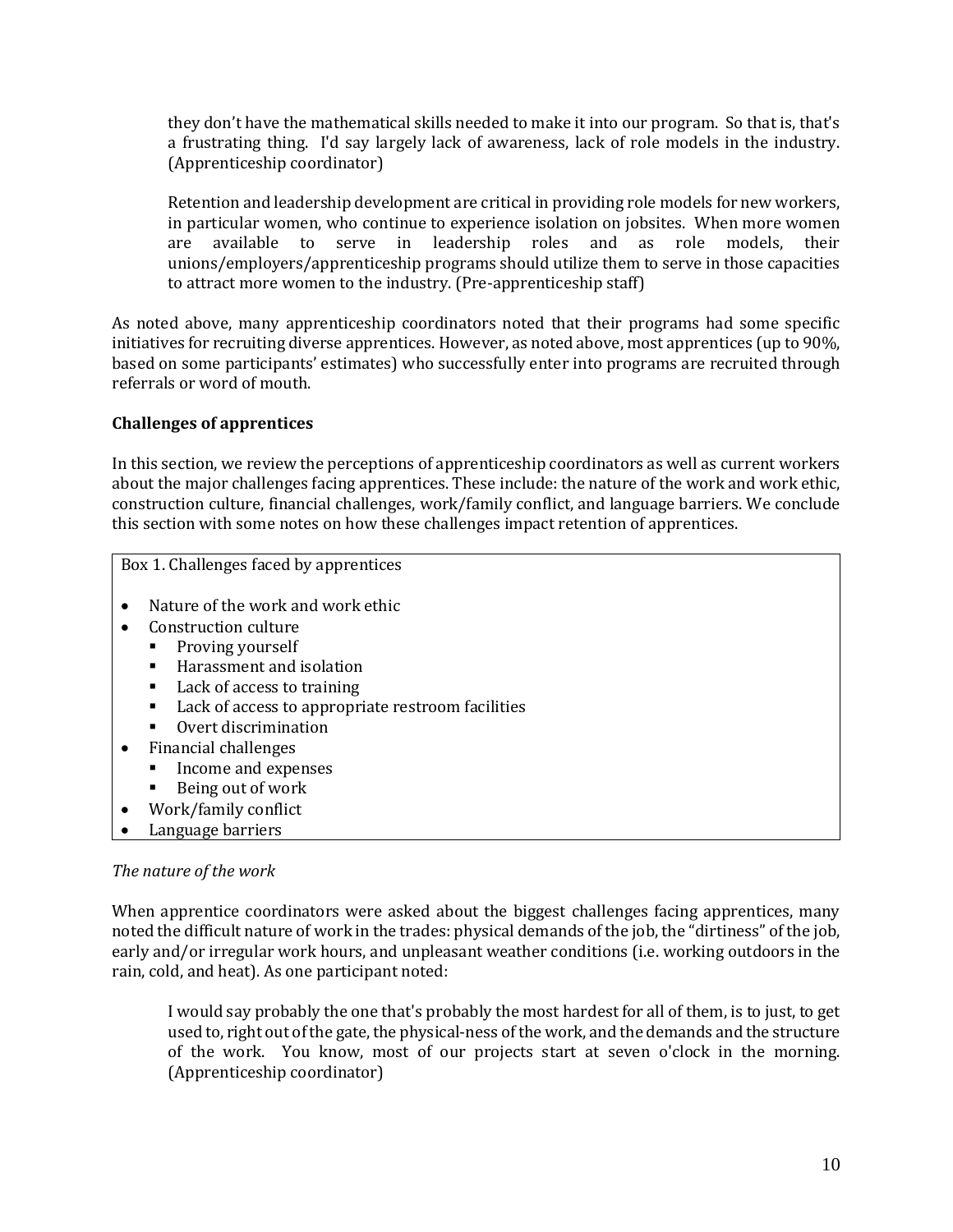In discussions about retention, apprentice coordinators noted that many apprentices who leave early on cite the nature of the work as the reason that they did not want to pursue a career in the trades. Among our participants, it was widely acknowledged that the trades are not for all people and a certain about of attrition for these reasons was expected and unavoidable.

Another common challenge (and explanation for leaving or being terminated from an apprenticeship program) was the need to "work hard." In conceptualizing "working hard," participants included being on time for work, staying busy and productive on the job site, and trying your best to learn the skills and complete assigned tasks. As noted in the following quotes from apprenticeship coordinators, many in the industry perceive that the primary explanation for success is to work hard:

If they work hard, if anybody works hard it really is that. If you work hard and you come to work there's not a problem. (Apprenticeship coordinator)

If you work hard and you come to work every day and you're to work early. Not working early, but you're there early. And you're not the first one to sit down from break and you're the last one to get up from break, and you're one of the last guys to leave, you know, you make sure everything's locked up and you just work hard. You don't have to be the best. The guys will like you, and people will take you, they will take you under their wing and they'll help you through the trade. But if they don't like you, you know, they're not…It's just not going to go well for you. Because people have to invest in you. And if they like you they're going to teach you more. They're going to be less likely to tell the boss how terrible you are. [Chuckles] They're going to standup for you, you know, in the office when the apprentice isn't there. (Apprenticeship coordinator)

Conversely, many participants believed that apprentices' failures were largely due to not working hard or a lack of a work ethic. While it certainly is true that hard work is essential for success in the trades, previous research on the trades in Oregon has argued that widely held belief in the trades makes invisible all of the other challenges that apprentices face and the ways enough that "working hard" may not actually be enough to be successful, particular for women and people of color (Kelly et al 2015). As noted in the end of the second quote, the ability to access personal relationships that form professional networks within the trades ("if they like you they're going to teach you more") is also essential to being successful. As the experiences of diverse apprentices in our study suggest, workers with sexist and racist attitudes are not likely to "invest" in diverse apprentices, no matter how hard those apprentices work.

Participants in the focus groups also noted that the work was physically difficult and sometimes unpleasant. They also noted that it was essential to be viewed as a hard worker by showing up on time, being willing to learn, and so on. However, as these were current apprentices who had chosen to pursue a career in the trades, they did not frame these as barriers or challenges, but rather just part of the nature of the work.

### *Construction culture*

*Proving yourself.* Our participants noted that all apprentices have to "prove themselves" to earn the respect of senior workers and to solidify their place on their crew. However diverse workers, and particularly women with smaller bodies, report more challenges in proving themselves and being accepted on work sites. As participants noted: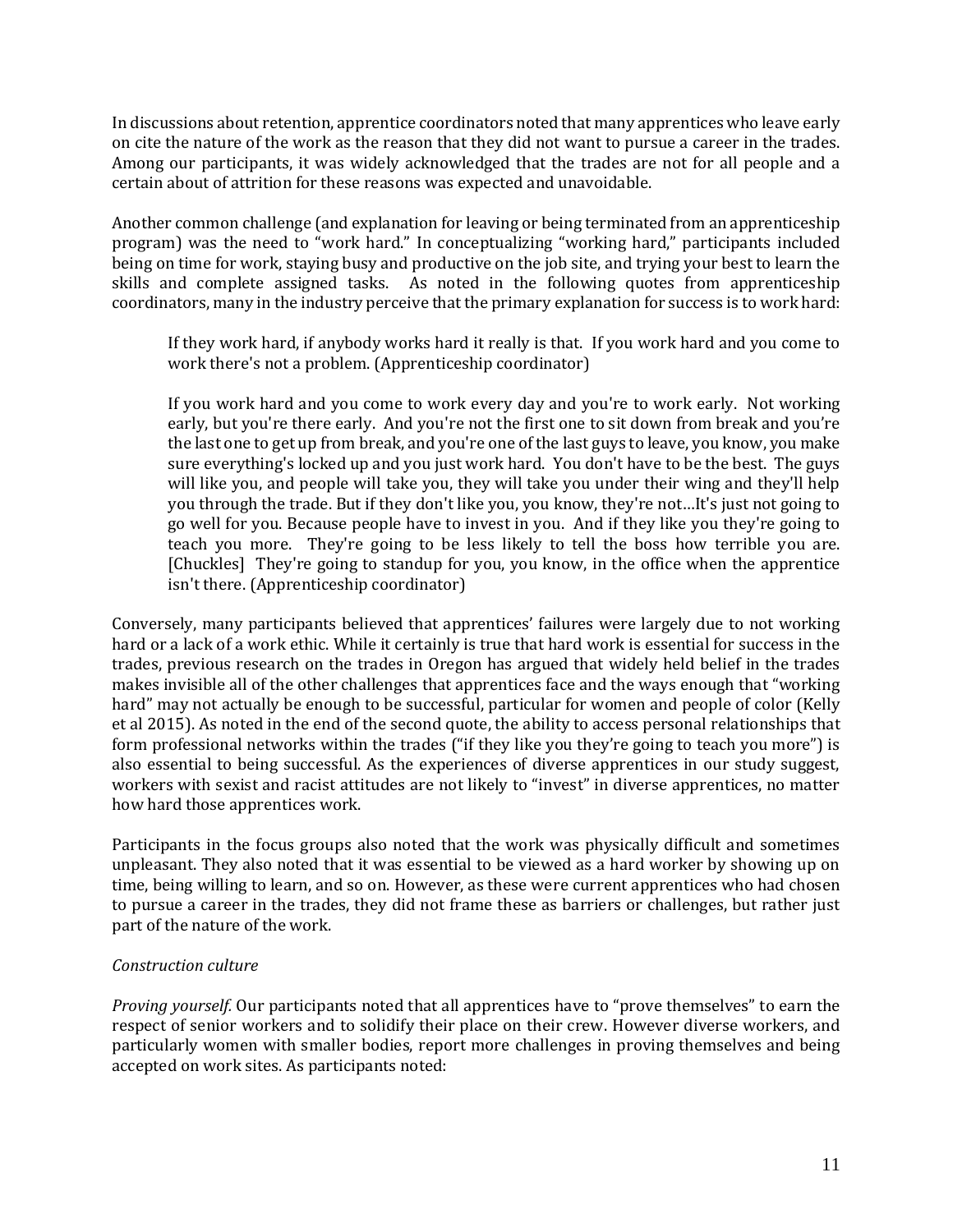You're expected to go above and beyond, always. And if you do, [it is assumed it is because] you're exceptional for a woman. And if you don't, it's [assumed it is] because you're a woman (Apprentice)

In the last three months I've been to like ten different job sites. And it's so hard because every new job site you have to prove yourself again. You know, men are horrible. They won't talk to you. (Apprentice)

The industry is still, pretty much a man's world out there. So for women, it's a lot tougher. People still have to work and prove themselves on a continuous basis. It's getting better. I mean, it's certainly better than when I started. But it's still tough. You know, those…Whether it's discrimination or not, I think the attitudes and the culture are still not as welcoming as they could be. I think it's going to take education and increasing the number of women out there to make a real change in the culture. (Apprenticeship coordinator)

In one of the apprentices focus groups, female participants discussed how they had to challenge assumptions about their physical abilities to prove that they deserved a place on the job site. As these apprentices stated:

Apprentice 1: We're taking the tamper off the truck. And he's like, what are you doing? Are you crazy? It's like, I'm going to lift this up. And we're going to get it on the ground. And I just had to fight him to say, stop trying to baby me. I'm here to do a job. I'm not here to just stand around, you know? So I mean, I have to seriously…You've got to fight for it. I'm not here just to do nothing.

Apprentice 2: It's also a fine line though to where you're not like trying to prove yourself so much that you're working unsafe, you know what I mean?

As shown in this exchange, when apprentices feel the pressure to push their bodies to the limit, they may engage in unsafe behaviors.

While some male workers may believe they are helping female apprentices by offering to do tasks for them, they are actually inhibiting that apprentices' ability to gain the necessary skills for their trade. As one apprenticeship coordinator said: "You know, it could be a man just trying to be a gentleman and, you know, maybe taking over tasks for a woman because he thinks that that's the right thing to do. Which leads to a decrease in learning opportunity for that woman."

*Harassment and isolation.* Workers, particularly apprentices and diverse workers, experience a wide variety of harassing behaviors, such as; hazing, bullying, name calling, being yelled at, racial and gender jokes and slurs, being told they should not be on the job site, being told they are not capable of doing the work, and unwelcome sexual comments. On the flip side, some workers experience isolation, where co-workers will not talk or engage with them at all. Both types of experiences make for very challenging work conditions and decrease job site productivity.

These negative aspect of construction culture was widely recognized among participants (although a minority of participants reported they had not seen any problems for diverse workers). As many participants stated:

I know that there's a culture on the job site that is not always conducive to female. I think that's probably more of an issue than the minority, even though minority could be an issue. I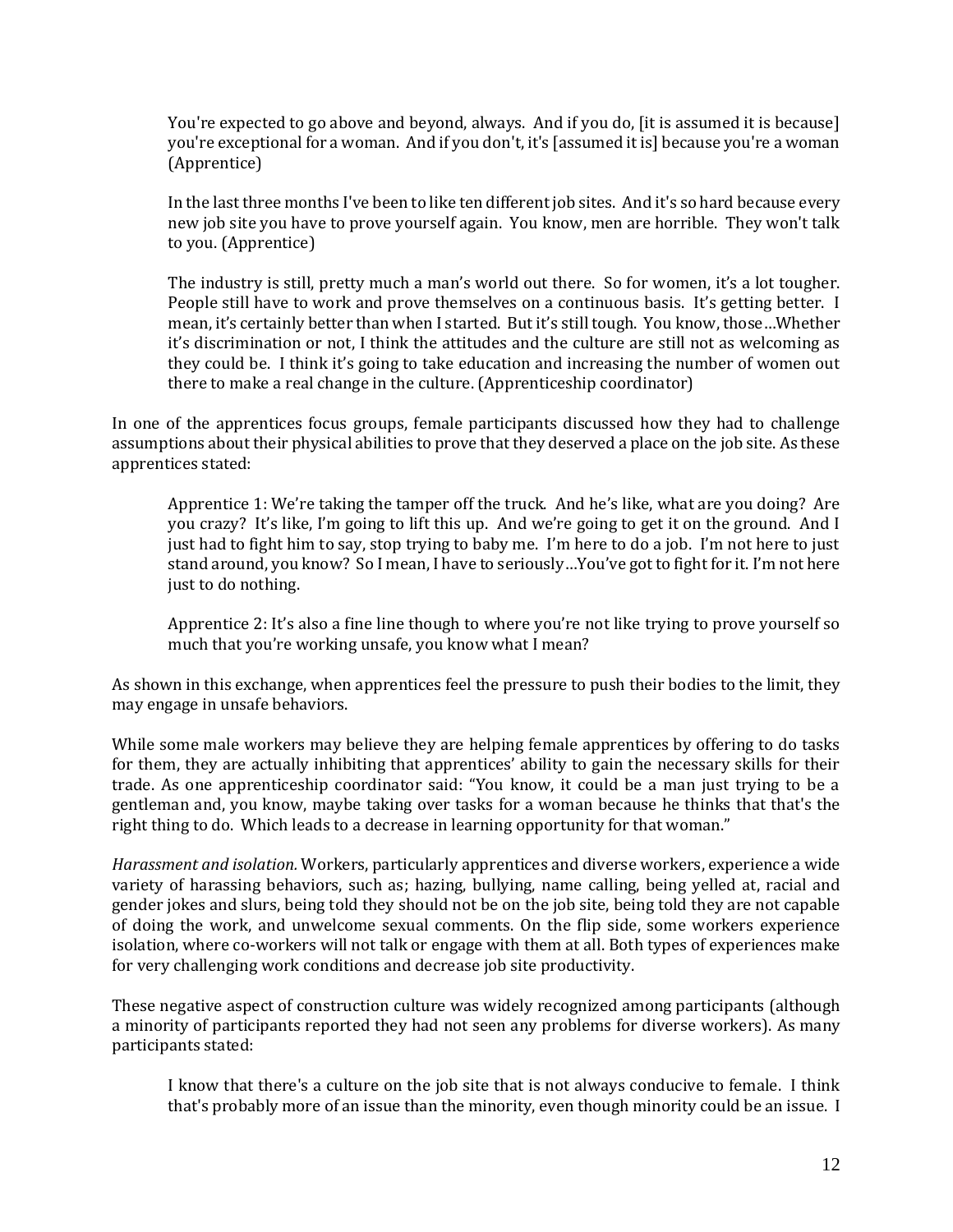just know that I hear more about the female. Being the only one. And, but it just depends how you deal with it. I mean, some are able to. And then others just have a hard time. So, it really depends on the personality of the woman as to how they're doing. But they feel isolated. (Apprenticeship coordinator)

I think workplace culture [is a challenge for apprentices], although it has improved, I think there's still bullying, harassment that happens on the job sites that can lead to just a decrease in morale and kind of make people question whether or not they want to work in that kind of environment for the next thirty years. So, retention-wise I think that that's probably one of the biggest factors. [For women and minorities the challenges are] largely, you know, the bullying and harassment component, the mentality that women or people of color don't belong on the jobsite or can't do the work. And some of it may be ill intentioned directly, or some of it may be indirectly. (Apprenticeship coordinator)

And so to me, that's the biggest challenge is we've kind of operated under a certain kind of culture for many, many years. And now, you know, thankfully that culture is changing. (Apprenticeship coordinator)

But I try to tell people, I mean, when people start to do the stuff in front of me I just have to walk away. When they start to say...make racist comments and stuff, I just, sorry man, I don't want to. I want to get as far away from you as I possibly can. (Apprenticeship coordinator)

In the apprentice focus groups, participants talked about both experiences of harassment and isolation as common:

My first job, back in my twenties, the guys didn't talk to me for literally three months, except to just grunt and point. And I am the first woman in the thirty years history of the contractor to work for that company. But, again [like other women have said], I worked three times as hard as the guy next to me. And I garnered their respect. (Apprentice)

In one of the focus groups, apprentices questioned why there was so much harassment on job sites:

Apprentice 1: Well, I mean, you know, you should always confront that person…first. And I mean, if it doesn't seem to fix the problem, then you go higher. And that's the way it's supposed to be. I mean, you should be able to just go over to this guy and say, hey, you know, could you calm down on everything, you know? And you should be able to say, oh yeah, it's all cool, you know? We're brothers and sisters in this. And we're supposed to treat each other…I mean, yeah, sibling rival. [Chuckles] But this is a workplace. This is a job. I've seen people walk off jobs because of being name called or, you know, gender, race, whatever. And it's like, you know what? It shouldn't be like that. That's my thought.

Apprentice 2: I'm just trying to understand why it is. It's like you go to work. You're at work. I don't understand why all the other BS has to be attached to this industry. I just don't get it.

Interestingly, a significant amount of emphasis was placed on "cursing" and "rough language" by male participants. Some men noted that they tried to "tone down" their cursing when women were on the job site. In contrast, female participants did not note this a problem at all, in fact, tradeswomen told us they cursed quite a bit on the job (and we observed them cursing in the focus groups).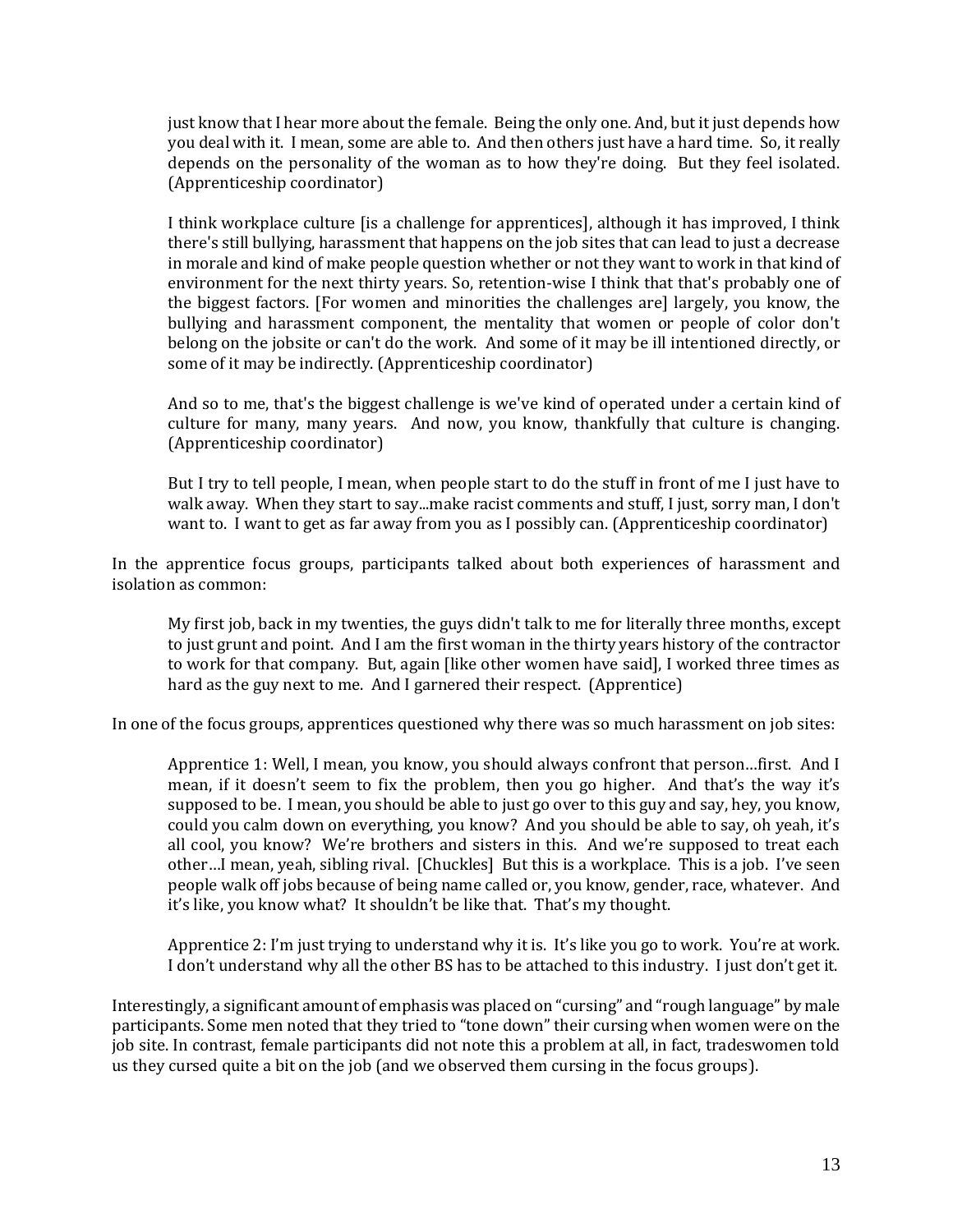*Lack of access to training.* Negative attitudes towards diverse workers (and to some degree, white male apprentices) that result in harassment and isolation are significant problems on job sites. However, arguably a larger problem is the ways in which these negative attitudes result in unequal opportunities for apprentices to receive training on the job sites, as this directly impacts their ability to learn the skills of their trade. Participants reported that they were often not given the opportunity learn new skills, rather, they had to do low skill repetitive work, like cleaning or flagging (sometimes referred to as "bitch work") As apprentices noted:

But I'll tell you what, it's hard to be a woman on the job site because they don't want women there. They always have me doing the bitch work. I'm like, you know, I can do more than that. It's like they lighten the load. Or if there's another guy it's like, oh, I got this. I'm like, you know what? Back off. Otherwise, they're going to replace me. Plain and simple. If I can't do it…And you always see a guy picking up your shit for you. It's like, get the hell out of my way. Just, you don't need to pick it up. I'm here for a reason. You've got to fight for your place. (Apprentice)

And in the beginning my job everyday was going around and picking up garbage. And, I felt really belittled. I felt a lot of things. But then I realized, you know what? I'm gonna prove to them that I'm gonna be more than just picking up garbage. And so I started going and asking everybody, "hey, do you need me to go get you bolts?" "Alright. What size?" "Do you even know what size that is?" I'm like, "yes, I do." And I said, "and I'll figure it out in the shed." So I go and I did that. But it was everyday. Everyday I'm gonna have to prove myself. (Apprentice)

I have a problem now where I'm like part way through my apprenticeship so I just want to try things on my own. And I can totally do that, no problem. But instead of putting me with the journeymen now, I keep getting told, "oh, you're good. This one you'll do this. Just go do that [task] forever and ever and ever. And we're not gonna train you up." (Apprentice)

I work on my own now. All the work has been forty hours a week, by myself, whether I know how to do the job or not. And I don't get any help anymore. I don't get any more instruction. I get Google and I get phone call. If someone picks up on the other end it's lucky. (Apprentice)

Other participants noted that apprentices are sometimes asked to do tasks without receiving proper instructions, which can sometimes create safety concerns. As one participant recalled:

I see a lot of guys that are on the job site when they're first fresh. And they just throw them into a project that they have no frickin' clue about, nothing. Like, I saw one of the kids yesterday. They gave him a worm drive. And those are powerful tools. He's on the ground, on his knee pads…and nowhere to go. And it's like right here. And I'm like, where do you think it's going to go if it jumps back? You know, like I help to make a little platform and to work off of it. And they were just asking to make shins. And I'm like, what are these guys thinking to like put you [in this position] You know, [what if] if you get hurt, you know? Like, you'll never live that down. So it's like they just throw guys [into situations]. And it's almost like it's humorous to them or something. I don't know. (Apprentice)

In the foremen focus group, two participants pointed to structural issues that made it challenging to provide appropriate training to apprentices: budget constraints that limit time to teach and mentor apprentices and the lack of journeyworkers in the industry available to train apprentices. As two foreman noted: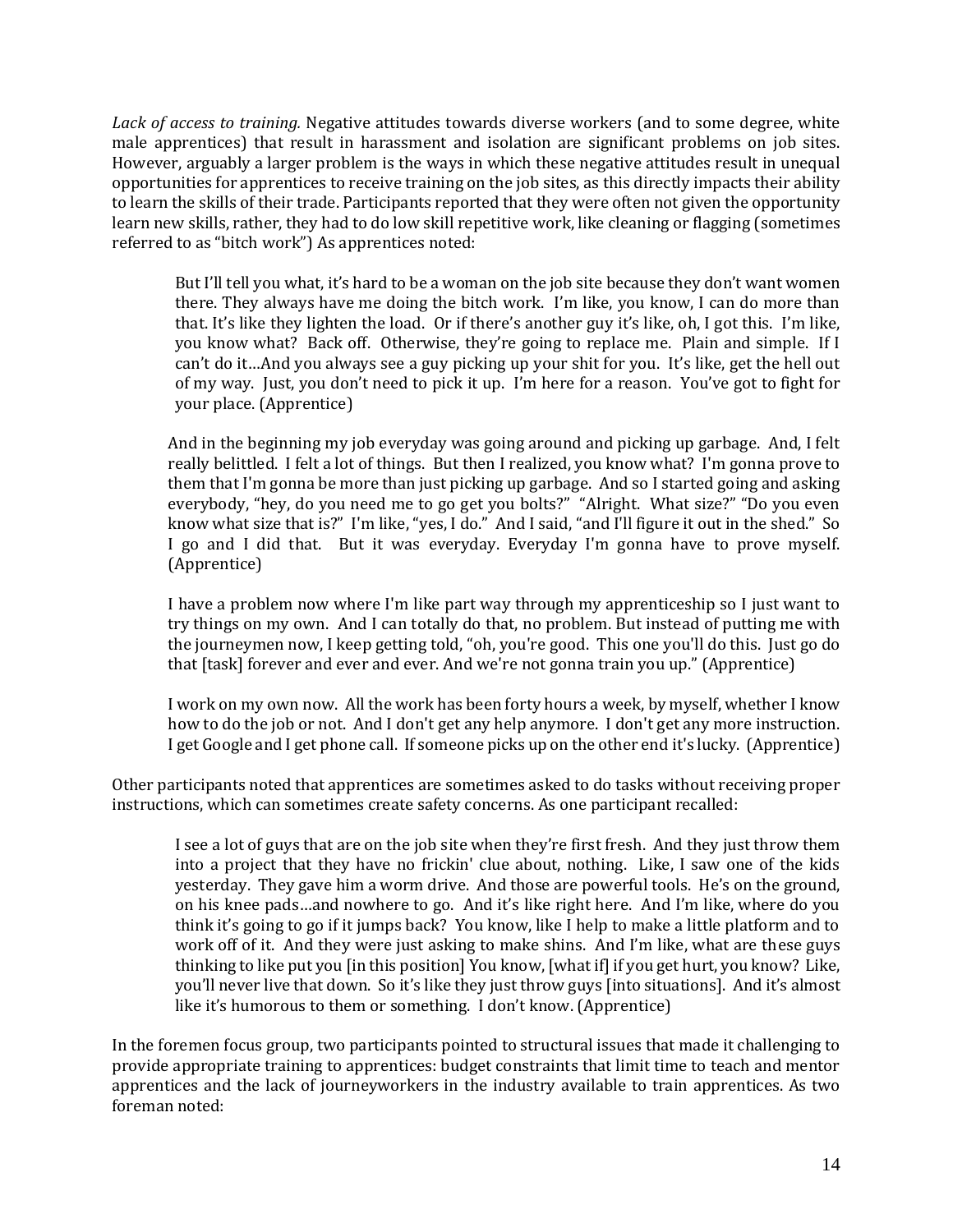Well, I think on the apprenticeship programs, I think it's harder and harder for any apprentice, because the jobs that we do now, for the big construction industry are bid so tight it doesn't allow you to have a journeyman working with an apprentice. And that is a huge failure. But it's just a fact of life, the way that everybody wants it done faster, cheaper…faster. (Foreman)

That's the hardest thing I see with the route. Is we had that big lull in construction. So we've lost a generation of skilled workers. So you either have the guys that are moving into the office or getting ready to retire. Or you have guys that, themselves have only been journeymen for five to six years to train the next generation of people. And they haven't been around that long yet. So that's been the hard part is actually finding the seasoned worker to train the new people. (Foreman)

*Lack of access to appropriate restroom facilities*. Several participants noted that access to restrooms can be an issue on job sites, particularly for women. As one pre-apprenticeship program staff member noted "Often safety for women is not addressed despite specific issues for women being real challenges. These include, for example, not having access to clean, locked or available toilet facilities which can cause severe urinary tract infections and other health problems."

*Overt Discrimination.* While some of the experiences on job sites described above could fall under definitions of workplace discrimination, we would like to highlight a few unambiguous examples of gender and race/ethnicity based discrimination reported by participants.

In one of the apprentices focus groups, participants perceived that women were discriminated against in the interview stage of applying to apprenticeship programs. One participant recalled some specific examples of gender based discrimination:

Apprentice: I went through some other like the nonunion places. And I would go to interviews. You had a great interview. They loved my paperwork, what I had to offer on my past. But I had trouble getting in the door because of my size, I guess. And so I didn't get into [a trade] because I felt like they were judging me not based on...And they said it was a great interview. They really enjoyed you. And then they never called. It happened twice. They have a girl already, you know. And I was just like, what does that have to do with anything? So I felt like that was, before getting in the door, a barrier. So I just went onto [another trade]. They took me.

Interviewer: They said "we have a girl already?"

Apprentice: Yeah. They're pretty stuck in their ways.

In another example, an apprenticeship coordinator recalled an example of a minority male apprentice who experienced discrimination that resulted in an attempted firing. The apprentice coordinator recalled: "We have a colored [sic] apprentice that had some issues. The company tried to get rid of them. We gave him a second chance. And he's doing great at his second chance. But the first chance, he worked with the wrong people and had difficulty."

Neither of these examples resulted in formal reports or legal action. This is constant with a general trend towards dealing with issues informally in the construction trades.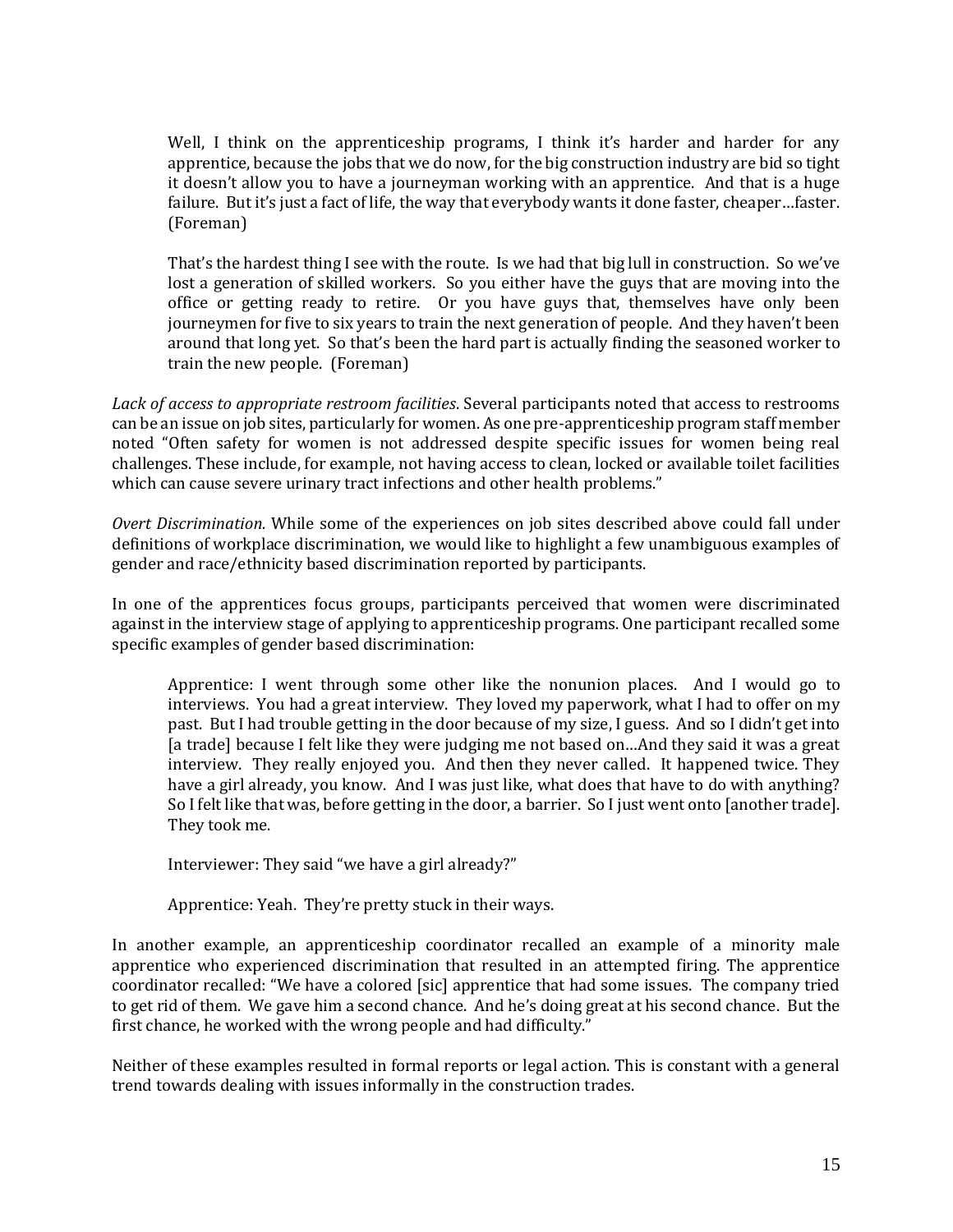### *Financial challenges*

*Income and expenses*. When asked about the challenges facing apprentices, several apprenticeship coordinators discussed apprentices' financial challenges, specifically, earning enough money to pay for housing and transportation, particularly at the beginning of the apprenticeship. As participants noted:

Another thing that I think is difficult for them in making that transition [into apprenticeship] is that it's...it takes awhile for you to establish yourself. And it's very, very expensive to live nowadays. And, you know, although they get paid a good wage right out of the gate, they do that, for example, just a car and insurance now is I think a lot. It feels a lot more expensive now than it did maybe twenty years ago, in terms of the percentage of your wage. So you got cars and insurance. You've got rents that are escalating. And a lot of times it's difficult just for our young men and women just to make that transition to be able to afford those types of things. (Apprenticeship coordinator)

I think some apprentices come in with maybe not a very solid support system as far as a reliable place to live, reliable vehicle. Some of them sometimes have to be working a second job when they're first starting out to try to make ends meet. In addition to that they have a lot of time they need to put into studying. And a second job often will get in the way of that, of their studies. So I see that as a big challenge. So there's the financial stability aspect of it first starting out when you're making the lower wages. (Apprenticeship coordinator)

One apprenticeship coordinator emphasized that having a social support system was critical for success:

And I try to stress, if you can have some kind of support system, whether it's mom, dad, brother, uncle, cousin, grandma, somebody to help you out, you've got so much better chance to make it through the program. Because, like I said, you know, if you have kids, you know, and you're starting at one o'clock at the morning, there's not a daycare that opens at one o'clock in the morning. So you need to be able to have Grandma be able to take the kids to daycare and pick them up at five o'clock because you're still driving back from Medford. Or if you've been laid off for two weeks and now they say, now you're going to Medford and you don't have any gas money. You need a support system, someone that you can lean on that can give you eighty bucks for gas so you can get to...get to work for a week. And then I always tell them, and then pay them back. They helped you out, pay them back. But if you don't, you know, if you don't have a support system it's really tough to make it through the program. (Apprenticeship coordinator)

While this participant suggested that it was apprentices' responsibility to find a support system outside of the trades, some of the needed financial supports are currently available, such as the BOLI/ODOT supportive services, which provides fuel and child care assistance, as well as support to purchase tools, among other resources for early term apprentices.

*Being out of work.* At the time of the study in 2017, the construction industry was booming and most tradespeople people were currently working. However, participants noted that the industry was cyclical and that in the past and in the future, there would be a shortage of jobs and many tradespeople out of work. As participants said: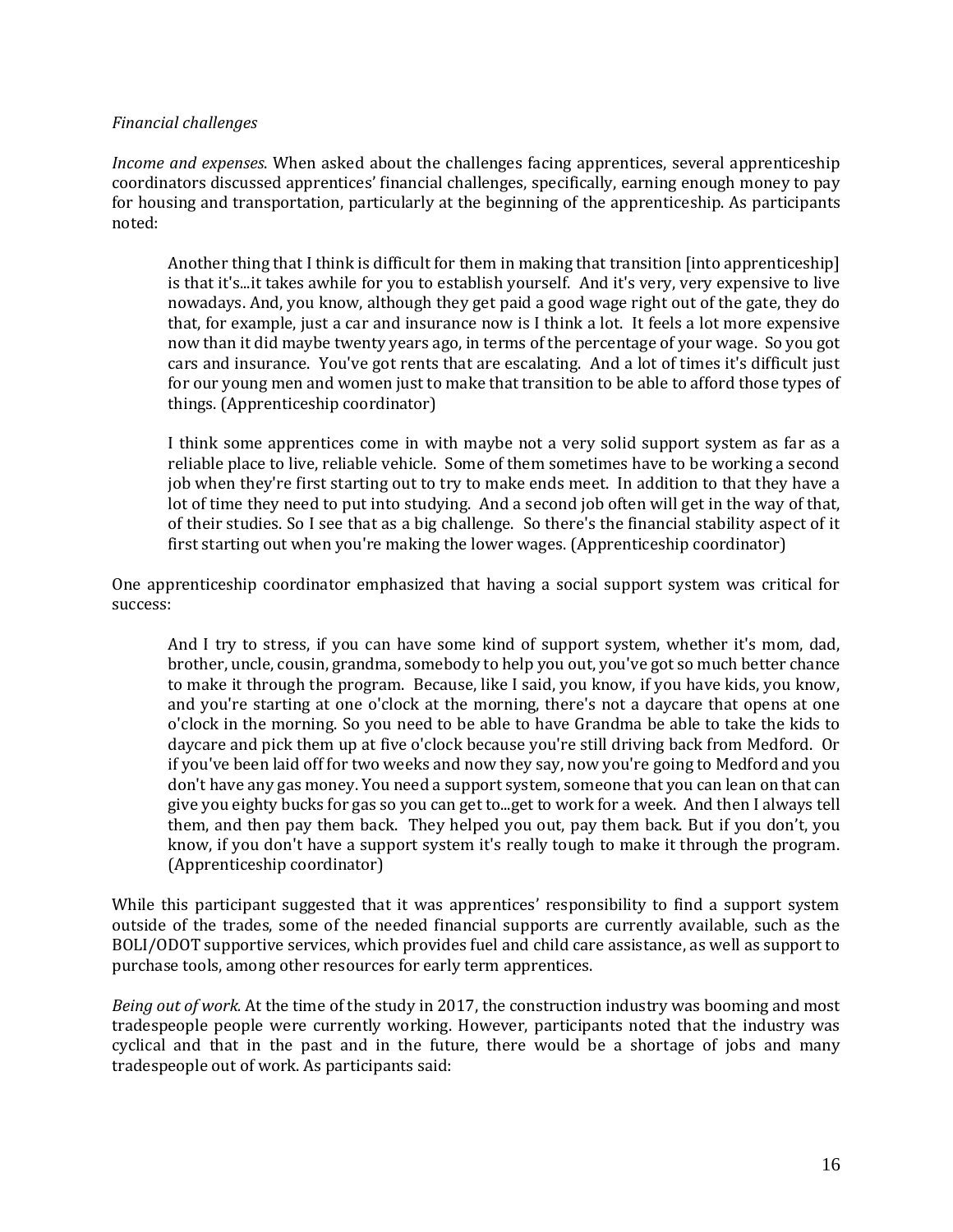I would say [the main challenge that apprentices face is] the periods of layoff between work. Because we get slow in the winter. (Apprenticeship coordinator)

[Being out of work is the biggest challenge], just because this last winter some of our apprentices were out six to nine months. (Apprenticeship coordinator)

Right now [being out of work] isn't a problem. I mean, if you're out of work there's something wrong with you, right now. But when we return to normal, you know, our average apprentice probably, you know, works probably fifteen hundred hours a year with two thousand being a regular year. (Apprenticeship coordinator)

Similarly, in the worker apprentice groups, participants noted that everyone was working right now and being out of work was not a challenge.

Previous research conducted during a time when construction was slow found that being out of work was the biggest challenge for apprentices (Kelly et al 2015). This research also found that white men were more consistently employed that women and people of color.

# *Work/family conflict*

Several participants noted the unique challenges in the construction industry of meeting commitments to work and to family, specifically, the cyclical nature of the work, the unpredictable schedules, and the work hours (early mornings, nights, weekends). These challenges are particularly pronounced for workers with caregiving responsibilities. When participants talked about these issues, they mostly focused on women, although many men in construction have caregiving responsibilities as well. As participants stated:

[There are challenges] especially if you have a single parent that is trying to juggle daycare along with job. And then they're starting out classes. It's kind of a delicate balance to juggle all of that personal life and work and school all together anyways. But a lot of times apprentices don't necessarily realize how much time they're going to spend studying. And, you know, what resources are available for them, I guess… And then also specifically for single parents, there's a spot they can mark for unemployment if they're in a registered apprenticeship program. But the services like food stamps or daycare and those sorts of things don't continue for the single parent when they're not actually in the apprenticeship. Like if they're laid off. And so that can be difficult. Then you have to pay a week in advance to get back in front of it, or you lose your daycare spot if you're not using it. So those are some additional barriers that single parents can have. Actually, even if you're not a single parent, parents in general can have. (Apprenticeship coordinator)

Women face the issue of childcare, home life. They still have to do what the typical wife has to do everyday and then go out and do this. And so it's difficult. And being in production environments, for them to schedule a doctor's appointment for a kid or have a sick kid. (Apprenticeship coordinator)

As one participant recalled being laid off after missing three days of work when her child was in the hospital:

God forbid if you have children. Or you have to take the day off. Actually, that's what I got laid off for. I had to take three days off because my kid, something happened, and she was in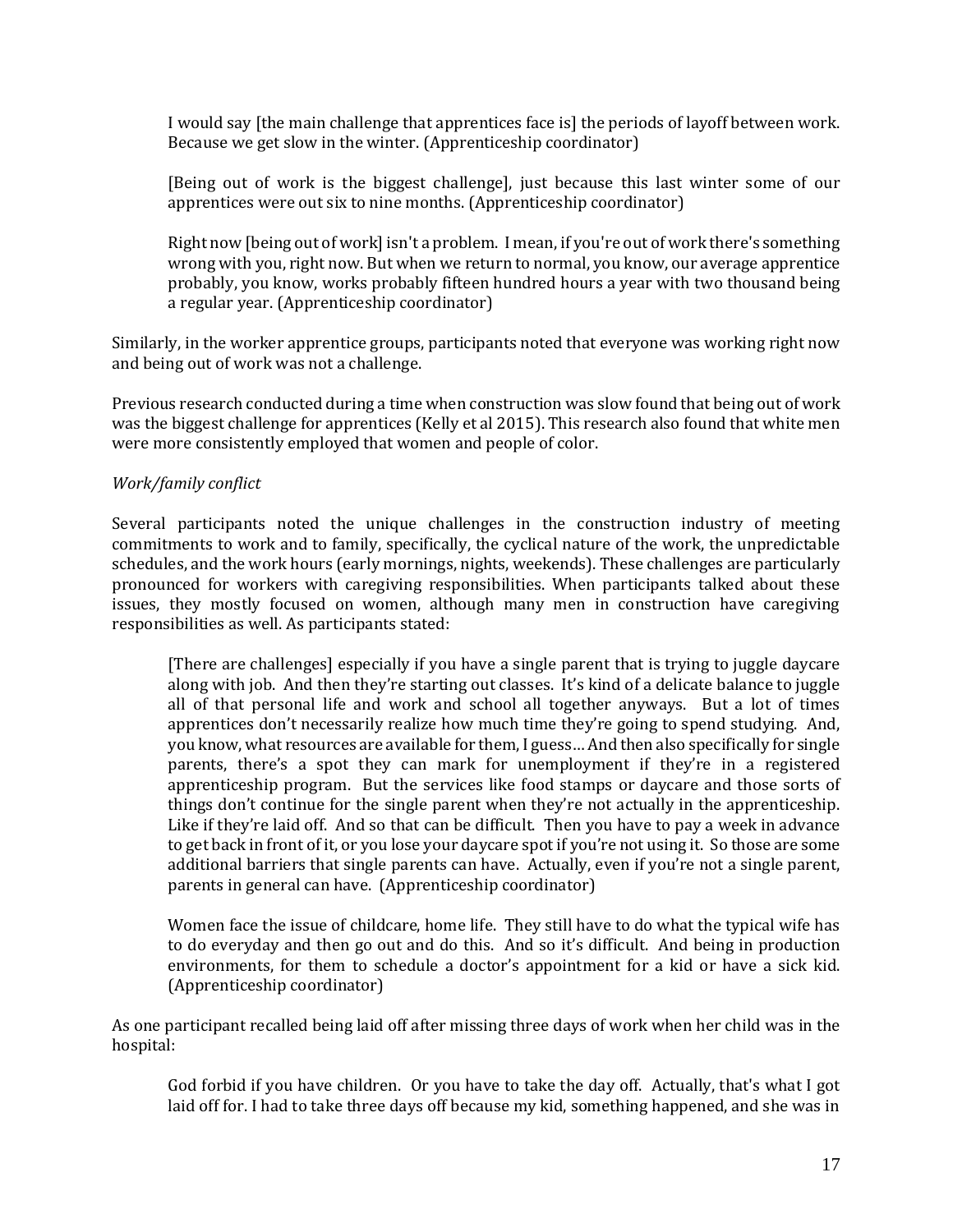the hospital. And I told my boss, like "look, I will be there when I can be there. But right now this is my priority." And then he was like, "okay." And then I text him when I was ready to come back to work and I didn't hear from him for like a day and a half. And then he was like, "I'm sorry, we're gonna let you go." Like, really? Like that's how it goes? I mean, I could fight something like that if I really wanted to, because union they'll protect you in anything. [But] you can get work. I just put myself on the out of work list. (Apprentice)

In one apprentice focus group, participants discussed how men taking time off from work for family commitments was perceived differently. One female participant reported overhearing men asking a superintendent for time off:

I asked for half of a day off. And they told me "absolutely not. We gave you that one day. That's all we can do for you." But I'm watching these other guys get weeks and weeks off. You know, to go do like Christmas time, hunting, whatever. I heard what they're [men] talking about to the superintendent. And their reasoning is their children. Their reasoning is their wife. Their reasoning is family time. A birthday. And it was no problem. "Yeah, sure, no problem." It is very different for women. And, I almost think that they don't say it, but in the back of their mind they're thinking is that we're [women] saying that we need this time off for our child for some kind of medical situation, or whatever it is, but what we're really using it for is because we can't hack the job. You know what I mean? We can't handle it. They don't want to give us any slack, because if they give us slack then they're letting us be the weak women that they see us as. And none of that is true. Like, I know what I signed up for. (Apprentice)

## *Language*

When participants were asked about challenges specific to racial/ethnic minorities, some noted language barriers. As one apprenticeship coordinator noted "Depending on the ethnicity, if it's Asian or Hispanic, it's the language. It's the language barrier. And they're not part of any ethnic group, but Ukrainians and Russians are huge with the language [issue]."

### *Impacts of apprentices' challenges on retention*

Apprenticeship coordinators noted that the challenges that apprentices faced impacted their retention in their programs. For example:

I would say [our retention rate is] too low. I mean, I don't think we necessarily have a glaring problem with it. But I do know that, you know, when women leave our industry, a large part of it is the inability to balance work and home and family. So whether it's child care hours, the need, or push, or pressure to work overtime when they have children at home, the construction culture at times, not being given opportunities to grow in the industry. (Apprenticeship coordinator)

Overall, apprenticeship coordinators said their current retention levels for apprentices were about right or too low. Apprenticeship coordinators noted that they lose a number of apprentices early on, which they generally framed as not problematic, as it was better to lose people who are not interested or do not have an aptitude for the work early on. Apprenticeship coordinators expressed disappointment when they lost later term apprentices, particularly since each apprentice represents a fairly significant financial investment. However, several apprenticeship coordinators noted that keeping high standards for journeyworkers required terminating lower performing workers. As one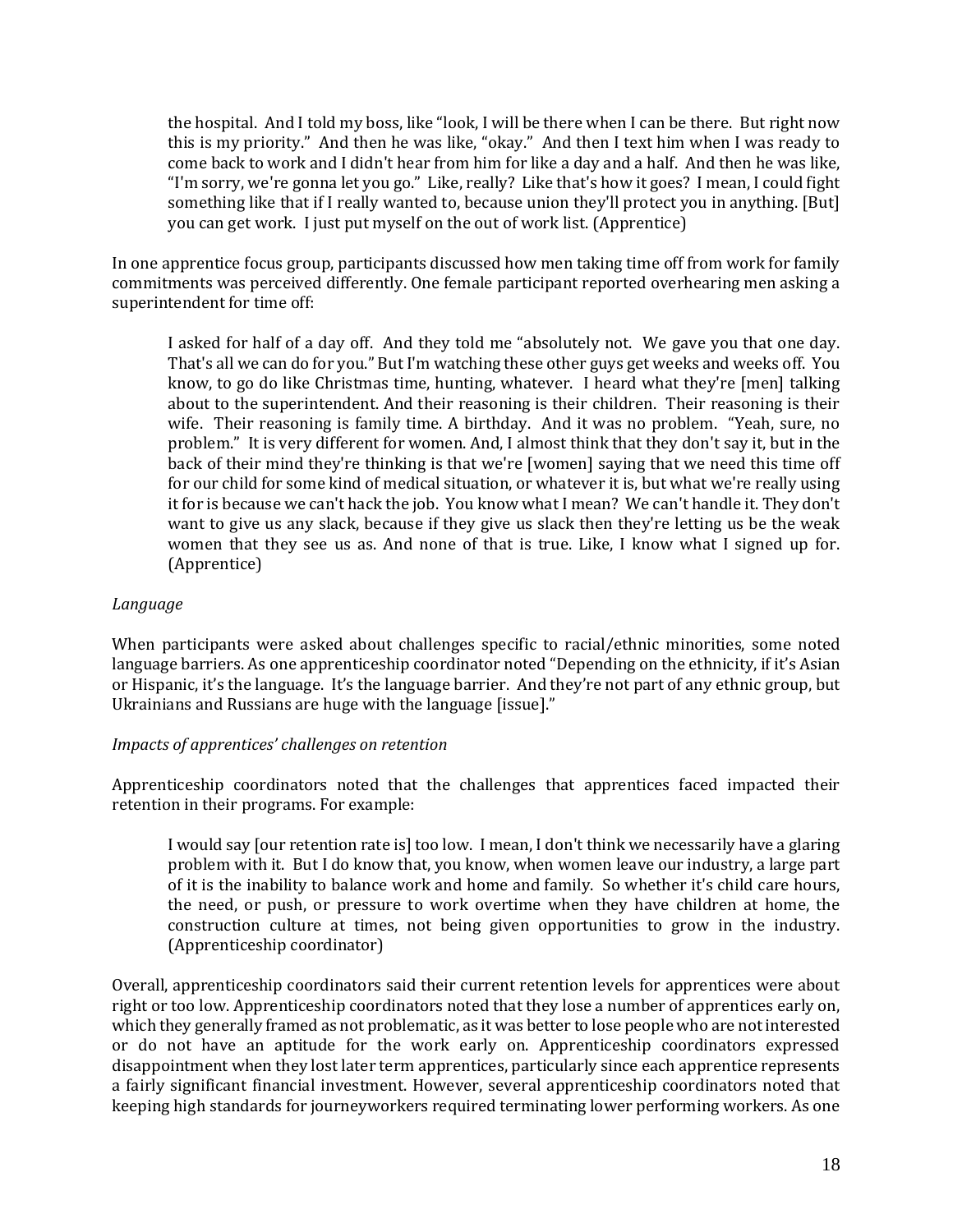apprenticeship coordinator noted: "I would rather journey out, you know, twelve apprentices a year versus twenty and have eight of them not be journeyman level."

# **Challenges of journeyworkers and foremen**

In this section, we report on participants' perceptions of challenges specific to journeyworkers and foremen. First, we provide findings about challenges in transitioning from apprentice to journeyworkers. Then we address participants' perceptions about reasons why apprentices who journey out may not go on to work as journeyworkers. We go on to address challenges with construction culture, financial challenges (i.e. staying employed using professional networks), and long term challenges (i.e. toll on the body, keeping up with technology)

Box 2 Challenges facing journey workers

- Challenges in transitioning from apprentice to journeyworker
	- Having sufficient skills and confidence
	- Earning respect and recognition
- Leaving the trade after apprenticeship
- Construction culture
- Financial challenges
- Long term challenges
	- Toll on the body
		- Keeping up with technological advances

# *Challenges in transitioning from apprentice to journeyworker*

*Having sufficient skills and confidence*. Participants noted that the transition from apprentice to journeyworker can be challenging as new journeyworkers often do not have all the skills of their trade and have challenges competing with more experienced journeyworkers who have been in the industry longer. Another challenge is having the confidence necessary to be successful. As participants noted:

I guess one of the biggest things is depending on contractors they're working for. It's hard for some apprentices to make that step. They're going from, you know, knowing they're a student to being a journey level worker, and trying to compete around the people that they're working around. You know, I think that's one of the biggest challenges. They don't have the...because we really don't say that the journey, once they journey out, they're not going to have the journeymen skills probably for another two to three years where they're going to hit their stride and actually start being real productive. And that, that gap is sometimes hard for a lot of apprentices. (Apprenticeship coordinator)

I think the biggest thing that some of the apprentices have [when they transition to journeyworkers], it's still being unsure of themselves… Yeah, I have this title of being a journeyman. But god, please don't tell me tomorrow that I'm going to be in charge of something. (Apprenticeship coordinator)

One participant noted that in the transition, new journeyworkers do not always have the skill to train apprentices. As one participant stated: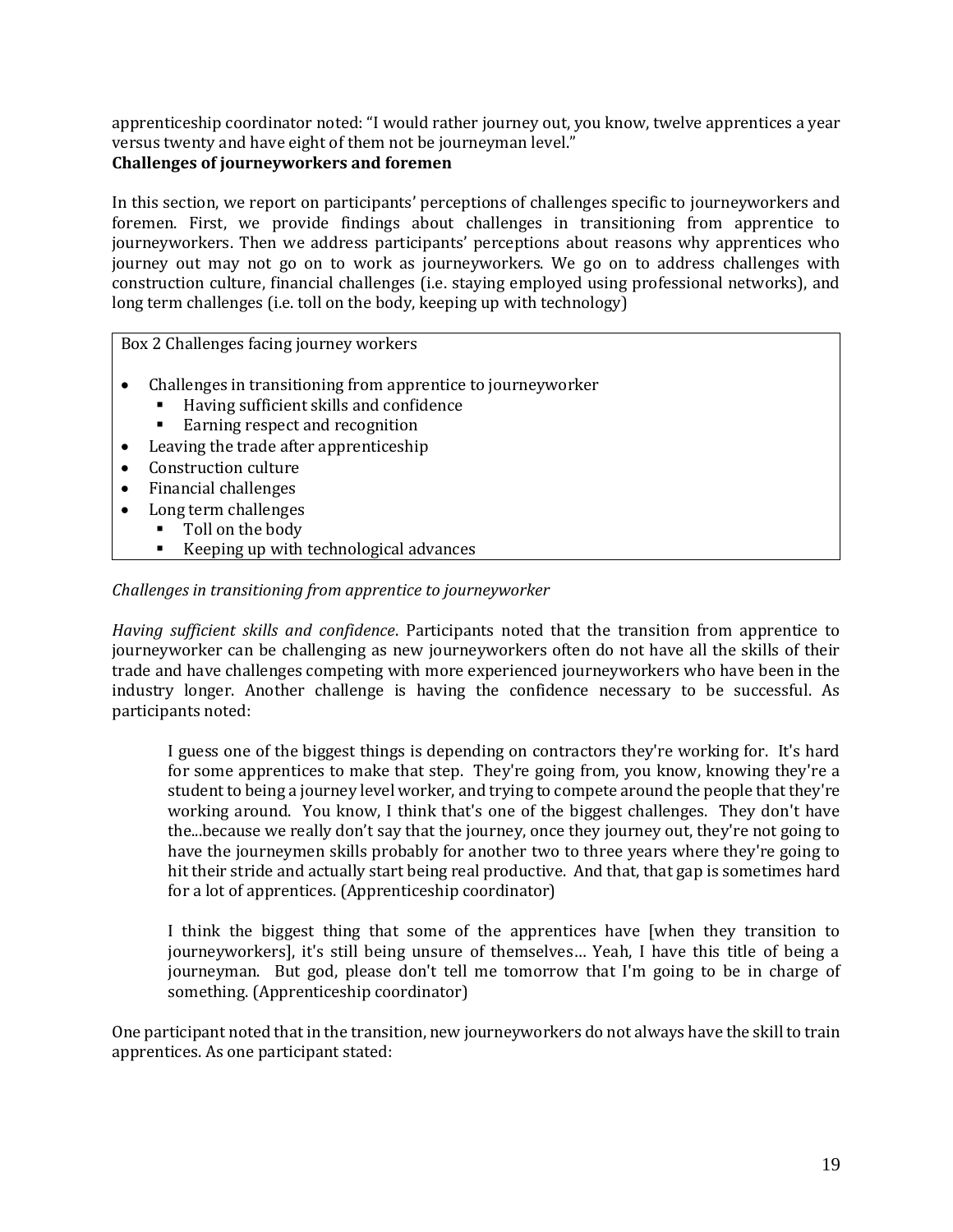If we're exposed to really strong role models that are really good teachers, and mentors and coaches [it is easier]. And if you don't have that skill set, and all the sudden you're put with a brand-new apprentice and tasked with, okay, go teach this individual now and pass on all your knowledge, that that is something that I know a lot of our younger journeymen struggle with too. (Apprenticeship coordinator)

*Earning respect and recognition.* Gaining respect and recognition is a challenge for journeyworkers, foremen, and other workers in leadership positions. As two participants in the foremen focus group noted:

Respect, just lack of respect. A lot of it is just because you have your card, it really doesn't mean anything until you've been years into it. (Foreman)

Your reputation is everything in construction. (Foreman)

Being in a leadership position can be particularly challenging for diverse workers, as noted by the following Latino foreman:

As a minority, particularly being a minority in a lead role, I know some of the things that I deal with. I like to put it like this: [I'm] being [perceived as] incompetent and [I have] to prove I'm competent. And so, they see me in a role. Especially being younger too, I'm young in my position. They don't respect me on that level until they hear me talk. I can articulate a certain way. They see the respect my crew gives me. Okay. Then it's some of the things that I do, performing jobs saying, okay, Dude, I know what I'm doing. It's not my first rodeo. And so, I face that probably almost every project. So it's always this battle with the respect… You know, we just don't see people of color doing some of the things that we have done. And so I think it's kind of…I think it's always a struggle at first. You know, they might not say it, but you could tell. Do you ask the same questions to everybody, you know? So that's something that I personally have seen. (Foreman)

As a pre-apprenticeship staff member noted: "Leadership development opportunities, both formal and informal, are key to supporting diversity and retention."

### *Leaving the trades after apprenticeship*

While this was not widely perceived as a major issue, some apprenticeship coordinators noted that sometimes workers do not go on to become journeyworkers after completing an apprenticeship. They noted that some choose a different career path within the construction industry, while others decide to enter into a different type of occupation altogether. Some noted that it can be challenging to find work as a journeyworker, particularly for marginalized workers (see more on this in the following section). The following are some responses to the question about why apprentices who complete their programs may not go on to work as a journeyworker. As two participants reported:

If someone hasn't found a home [employer] by the time they journey out of an apprenticeship program, it's very difficult for them, to land that job where they're going to be…where they're going to fit in. And it's a lot more competitive. I think, still out there in the industry, you're a woman. And you show up on a project that's, you know… The culture is still there to like, yeah, you know, you're not going to do as good a job as a man. (Apprenticeship coordinator)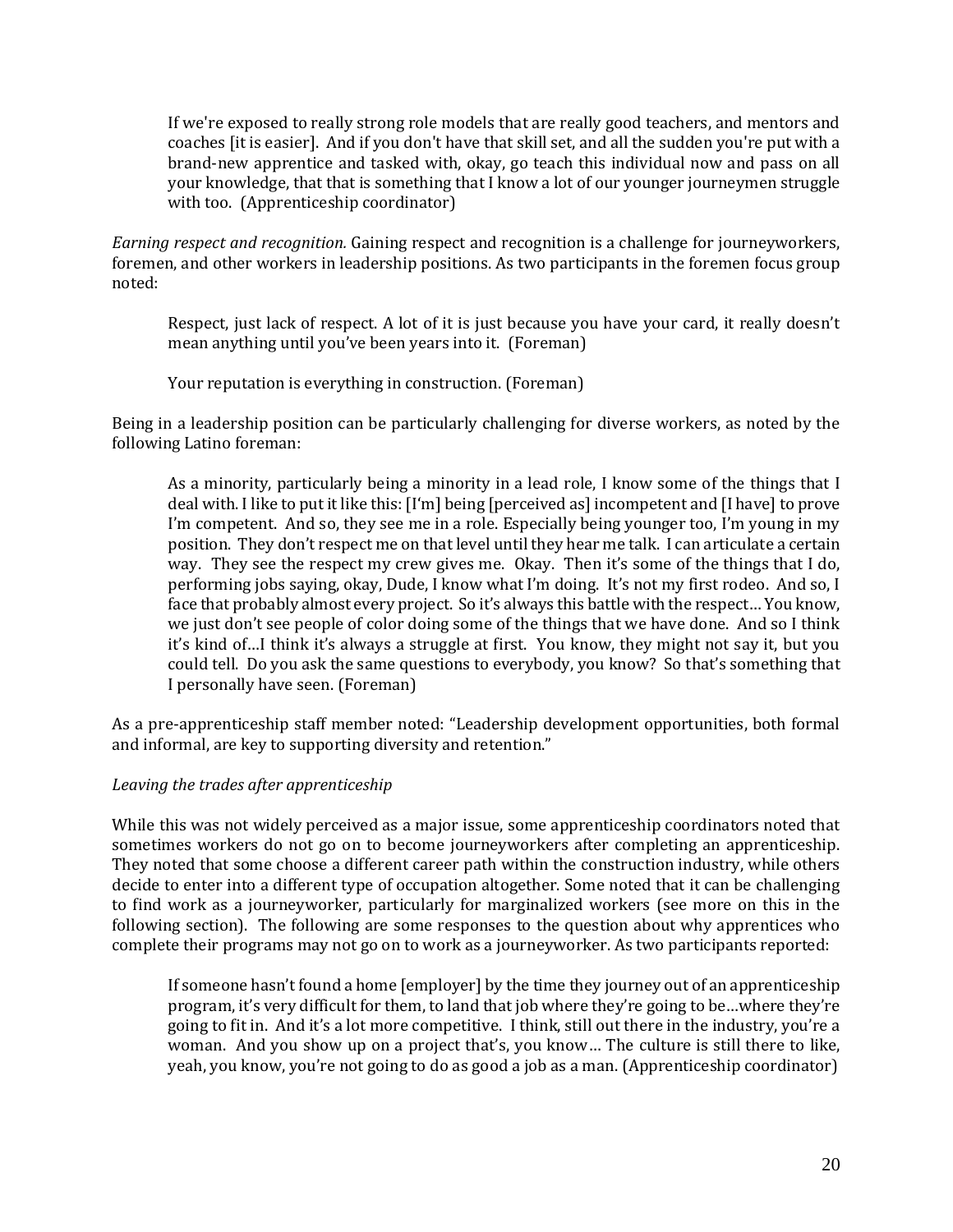If the industry slows down and [there isn't work]. Most of the time they finish the program and they stay with us. But there are occasions where they leave. I mean, we've had people that have graduated from the program and maybe life's changed for them. Or they start a family, or you know, something like that. Because when you're in construction you never know when you're, you might have to stay late. Those kinds of things. I mean, in terms of leaving the industry, having work slow down, and maybe making a personal choice to do something different. Those are the only thing I can think of. (Apprenticeship coordinator)

### *Construction culture*

Challenges with harassment, isolation, and discrimination are experienced by journeyworkers and foremen as well as apprentices. When participants were asked about the challenges journeyworkers face, some participants reported that they did not believe diverse journeyworkers had any additional challenges compared to white male journeyworkers. However, others responded that challenges related to harassment and discrimination on construction culture were experienced by journeyworkers in ways similar to apprentices. The following are representative examples:

I think any time that when you take a look around you and you don't see, you know, people that look like you, I think it's always a challenge. (Apprenticeship coordinator)

Just this old stigma that they don't belong in the trade. And that's more company-specific. I have companies that they seem to fit in well within companies that they struggled more in. (Apprenticeship coordinator)

It's just been so not female oriented. Until that part changes and the apprenticeships get more females in, and then they journey out, we're going to have the same outlooks. But, I think that's slowly coming around. Even though there's a lot of work left to do on that. Not so much on the minority side, but the female side, definitely. (Apprenticeship coordinator)

In an interview with an apprenticeship coordinator, the interviewer asked if journeyworkers are turned away by employers because of their race or gender. The apprenticeship coordinator responded "Yes, occasionally. Female specifically. Because they might think they're not as qualified, that sort of thing. Not as much with the minority men. Yeah. Sometimes it's physical limitations they're worried about. Certain jobs require strength."

### *Financial challenges*

As noted above, workers are currently in high demand and there is a shortage of journeyworkers in many trades. Thus, being out of work is not currently an issue for most people in the trades. However, when the construction industry is slower, being out of work can be a significant issue for journeyworkers, particularly because journeyworkers are generally expected to solicit their own work through their personal and professional networks. As participants noted:

I think it used to be based just on a fear, right? Because when they're in an apprenticeship, it's kind of regulated they're going to work a certain amount of hours. And we're going to take care of them getting a job. We're going to dispatch them. They do get the same…Like when they journey out, they're now considered an A List member, right? They go directly to the A List journey worker list. And they can solicit their own work. But I think it's just a fear. Hey, now I'm out here competing with other journey workers that have a ton more experience, right? So I think a lot of it has to do with fear. But I think more and more we're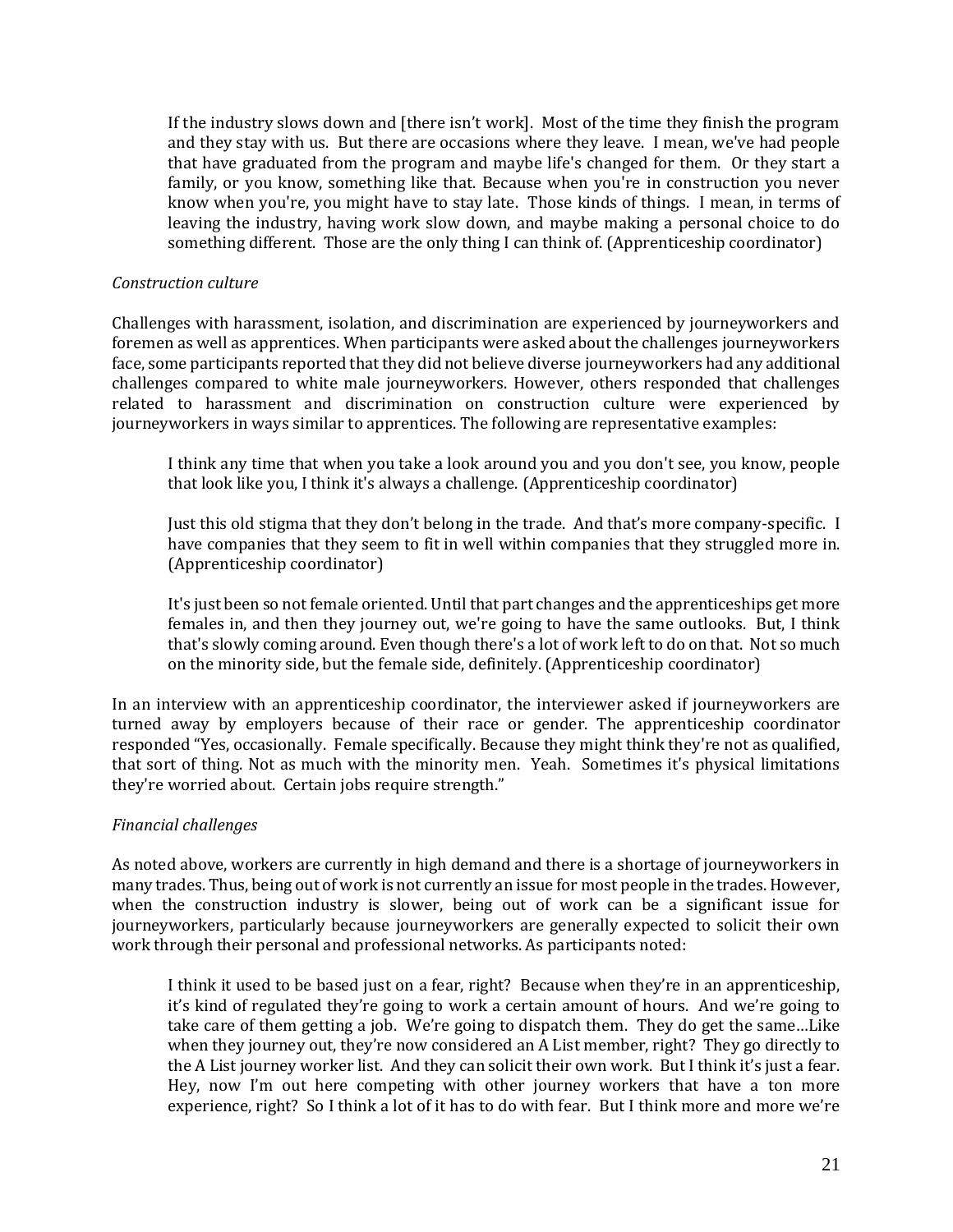emphasizing that the apprenticeship is the time to build that network. And so that when you get out, you already have that network there that you can call upon to stay employed. (Apprenticeship coordinator)

So A Listers are usually people that already have a home. And they have that network. They made a name for themselves. So they can kind of advocate and make a phone call and have a group of friends that will, you know, be looking out for them. While someone who is…doesn't have that network, it's a lot more difficult. So I think in this industry, people need to know that your reputation, your name and your network is what's going to keep you employed a lot, sometimes even more so than your skill set. (Apprenticeship coordinator)

Several participants noted that it was challenging for new journeyworkers to compete for jobs with established journeyworkers. As one apprenticeship coordinator said "When times get slow and you're a new turned out apprentice, how do you compete with the guy that's been doing it with twenty-five years' experience? You don't. You know, you might be the [newer] guy that goes home."

# *Long term challenges*

*Toll on the body.* Several apprenticeship coordinators noted that over the long term, working in the trades takes a toll on the body. As one participant noted:

You know, as a first-year journeyman, you're gung-ho. You're ready to rock-n-roll. And by the time you pit twenty years, this trade beats you up. Every day, all day long, repetitive motion. We use our hands every day. And a lot of people either get arthritis or carpal tunnel. Sore backs, sore knees' definitely do a lot of work on our knees. (Apprenticeship coordinator)

*Keeping up with technological advances.* Several apprenticeship coordinators noted that some journeyworkers were challenged by keeping up with advances in technology, either because it required additional training (and unpaid time away from work) or lack of interest. As one participant noted:

I mean, the equipment is changed and become more technologically advanced. And, the more that they're willing to upgrade their skills. But if they're not, then we have, you know, we have members that they're old school. And they are getting close to retirement. And they just don't want to learn new stuff. And so then you're challenged with trying to find them placement when maybe you don't get as much of that kind of work anymore. So, I mean, those would be real. And they get frustrated, because they've been a member forever. And they think they should be working. But yet they don't want to stay up with the times. (Apprenticeship coordinator)

## **Current supports and additional supports needed to promote diversity, equity, and inclusion in the construction workforce**

In this section, we describe the supports currently in place as well as suggestions for additional supports needed to promote a diverse workforce related to recruitment, retention, and policies and processes. A summary is shown in Box 3.

Box 3. Suggestions from apprenticeship program staff and workers for supports needed to promote diversity, equity, and inclusion in the construction workforce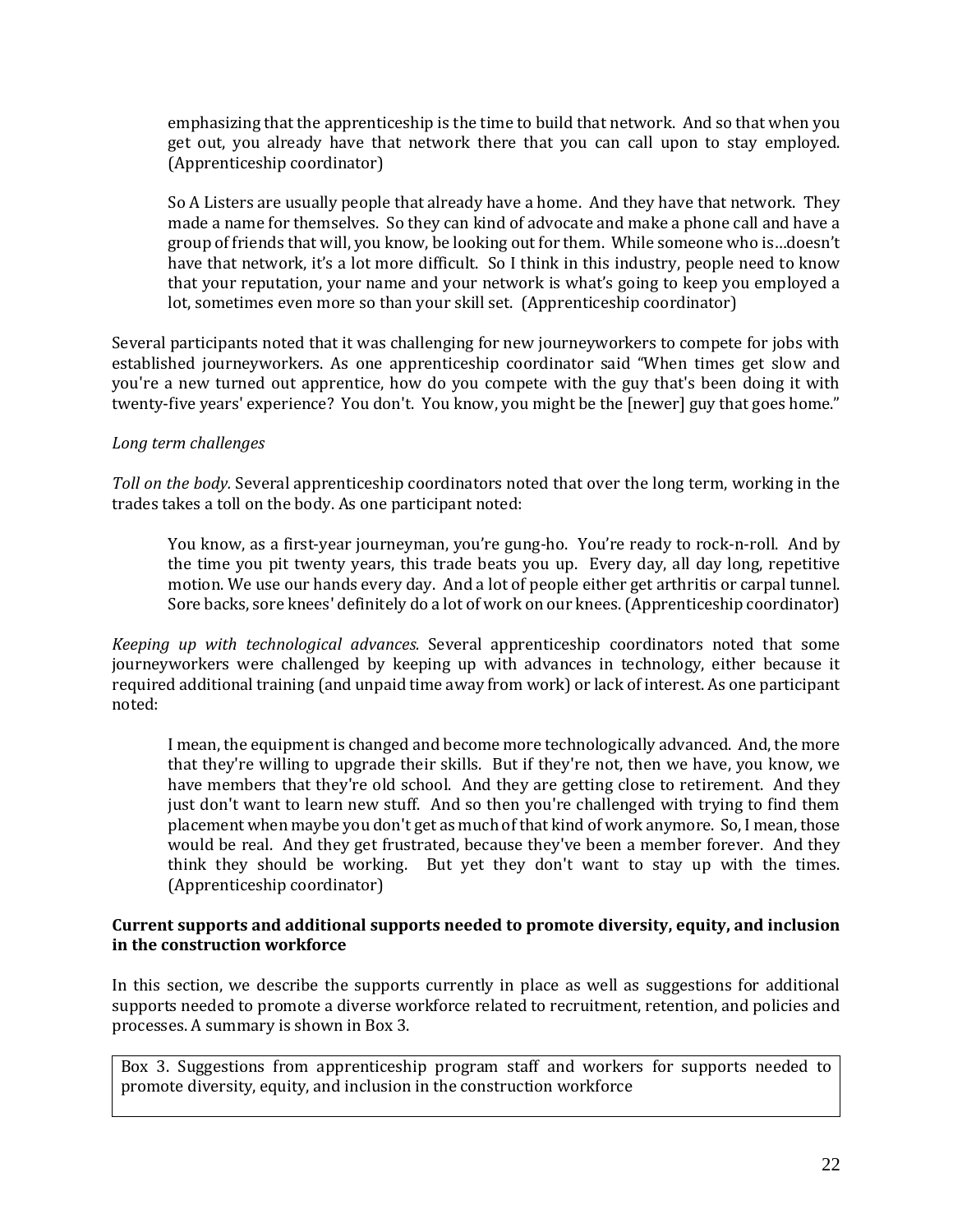- Ensure steady funding stream to increase capacity of pre-apprenticeship programs
- Increase direct entry from pre-apprenticeship into apprenticeship programs
- Promote recruitment of diverse workers through referrals
- Engage in collective effort to ensure K-12 students are provided information about careers in construction.
- Address construction job site culture through respectful workplaces trainings with proven results
- Increase monitoring of on the job training of apprentices by well-trained experts
- Formalize mentorship resources for diverse workers
- Increase ongoing supportive services for apprentices
- Enforce contract goals, with consequences for non-compliance

Apprenticeship coordinators rarely reported having specific retention efforts for diverse workers, although some noted the availability of gender specific supports, such as supports available through Oregon Tradeswomen Inc. However, throughout their discussion of current retention efforts, they sometimes highlighted ways that current or proposed supports could specifically benefit women and people of color.

### *Ensure steady funding stream to increase capacity of pre-apprenticeship programs*

Many participants believed that pre-apprenticeship programs were an important way of recruiting women and people of color into the trades and supported expansion of pre-apprenticeship. As several participants noted:

Definitely a huge believer in pre-apprenticeship and registered apprenticeship. I think they go hand in hand. (Apprenticeship coordinator)

The outreach part of the minorities and females is one of the largest struggles I've encountered as a director of an apprenticeship program. Because the pool is small, right? The pool is small with just females. And then female minorities, and it seems like you're taking one tenth of one percent of one percent. And then to find one that's actually qualified. Now you've got fifteen other construction trades fighting over that small group. And finding one that is best interest in your trade that meets the qualifications of your trade. So, that's the struggle, is finding that group. OTI, we found the group. OTI is our saving grace. And out of that group there's twenty of them. Only one will want to be [in our trade]. And finding that one, to make sure they meet the minimum qualifications to even get into the apprenticeship. So you're taking a percent of a half a percent of a half a percent to try to get the one. And then you talk about retention. So, I mean, the pool is small. And I think minorities are kind of that way too. But I think they're a little broader. There's more of them that wouldn't mind doing construction. It's just getting those to qualify as well. Constructing Hope, James over there, he's done a phenomenal job. He's trying so hard to get individuals from his program and using our minimum requirements, but he still struggles. We have yet to have had one. But he's striving for that. At least he's listening to what we're saying. (Apprenticeship coordinator)

In this industry, it's who you know. It's quite hard. You know, we do have to go through programs like OTI [to get into an apprenticeship]. Whereas the men don't have to go through anything. They just walk in, and they interview, and most likely they get it. Which is super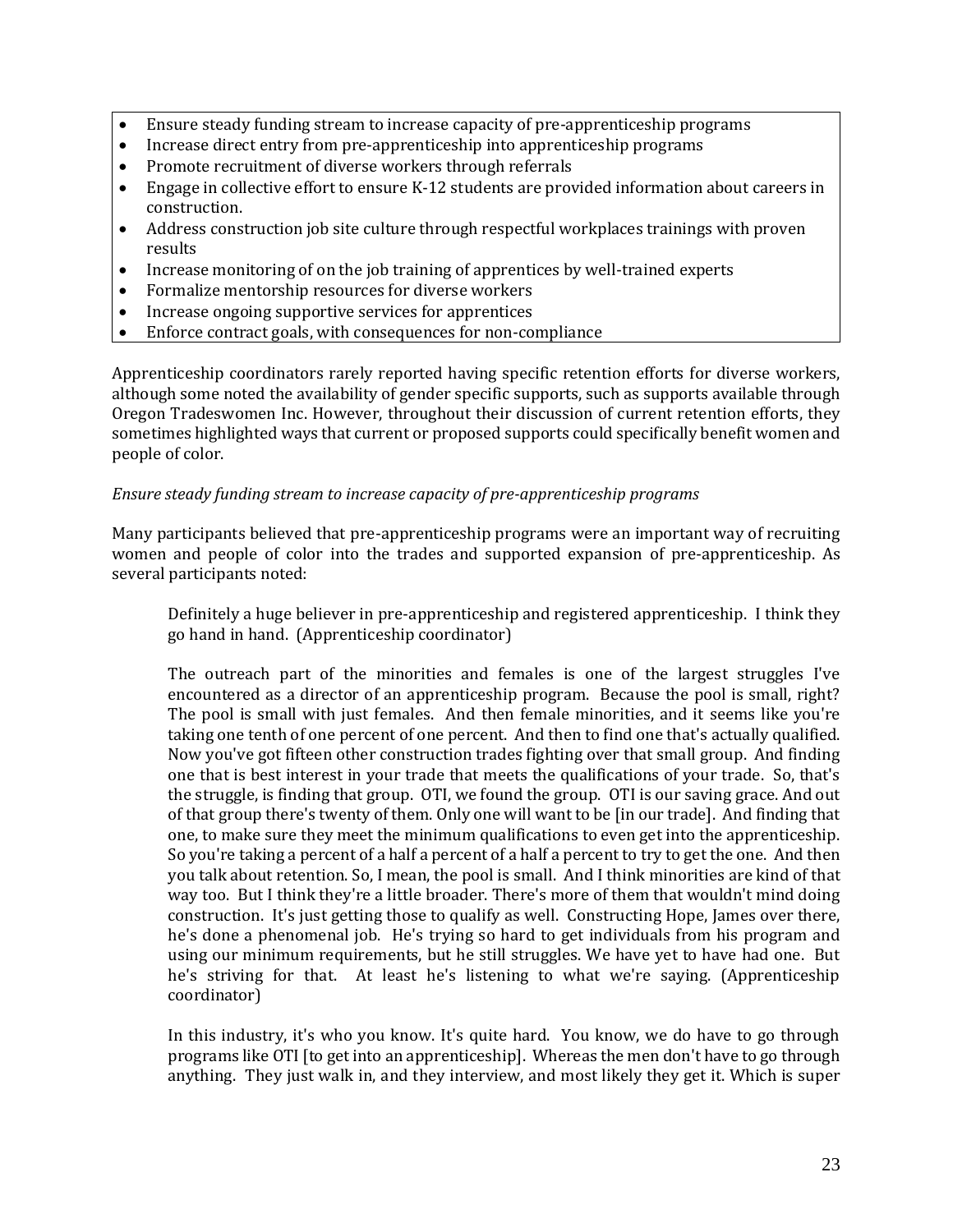sad. But, you know, the more programs we can get all over the U.S., the more women we can get in the trades. (Apprentice)

### *Increase direct entry from pre-apprenticeship into apprenticeship programs*

Some participants viewed direct entry from pre-apprenticeship into apprentice as ideal. As one apprenticeship coordinator noted: "We have a direct entry for [pre-apprenticeship graduates]… Yeah, they don't even have to get on the pool. As soon as we get them a job they are in. if it's a preapprenticeship approved by BOLI. They get direct entry."

Other participants did not view this as beneficial to their trade. As one participant noted:

Because my committee doesn't feel that it's [direct entry] right. They wanted to draw the line on direct entry into the program, because it's not fair to the other guys on the list. They go where, so I talked to my committee about that. Well, how about we have a direct entry for women from Women in Trades [Oregon Tradeswomen Inc]. Or you know, how about we do something like that? And they're like well, where do you stop? So, you know then, you know, then you have a million exceptions in there. What about the poor kids that have been trying for? Some of my guys try for four years to be an apprentice. (Apprenticeship coordinator)

## *Promote recruitment of diverse workers through referrals*

As noted above, apprentices are primarily recruited through referrals. While recruiting apprentices in this way will largely reproduce the demographics of the current apprentice population (primarily white men); referrals can also be used to promote gender and racial/ethnic diversity. As one participant noted:

As far as for women, my best success has been actually sisters of guys that have gone through my program. So far that's been the best. I've had two people recently they got their sister into the program. Their sisters are tough. They also have a brother that are helping them. They seem to go to work for the same company. And they have a brother there. And the brother's able to actually, you know, kind of foster everything working properly with their sister. It basically, you know, "if you treat my sister wrong I'll kick your ass." (Apprenticeship coordinator)

## *Engage in collective effort to ensure K-12 students are provided information about careers in construction.*

As noted above, apprenticeship programs use a wide variety of tools to recruit apprentices; however, the vast majority of new apprentices are the result of referrals and word of mouth. Several participants noted that a broad advertising campaign could reach the larger community and this might be a collaborative project:

Just like advertising dollars. Getting the word out. Being able to do a huge advertising campaign focused on the union building trades for women and people of color would be great. Because a lot of times, those campaigns are pretty cost prohibitive to do something like that. (Apprenticeship coordinator)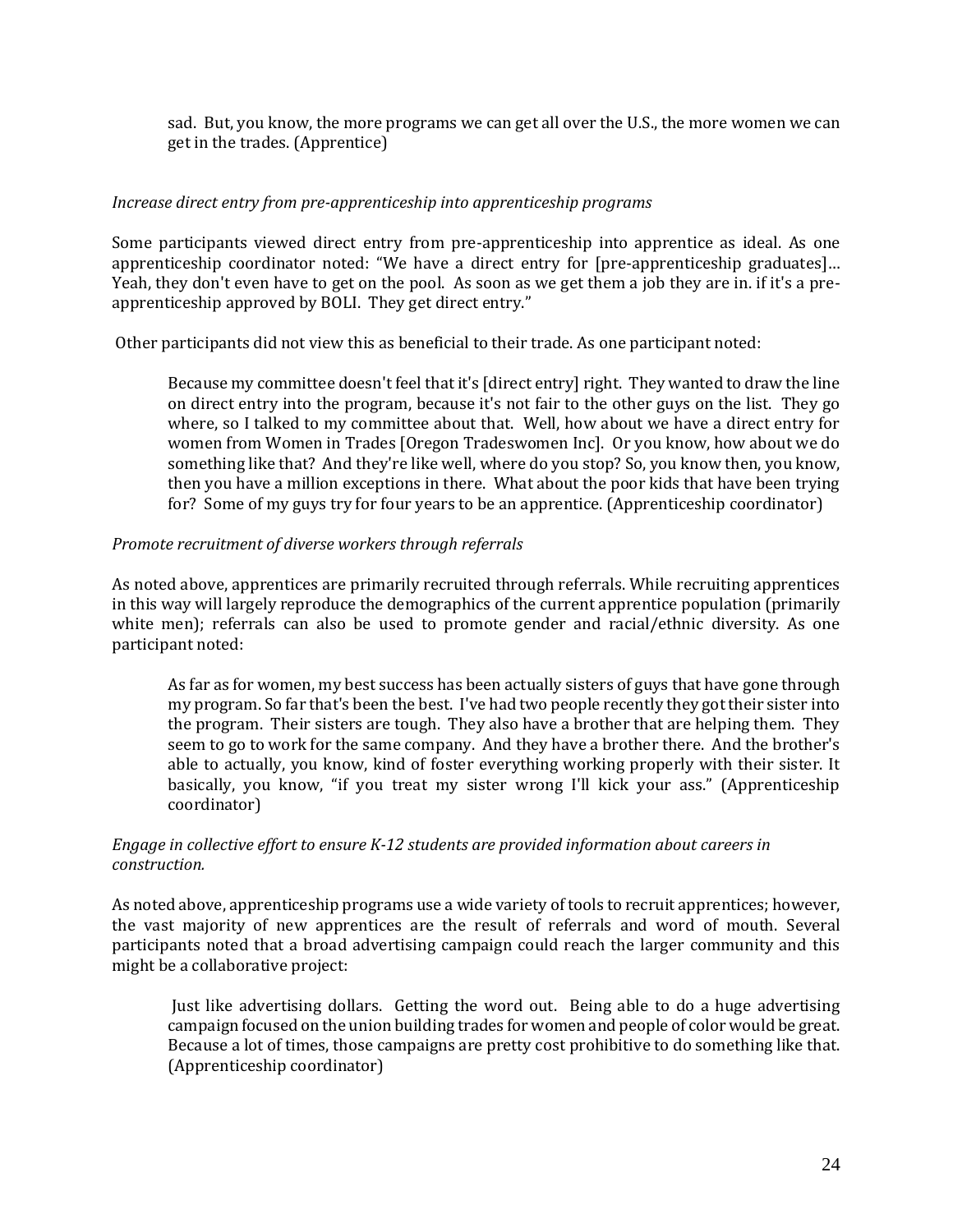Well, obviously marketing is definitely getting the word out there. You know, I've approached our business manager about that. Maybe the building trades getting a collaborative and getting the market out, you know. A lot of other industries are doing that as a building trades whole, instead of just individuals doing their advertising wherever they choose to. (Apprenticeship coordinator)

Organizations such as Oregon Tradeswomen can also provide marketing resources and examples of targeted advertising to women to help increase the "you can't be it if you can't see it" motto and bring more attention to opportunities in the industry for women. (Preapprenticeship program staff)

Many participants reflected on the importance of raising awareness of the trades among youth, particularly in K-12 settings:

I think dealing with the youth a little bit more. I think going to some of these more predominantly cultural high schools, you know maybe so they can kind of see [what the trades is about].I've got to stop being so busy. But I've been asked multiple times to come in and do…or talk to some of the younger, especially African American kids, some of the high schools. I've got friends that's coaching and doing other things that's kind of dealing with the young…the youth. So I think that's important, just so you can kind of see…I did one last year. And you could see people were amazed because they've never seen something like that before. And so I think that's important. Something like that. Some outreach where we're actually going to these high schools and sitting down and telling these kids, this is an opportunity. (Foreman)

Portland school system has brought back their career counselors in high schools, which is great. Now comes the education piece. Those career counselors are the ones who identify individuals that have an interest in particular trades and are educated enough to know the direction to send them. And I think that's where we're lacking. The struggle right now is we had a perfect model, or a near. We had a good model. I don't know if it was perfect or not. Thirty years ago we let it slide. We lost it. Now we're trying to regain back something we once had. And it's being informative to those high schools, to the public sector in schools. I think schools is where it has to happen. The counselors and the teachers have to be educated to know the options available and what it takes to get into those programs. Then they can identify those individuals and direct them accordingly based off their interests. (Apprenticeship coordinator)

Participants noted that more should be done to specifically outreach to people of color. As participants noted:

I feel just an avenue of understanding that doors are open. How to build their skill set and opportunity is out there. That advertising is done heavily through other [ways]: fathers, generation after generation. But minorities don't always see those advertisements that this Local is hiring or this opportunity for pre-apprenticeship is here. That advertisement isn't being circulated to some degree. (Foreman)

But you said to what can the trades do to help minorities? Well, I don't know if they have anything. But I think reaching out to people just coming out of incarceration. So I don't know if they have programs like that. But I know, you know, minorities are incarcerated at a very high rate. And so I think that if they have like an outreach program, maybe where they went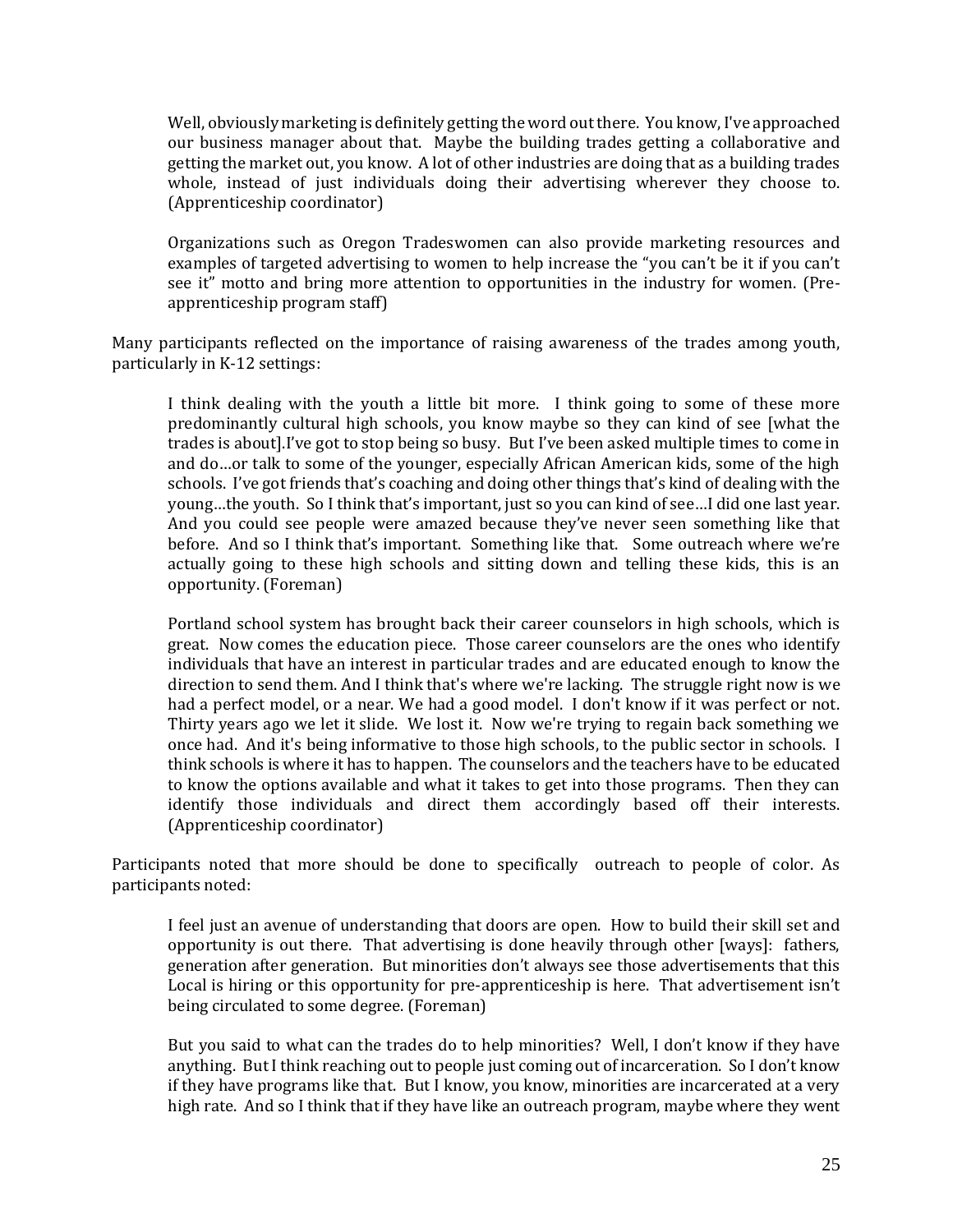in and like...I don't know, helped…talked to people who are like about to be released or something, I think that would be a good idea. (Apprentice)

As noted above, having diverse workers engaging in recruitment efforts may be important strategy for increasing awareness of careers in construction for diverse workers. One participant noted:

We are actively trying to recruit more women, in my current place. And I'm the only one. And I think part of it is that, historically, there's always been like one woman on the crew. And so now we're trying to get more. But it's been hard. I think part of it is that all of the leaders of the organization are White men. And so anyone that looks any different has a hard time moving up. And if you're not being reflected in the leadership, it's hard to feel like you're going to move up anywhere. (Apprentice)

## *Address construction job site culture through respectful workplaces trainings with proven results*

Discussions of current approaches to addressing construction culture primarily focused on how to handle individual situations, with limited discussion of how apprenticeship programs, unions, and contractors are currently addressing these issues at an organizational level.

Apprenticeship coordinators noted that they tried to help apprentices deal with hostile workplaces, as indicated in these two examples:

I tell them, look, I'm your advocate. You know, if you're having problems don't try and do this on your own. Call me first. Get some advice. Don't just walk off the job or call somebody bad names. Because I don't want to hear that. That doesn't need to happen. Your reputation is everything. And man, before you go off on somebody, especially an owner or a general contractor, call me up and ask me. I'll answer, man. If you feel like you're not getting a fair deal and your owner's not treating you right, call me first. You know, let's get a plan going. Don't just go off on people or quit. (Apprenticeship coordinator)

We do a lot of sensitivity training with our instructors, you know, on watching in the classroom and listening if there's anything going on the jobs that we maybe need to do. Get a hold of the contractor and say, "hey, we've kind of heard this language, this talk, this something." You know, tell the teachers. I mean, you don't say "you look good. You smell good." You don't touch anybody. You know, don't put yourself in the environment that you're alone with somebody. So we do a lot of diversified training with them to be aware. If somebody appears to be struggling, let us know. (Apprenticeship coordinator)

As indicated in the second example, in some cases, apprenticeship coordinators will contact a contractor and intervene on the part of an apprentice who is experiencing harassment or discrimination on the job site.

In the foremen focus group, participants noted their personal experiences in intervening when they observed aggression on job sites. The following are two examples of how foremen described dealing with aggression on a job site:

I definitely tell them [the person being aggressive] that's unnecessary. I don't go for that. And then I usually spend time with that, you know, whoever it is [experiencing aggression]. I spend time kind of straightening them on how construction works, how to deal with people when they call you, how to pay attention and not pay attention to certain situations. So I get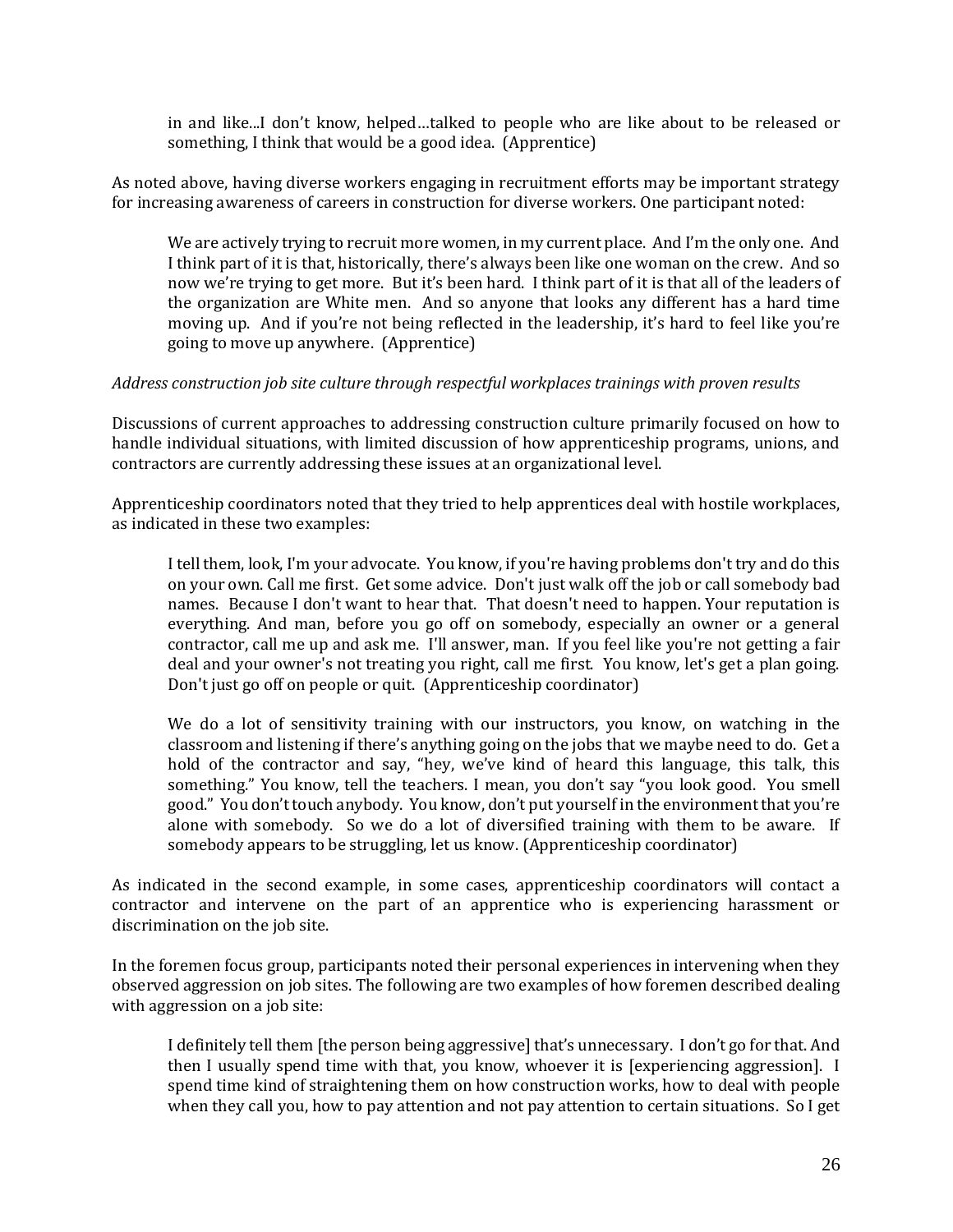to know your name, instead of you're just your face. And then once I get to know your name, then they know they're a little more bit more important… So, yeah. I spend my time, personally, to work through many situations. And my acute aspect is safety. So I spend a lot of time just coaching them on how to be safe. (Foreman)

Well, yeah. I mean, you've got to keep the peace, you know. You don't want everybody going to each other's throat. I mean I've…When you see pretty much anybody being harassed, but more so the women and stuff, you just take them to the side. You say, listen, he's a grouchy old man. He's going to yell. You're going to hear it. You're going to hear yelling. Just step up your game. Give a hundred and ten percent. And then you'll know in your head, that while they're yelling, you're doing the best you can possibly do at it. So, yeah. I mean, I tend…I'll take them aside. I don't necessarily say anything to the individual because…depending on what it is. I mean, if it's inappropriate, of course. But you know, just for razzing and yelling, he's that cranky old fart, you know. You're going…You just like, hey, let it go. (Foreman)

Another foremen reported that a female worker experienced aggression on a job site and the owner called a meeting of the full staff of the small construction company to address the issue:

Something happened. I don't know the details there. I know the next day, he had everybody, the whole company, at the office at like 6:00 am. And that was like the topic of conversation before work even started. Because I mean, we just zero tolerate when it comes to stuff like that. But, yeah. So that's an example of something that we do. I mean, it's in our policies and everything else. So I mean he literally shut the thing down. The guy ended up getting fired. He did get fired. (Foreman)

Participants noted informal efforts as well as formal training programs (such as the Green Dot bystander intervention program, which is currently being piloted in Portland) to promote respectful workplaces. As one participant noted, the implementation of training will be effective if used in conjunction with other recruitment and retention efforts:

Jobsite training to support equitable worksites, and respectful workplaces must occur in tandem with increased placement and recruitment of diverse workers on the jobsites, otherwise attrition will continue at high rates for women and people of color… [It is] very important for employers and apprenticeship programs to support the idea of core crews with high density of women to decrease isolation. Also, implementation of women's committees and mentoring to help increase skill-building and support for women are so important. (Preapprenticeship staff member)

Given the challenges with harassment and isolation that many diverse workers experience, many participants reported that they felt that addressing construction job sit culture would be an important piece of increasing diversity in the trades and that significant additional efforts are needed. As one participant argued:

[In order for women and minorities to be successful the most important thing is] Feeling comfortable. Comfortability. I mean, anything you do you want to be comfortable. And especially, you want to be comfortable in your own setting. And so I think it's a fine line with that sometimes. So I think that's extremely important. You know, if I'm comfortable with who I am, this is who I am, and everybody accepted me for who I am, with everything that comes with that, then I perform, you know, and I'm just as good as the next man. Then I think that's very important. People are going to want the steady work. (Foreman)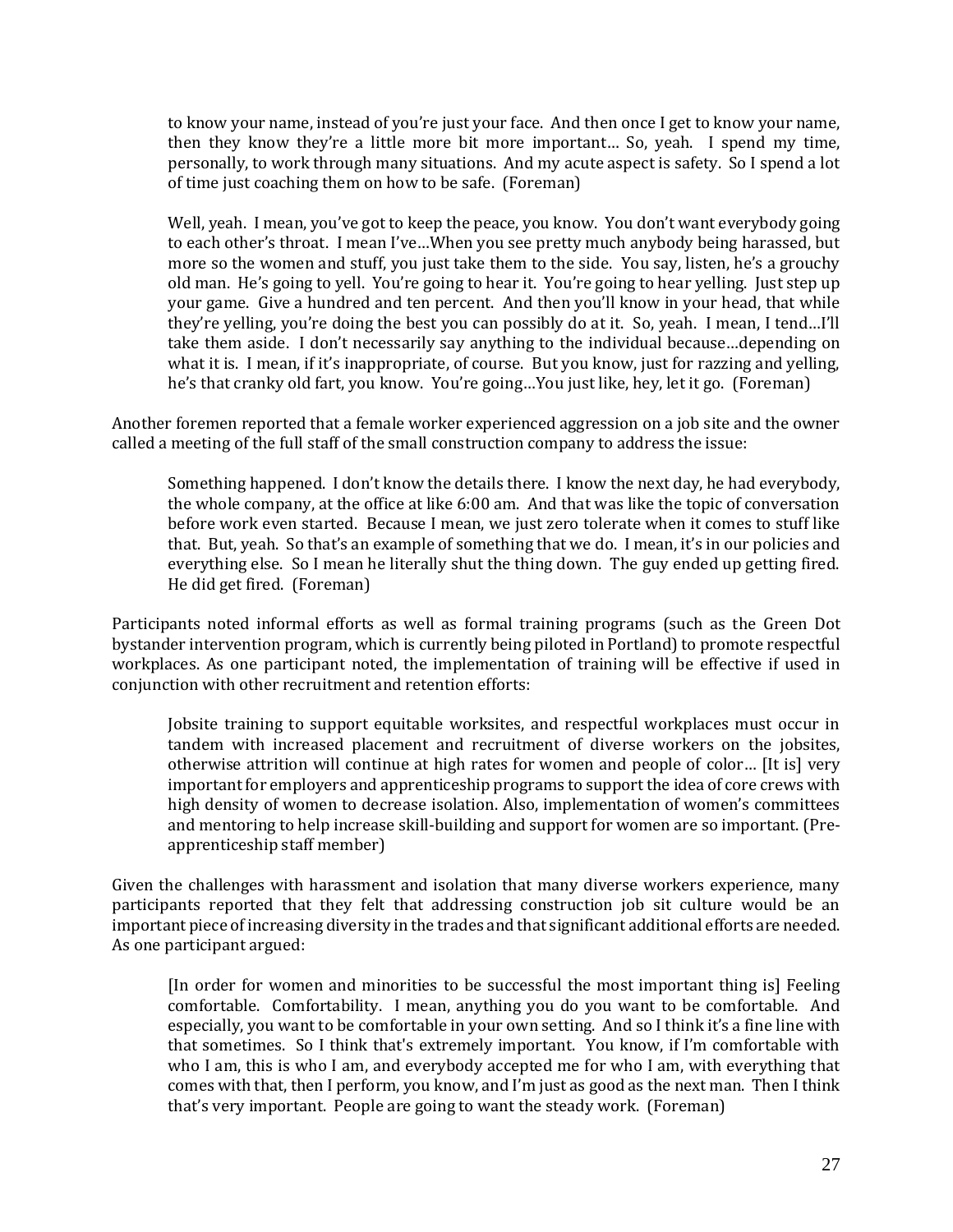When asked whose responsibility it was to ensure that everyone was comfortable on the job site, one participant suggested:

Yeah, your lead guys on your crews. [Others agreeing] It's kind of everybody, a team effort. [Others agreeing] I mean, out in the field, it's mainly the foreman and your crew. And you know, your lead guys they might not necessarily be a foreman. But they're, you know, on their way to be one, you know. (Foreman)

Another participant echoed the point about needed a commitment to respectful workplaces to be throughout an organization.

But one of the things that occurs to me is sometimes the jobsite might be a variable in all of this. And that's not the same thing as the contractor. And the reason I make that distinction, we became aware of a bullying or hostile work environment that was not the culture of the contractor. But it was the culture on the job site. And I just wonder, when it comes to women and minorities and tension, you know, it's one thing for the suits in a room to say this is…You know, we're committed, etcetera. And it's a whole other for the job site foreman to subscribe to those same standards. And so, what needs to be added to the list? It might be getting all the way down the food chain. Is it the superintendent? Is that the lowest? Superintendent, foreman, what's the lowest [level of supervision that needs to be addressed]? Foreman training, foreman education on diversity. (Pre-apprenticeship staff)

Several participants commented on the need for formal training around respectful workplaces and diversity. A pre-apprenticeship program staff member noted that it is important to use high quality training programs: "Training is now required by the DOL but perhaps the State Apprenticeship office can also designate 'approved' trainers or curriculum for respectful worksites and sexual harassment prevention to ensure high standards and appropriate content."

As noted above, some participants emphasized training individual workers to be resilient to help deal with the construction culture. As one participant noted:

I think some individuals are more confident. And they really take off. I mean, they go out there and they build their network. And they don't have any issues staying employed. And then I think some people are less assertive. And it's probably a tool that we could help build…or focus more on the importance of it, I think. So we probably could do a better job there, I think. And we used to do an assertiveness training that I thought helped a lot. And I've just recently talked to a couple of women that said that they could use it because it helps them, even on the first day, knowing what to say. Because it's probably not something that comes up in normal conversation or in an interview or in a class, right? It has to be talked about. It has to be brought up. Hey, you're going to face people that are not friendly, people that may have different views, different attitudes, come from a different culture. How do you respond to someone who's in your face or says something racial or you think it might be crossing the line? How do you tell? What do you do? What's a correct response? (Apprenticeship coordinator)

One foreman reflected that the industry has to address the issue of respectful workplaces:

You know, in fact, I don't think you're going to survive as a company, as a contractor, if you're not making that conscious effort to reach out and to, you know, to be inclusive and to create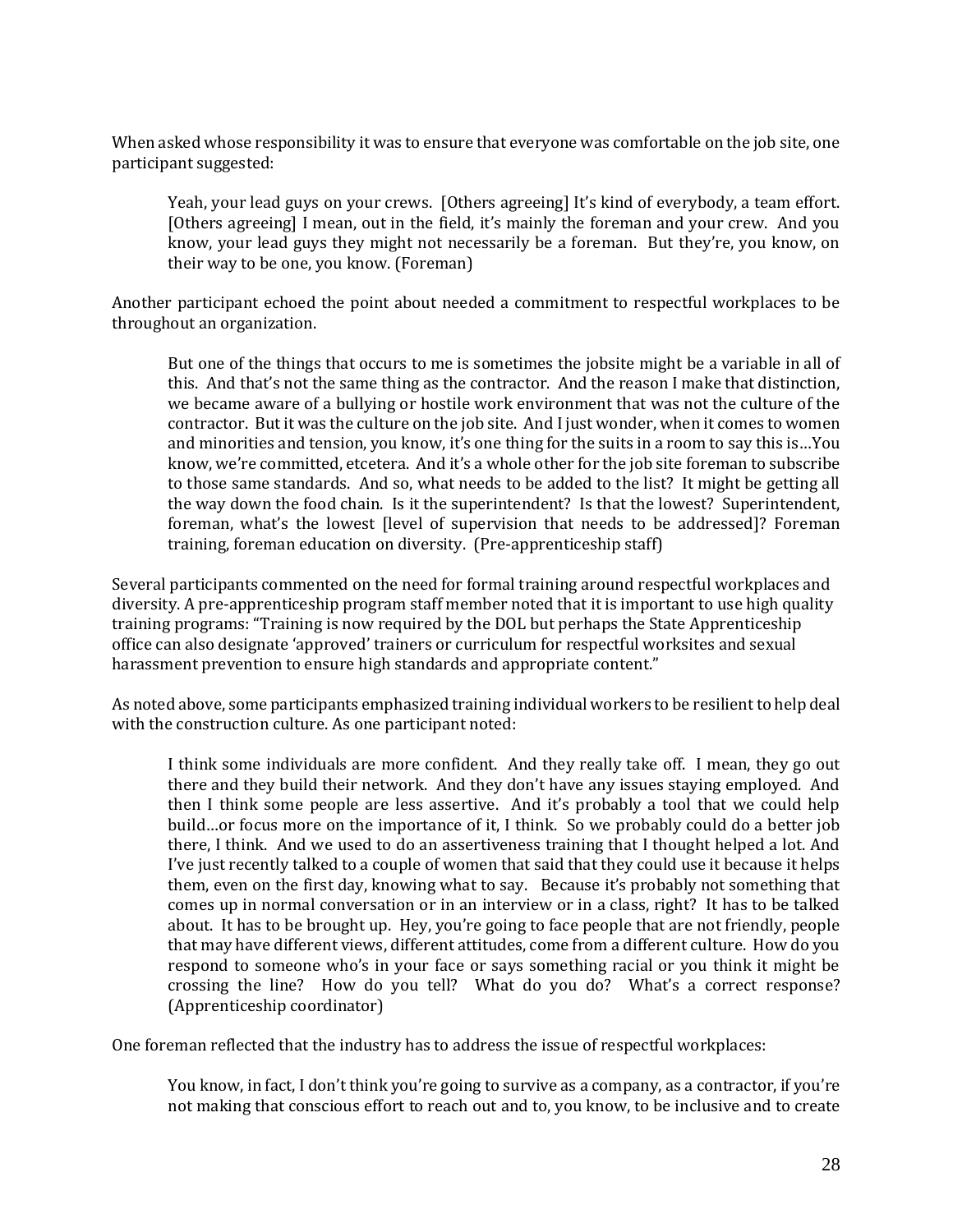a culture that feels comfortable and safe, you know? I mean, it's the only reason I went to my company, the only reason. I knew the second I walked through the door. Not because there was a bunch of Hispanics in the building or, you know, any of that. But because I felt it. And because I was made to feel comfortable and I was, you know…And I was drawn to that, you're needed. And so it's like…you pay it forward. You pay it forward. You have to recognize what's valuable, Man, and what you've been through and what, you know…That it's necessary to give back, you know, because it's valuable too. You appreciate it. You know you're fortunate. And you're blessed. That's just the way it is. (Foreman)

### *Increase monitoring of on the job training of apprentices by well-trained experts*

As noted above, many participants noted that diverse apprentices, particularly women, did not have the same opportunities for training on the job. One female apprentice noted that she would like the same experiences as male apprentices in her trade:

I think them treating me the same as they do with an apprentice, as far as sharing that information the way that they answer the questions that I have, on whatever it is that they give task for me to do. If the guy next to me is asking ten questions, they're giving him way more information to go off and get the job done properly where I've got to fumble around. I just want to be treated the same. Treat us the same. And, information sharing and those teachable moments. Supporting another person in the trade. (Apprentice)

As one participant argued:

It is critical for apprenticeship staff to know throughout an apprentices' career how they are doing, are they making skills progressions, what are obstacles to success? We can't just wait until they don't complete to ask (or not ask) what happened… [it is] very important for apprenticeship staff to be aware of on-the-job-training experiences and rotation for apprentices [and] employers need to know that it is their responsibility to ensure appropriate OJT. (Pre-apprenticeship staff member)

### *Formalize mentorship resources for diverse workers*

Participants noted that a key support currently in place was personal relationships between apprentices and staff (including pre-apprenticeship program, apprenticeship program, and union staff).

When asked about their organization's approach to retention of apprentices, several apprenticeship coordinators noted that they tried to form personal relationships with apprentices to help retain them in their programs. As these three apprenticeship coordinators noted:

Well, I mean, obviously I'm an advocate. You know, I let all apprentices know the resources out there that they can get a hold of, if they're having issues. We let all apprentices know when they have their first class, if they're having problems with this or that, where they can get a hold of us, and the support system. Is there work to do in a program? Sure, there is. You know, the mentorship part, I mean, that could be huge. It's really, hasn't started here… As far as having that direct line of communication, I mean, I let all apprentices know that, you know, hey, call me any time. My phone's always on. But, I mean, there's definitely work to do as far as the retention part. (Apprenticeship coordinator)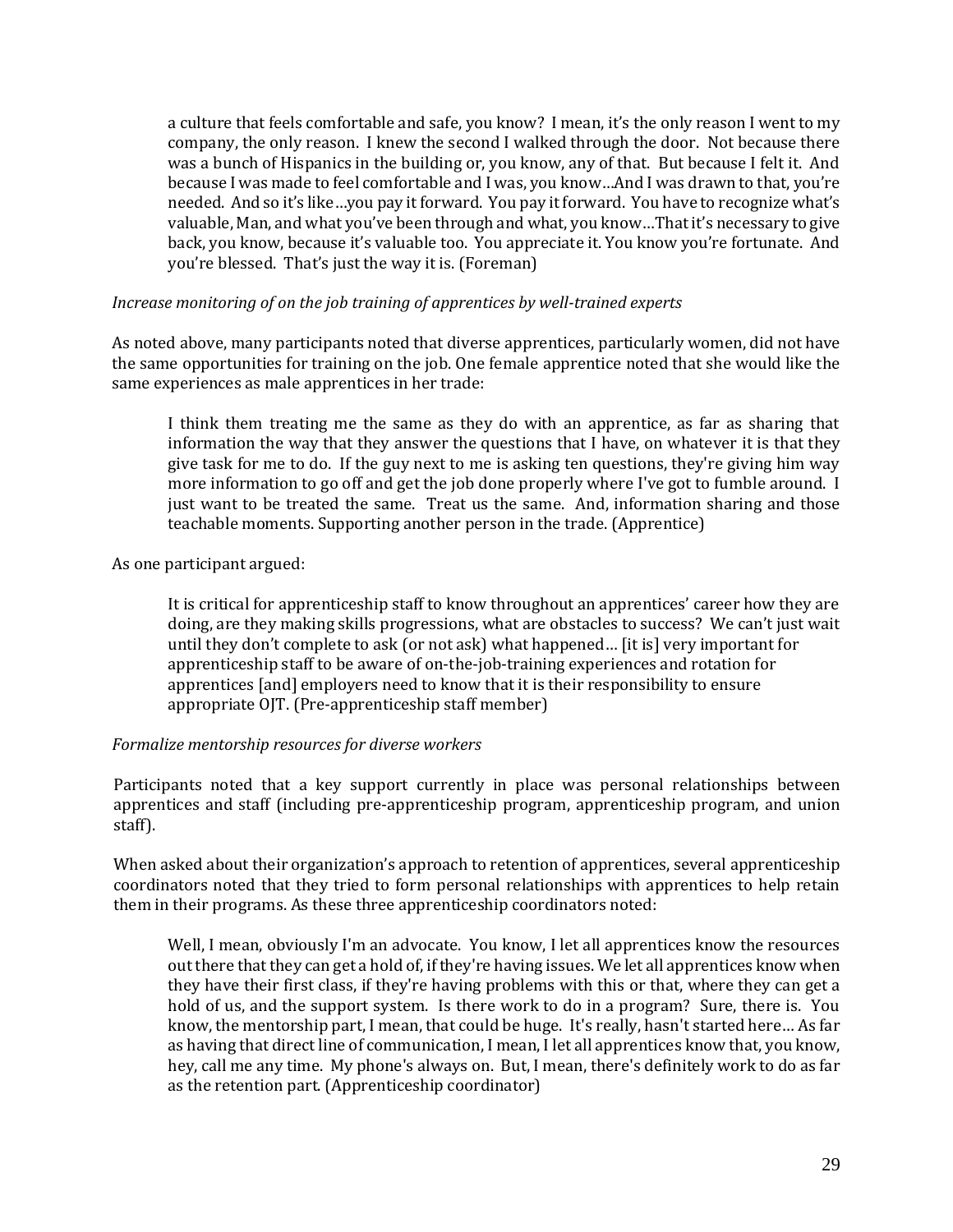We have our coordinators, obviously, that are a big part of helping that, that young man or woman navigate through their apprenticeship programs. So they know, and they get coached from a very, very early start when they come into the program, that we've got people in place to help them if they need it. So we have our coordinators as a first line. (Apprenticeship coordinator)

I build a personal relationship with them. And that's not something every coordinator can do. But I try to build a personal relationship with them. And I pull them aside every once in a while during the year, several times, and just have a talk. This is what I think you're doing. This is what looks good. This is what don't look so good. You know, what are we going to do about this. How do you want to fix this? Do you think this is important? Why did you think this person said this about you? All that interrelational stuff that really is important. (Apprenticeship coordinator)

One apprentice recalled a time when she had an incident at work and went to her apprenticeship coordinator, intending to quit the program. As she recalled her apprenticeship coordinator was very supportive:

[He said] "But what happened to you is an accident, number one. And it shouldn't have happened the way that things, you know, went on. And as far as the support from those other journeymen that are in positions of authority on that job site, that shouldn't have been happening. So because I'm your coordinator and your part of this union there's going to be some phone calls made." And sure enough, he made phone calls. He followed through. And the next day when I went to work they apologized to me. (Apprentice)

In the apprentice focus groups, when asked how they deal with job site issues, two apprentices named union staff as one support available to them:

You can talk to a steward, depending on what's going on. (Apprentice)

Well, I had something happen with my pay. So the company that hired me is not paying me at the rate that the Union I'm supposed to be at because they redid everything. So I just spoke to the contact, Will, over there at the laborers. I said, hey, this is the wrong number. I need you to talk to them. So he's working on it. (Apprentice)

Participants reported some additional current opportunities for receiving mentoring and nonfinancial support, such as opportunities to informally talk with other tradespeople or receive formal mentoring. Specific organizations mentioned include: Oregon Tradeswomen, Constructing Hope, Sisters in the Brotherhood (through the Electricians IBEW/NECA Apprenticeship Program). As two apprenticeship coordinators noted:

Within the last year I think the main challenges is just the support. The ODOT program is great. I wish it would transfer more into our trade. But we're not heavy highway, so we get a little bit when I do have apprentices on those programs. (Apprenticeship coordinator)

I know that Oregon Tradeswoman has some mentoring. Penny Painter [from Akana, which provides BOLI/ODOT supportive services] does a lot of that. And so, our apprentices oftentimes will get hooked up with them. (Apprenticeship coordinator)

In the apprentice focus groups, when asked what supports are available, many participants noted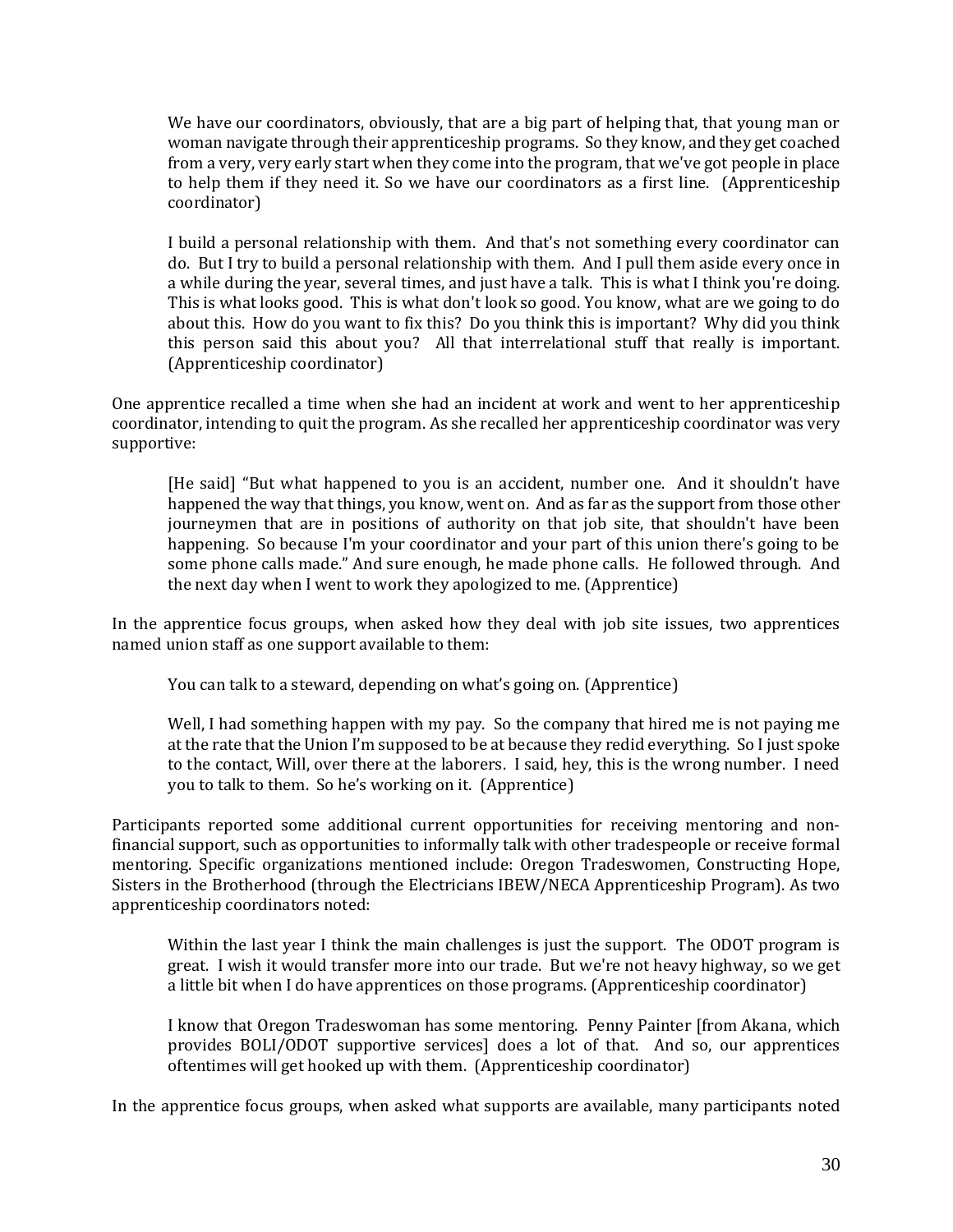that their pre-apprenticeship programs had been an important source of support. As one apprentice said: "Oregon Tradeswomen has been incredible for me. Like, they're the resource that I've had and used. And if more programs like that existed, it would be incredible."

Several apprenticeship coordinators noted that their organizations provided financial support for women to attend the Women Build Nations conference<sup>6</sup> (the 2017 conference took place during the study period)

Like we have an annual Women Build Nations Conference that's geared toward steering women into leadership and retention, giving them the tools. So it's a real good thing. We sponsor apprentices [to go to the conference]. And we do it as an organization, the local does, the training center. And then the region also sends women there. And we try to tie that in with women that we see that can take advantage of that. And hopefully, they'll pass it forward. (Apprenticeship coordinator)

Some apprentices noted that they connected with other tradespeople on social media for support. As one apprentice recalled: "I had an issue last week. And I spelt it out in a long Facebook post. And, I put it out there. I was like, 'I need advice.' I was like, 'am I dramatic, making this just like ten times worse, or what?' And, a lot of them were telling me different ways of approaching this person. And just how to word it and stuff like that"

Many participants noted the need for more non-financial support, that is, groups that form a support system, individual or group mentoring, or other kinds of one-on-one support (such as financial planning). As several apprenticeship coordinators noted:

I think definitely having some kind of formal mentorship program would be a really good help. I think a resource and support system from everything to childcare to counseling to…I think mentorship is the biggest one, to be honest. Just having someone to talk to that's been there and has dealt with the specific situation, it really helps. (Apprenticeship coordinator)

I think there's things we can do to support all groups, minority groups, people of color, women…with better partnerships, as far as mentorship, support. I think that a lot of women that come in, even from Oregon Tradeswomen, or who are just in general public applications, they tend to have less of a support system. And so they tend to drop out at a higher rate. I think a lot of the things we need to be looking at is support for women coming in to the industry, with childcare, with healthcare, just a lot of specific support for parents which a large majority of the women are. (Apprenticeship coordinator)

There's not enough networking available for a new person to have someone checking on them a little more. Especially in the beginning, I think people need a lot more hand-holding, a little bit. So that's something that I'm looking at. As far as what I've seen so far from women, just coming in and then they're leaving because they make decisions that this isn't for them. Or it's too tough, too hard. So I think that network would be something that we can put together with an OTI or somebody like that. (Apprenticeship coordinator)

Several apprenticeship coordinators reported desiring increased mentoring for apprentices, but had not yet initiated a formal mentoring program and noted some challenges with this type of initiative. As participants noted:

 $\overline{a}$ 

 $^6$  Women Build Nations Conference http://chicagowomenintrades2.org/women-building-nations/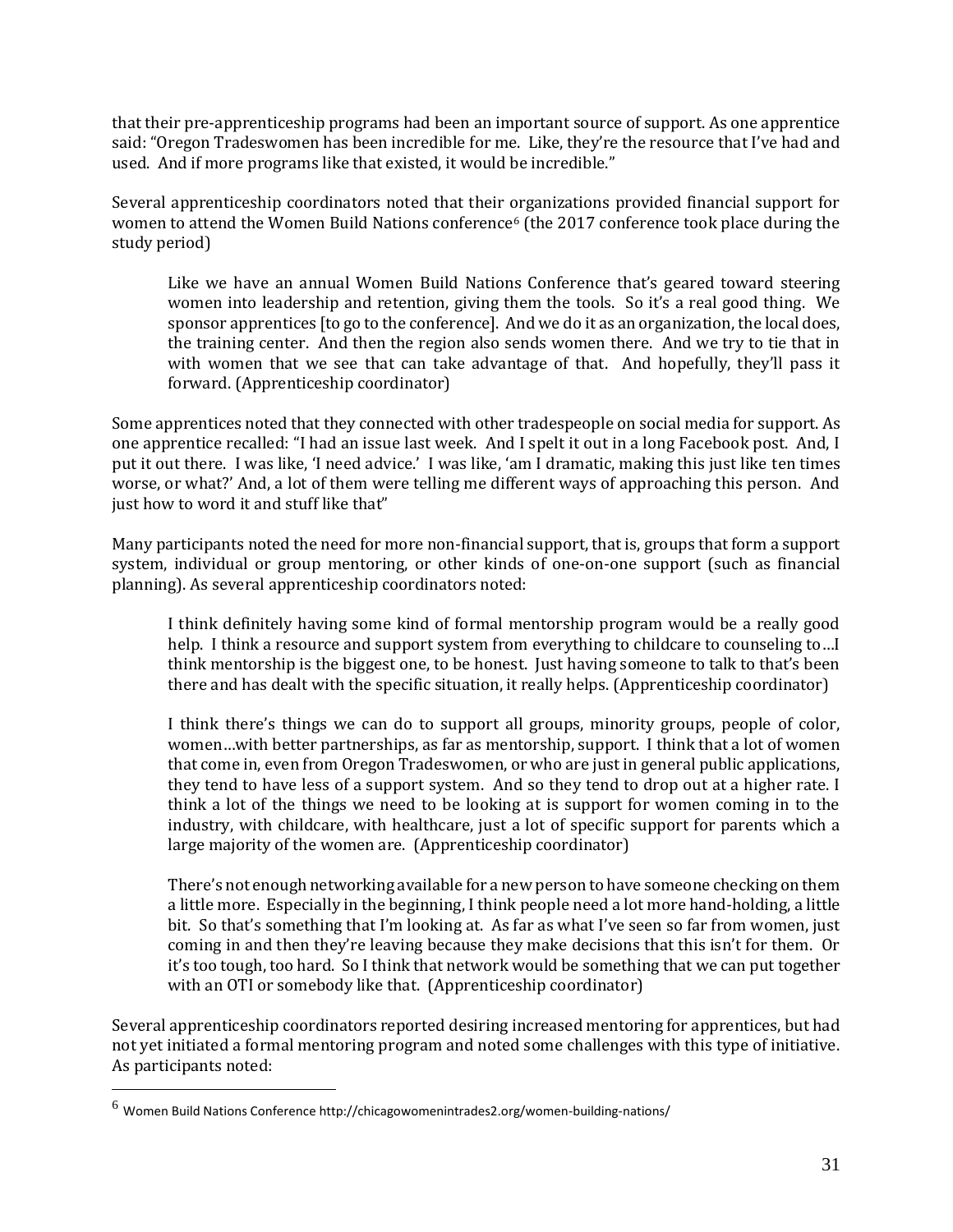We tried to get the journeyworkers to try to sort of adopt an apprentice. It hasn't really gone anywhere yet. But that sort of idea to sort of help them through. (Apprenticeship coordinator)

So we try to involve the journeyworkers and connect…networking, I guess, within the…within the network of [people in our trade], try to connect individuals with people that are out in the field. But we have yet to really get a really good mentorship program, per se, an official site where people actually sign up and are assigned, volunteer-wise. So it's basically just reaching out to people you know and say, hey, this person could really use a mentor. And would you mind doing that? It's pretty informal right now. And I think that's a huge need. (Apprenticeship coordinator)

Everybody has tried to set it [a mentoring program] up and do something here. But it never, never takes. There's no traction. So I think if you had a mentoring program that somebody could adopt, I think that would be great. Because I think that is probably one of the biggest barriers that all the apprentices have. It doesn't matter, you know, if you're female or minority. I think could really help a lot of the apprentices make it through the program. And, you know, this is great we're talking about the female and the minority. But I lose three times as many white males as I do females and minorities. But nobody ever talks about that. (Apprenticeship coordinator)

Another participant recalled a failed attempt to start a mentoring group in their organization:

We did try with the females, some of our gals, the OTI gals, I sent out a notice, saying, you know, that they want to get a support group together. And I said, you could have pizza here, you know. And no one ever responded to them. And I felt bad for them but, you know. I think everybody's just so busy right now. And then if you have families, you know, you just don't have time. And maybe they just don't feel like they need any support? Because I think they are. They are treated equal. You know, they are just one of the guys when they're out there. So, I thought that was kind of a good sign that they didn't feel [they needed to meet]… But for the most part, I think those females just fit right in with the guys. I don't think they even notice them. (Apprenticeship coordinator)

This participant was not sure why the group was not successful. The participant guessed it could have been that the women did not have time to meet or did not have any challenges to discuss (unlikely, considering the research to date on women in construction). Other reasons why the group may have failed could be an inconvenient time and/or location or the failure to clarify the purpose of the group.

### *Increase ongoing supportive services for apprentices*

Participants noted that there are some opportunities for financial and non-financial support currently available, but there are significant unmet needs, particularly among apprentices. Many participants noted that some apprentices would benefit from both financial and non-financial support. As one participant reported:

I think that a lot of women that come to us don't have that support system, and men as well. I think it's almost something that we're missing because we tend to look at people like, you have to be self-sufficient. And you've got to be tough and strong to make it in this industry. I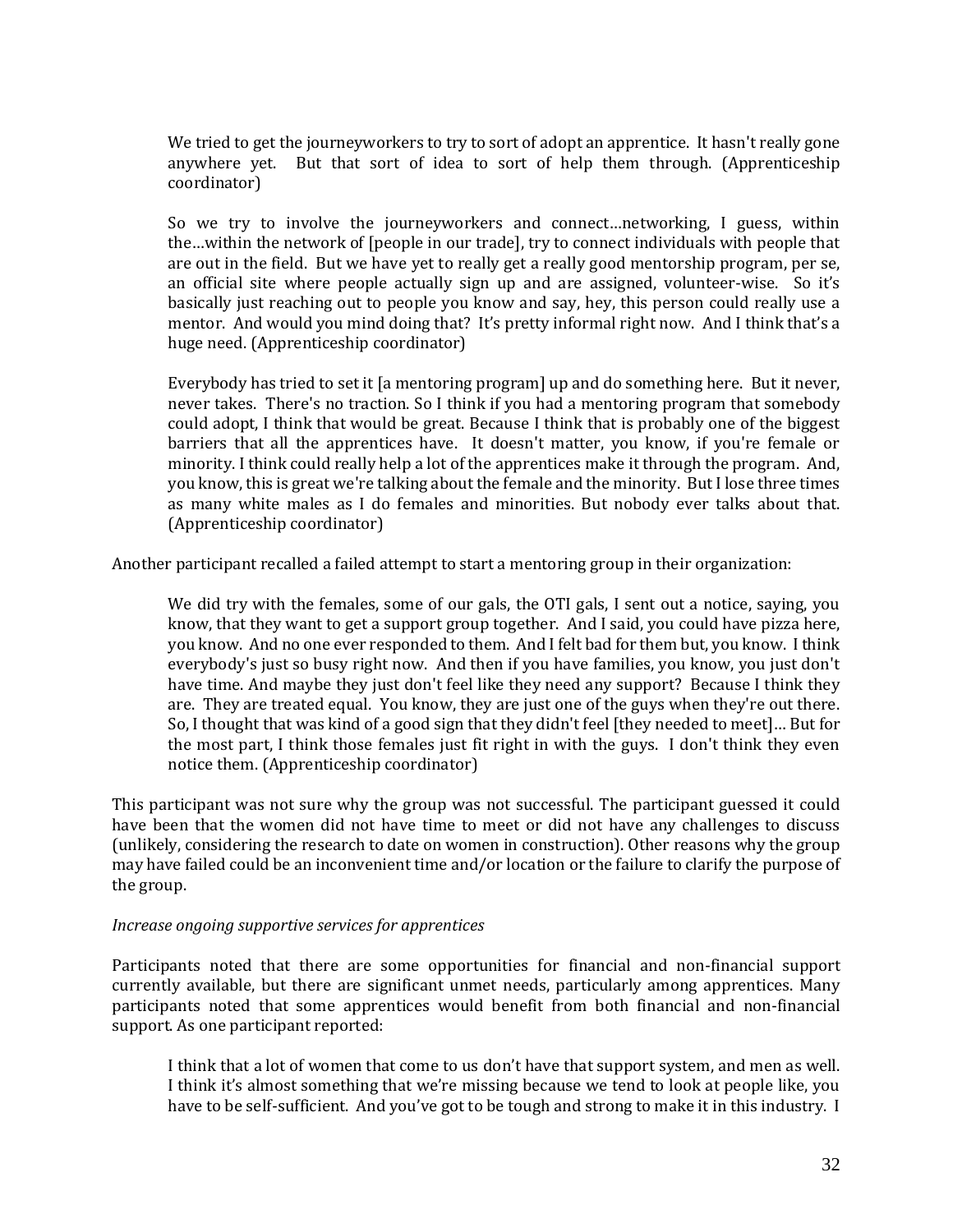mean, a lot of people come to us with a lot of baggage. And they don't know how to alleviate that, whether it's criminal background or whether it's mental or abuse, or whatever it is in their background. The system that we have right now is not there to support these people and succeed. So you give them a good job. You give them the opportunity. But if they don't have the support, they're going to fail. And it just kills me when I see that because where do I turn, you know? We don't have they system set up to support that. I think it would be huge and could make a big difference. (Apprenticeship coordinator)

Participants in both the apprenticeship coordinator interviews and the worker focus groups noted a variety of financial supportive services currently available to apprentices. These support services provide assistance with tools, clothing, and protective equipment, fuel assistance, per diem for out of town work, childcare subsidies, support for tuition and books for classes. The specific organizations mentioned include: BOLI/ODOT, WorkSource, Impact NW, Labor's Community Service Agency. Individual apprenticeship programs also provide some financial support. As one apprenticeship coordinator noted, "[We] help them with tuition, books and such, once they get in to ensure that it's not financial reasons that make them leave." Another participant noted stipends for travel to the classes required for the apprenticeship program.

As one participant noted, that there are currently support services but they are not available to all trades: "Support services, certainly. We definitely need more of those. There's a lot of support services for the highway trades. But there aren't really any for some of the other trades." (Apprenticeship coordinator)

Participants noted that the cost of housing was a challenge and thought some assistance could be helpful. As one participant suggested:

One thing that would be really amazing would be to have some type of transitional housing in place. I think, you know, not all the time, but oftentimes when young men and women, when they're making a change and they're coming into a career, sometimes it would be nice if they had the opportunity to get a hand up with that. And they may have to leave a situation that isn't ideal. And if we could have something in place that was run similar to the campus dorms where you had monitors and you had some structure there, and you had some support for them until they got to, you know, sixth or seventh term and were able to stand on their own two feet. I think this is really important now, especially with the increase in the rents across our area, to have some type of transitional housing would be great for them. I think that would be awesome. (Apprenticeship coordinator)

Several participants noted that having a driver's license was a barrier for some apprentices. One participant suggests some financial assistance for apprentices to get a license: "We have a lot of young men and women that they're trying to get their driver's license. And they don't have a car to go take their driving test with, you know? So, I mean, just some type of a mechanism in place where you could help fund a school and some instructors and things like that, so they could go through a driving school." (Apprenticeship coordinator)

Participants also noted that having reliable transportation was a barrier that could use some support. As one participant noted "Some type of funding in place to help them in those early years to be able to get car insurance and get a reliable car, and just get those things in place, that's going to help them survive those first couple years in the apprenticeship would be huge." (Apprenticeship coordinator)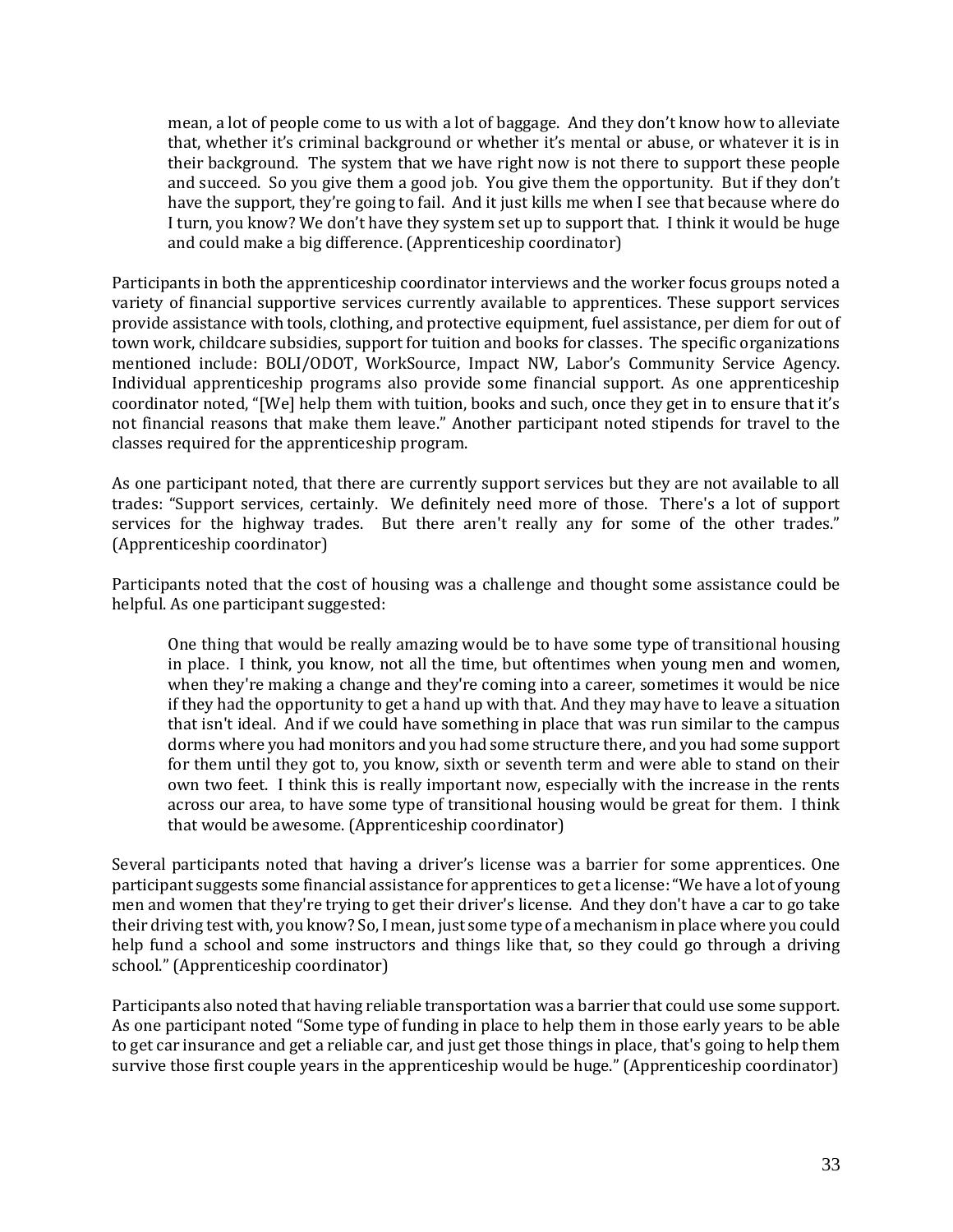Given issues with language that some apprentices experience, one participant suggested an English language class that focused on construction language: "Like regular ESL classes, conversational and that sort of stuff, is different, completely, than construction ESL and giving them the basic safety stuff that they need to be on that job site." (Apprenticeship coordinator)

Participants noted that both the cost and availability of childcare was a challenge for apprentices. Expanding access to childcare would reduce work/family conflict for parents in the trades. As one participant noted:

Childcare is a big issue because they're not usually provided for women in construction as far as the times that they need to be at work, whether it's really early in the morning or overtime, those kind of things. I think it's kind of punitive because the way childcare is set up, you know, most of them don't open up early enough. You'll have to get family members or friends to cover for you or drop your kids off, or whatever. And then if you have to work overtime, which you never know, right, based on what's going on on the job that day. And so you can't really preplan that. And most people, like most childcare that I've known, even for my own experience, if you're not there to pick up at a certain time, then it starts accruing like really high cost. And some don't offer it at all. So, it's real difficult. (Apprenticeship coordinator)

As another participant noted: "Well, daycare dollars is a huge thing. But hours of daycare don't match up and align with construction hours. That's a pretty big deal. I always envisioned like a multi-trade daycare center." (Apprenticeship coordinator) Several participants noted that a childcare center for parents working in the trades that was open 24 hours would be helpful.

Tradespeople with smaller bodies consistently noted that finding tools, clothing, and protective equipment that fit their bodies was a challenge. As one participant stated: "I can't find good small work gloves to save my life. And also, that's something my company could do better is they don't ever keep smalls in stock. So I have to buy my own gloves or I have to wear larges. And my paws are not going to fit a large." (Apprentice) Having appropriately sized tools and clothing on job sites is important for safety and productivity. It would also demonstrate organizational support for workers with smaller bodies.

### *Enforce contract goals, with consequences for non-compliance*

Several participants noted that contract goals were an important mechanism for ensuring that diverse workers were consistently employed, which promoted their retention in the trades. One participant noted that contract goals helped keep women in their trade employed:

[Apprentices] got laid off in September, and they didn't go back until June. So, it's a long time. But honestly, I think that the...the white males were actually more out of work than the females. Because the women that we have tend to stay busy with the contractors that they have. I think maybe that's to do with the goals that the employers have for the jobs that they're doing. We have some pretty good apprentice females too. And they're good workers. And so the employers like them and they keep them busy, so. (Apprenticeship coordinator)

Participants noted that there was not always a supply of diverse workers available to meet the needs of contracts with goals and that they can be challenging to enforce: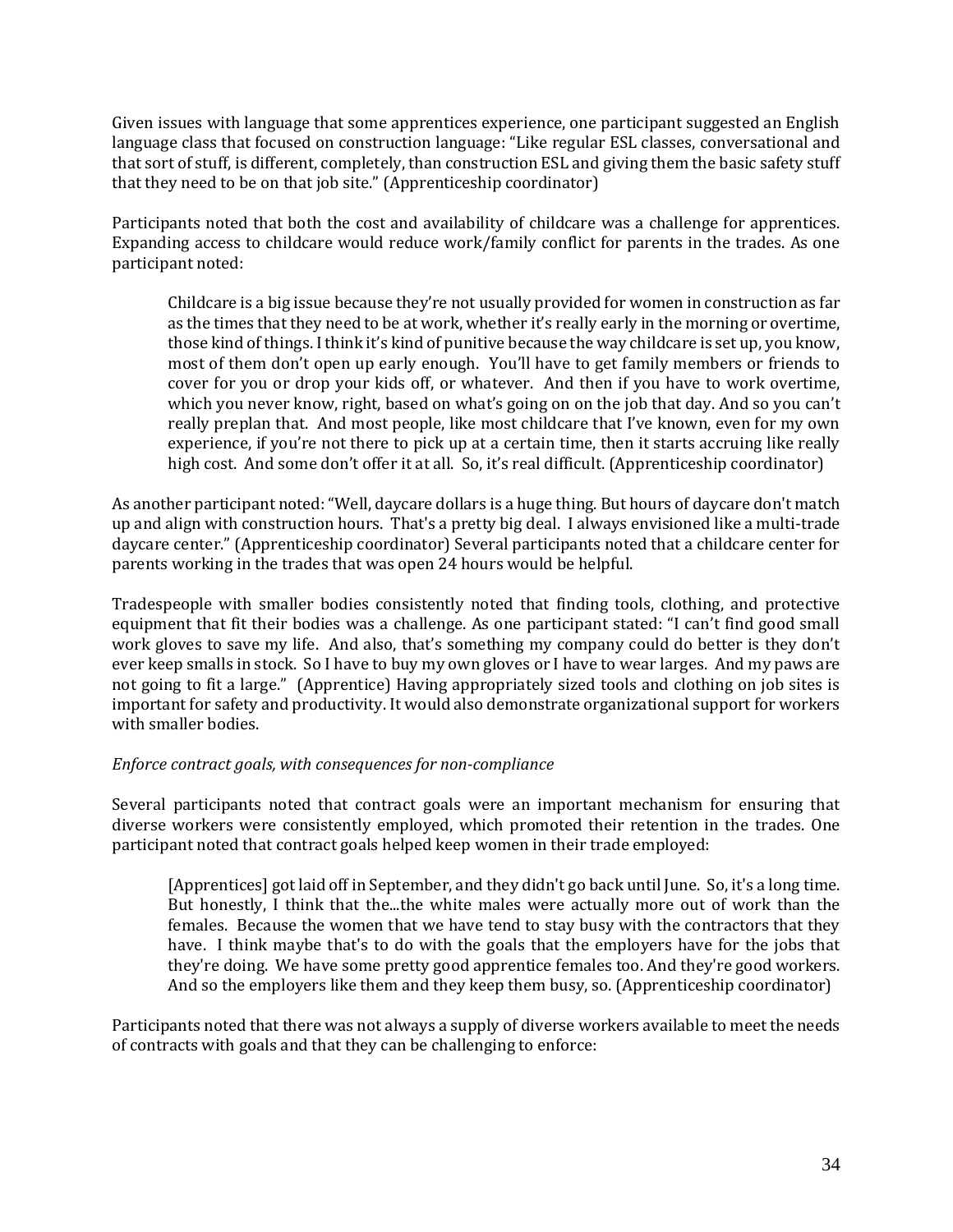I think it's great. I mean, they're always pushing to get higher numbers [of diverse workers]. And sometimes it's hard to get the numbers that we are required. They just don't seem to be there. (Foreman)

By requiring it means that we're going to get more workers. So sometimes employers don't do what they're supposed to. And that's why they have those oversight committees to check up on people. So I know it's for the right reason. It just, sometimes it's hard in the administration day to day. (Apprenticeship coordinator)

Several participants noted that contract goals had to be monitored and enforced to be effective. As participants stated:

If you have an apprenticeship requirement, for example, but then there's nobody policing that requirement, it really doesn't mean a whole lot. But if you have apprenticeship requirements that are enforced, and are policed, and then you put realistic goals in those apprenticeship requirements that reflect your diversity numbers, I think those two things in place will help. (Apprenticeship coordinator)

One of the things I can say is having the goals doesn't work if there's no penalty, no responsibility. There's contractors that are going to do it because it's the right thing. But they're few and far between. There's contractors that are going to do it the wrong way just because it saves them a dollar, and cover it up and hide it. So there has to be some reward for the people that are doing it correctly and some…something to inhibit people from not following it. (Apprenticeship coordinator)

I think the transparency data is really important. And I think having everyone at the table is going to be really important, as far as achieving diversity goals. (Apprenticeship coordinator)

Another participant noted that although contract goals may help individual women find work, they may unintentionally perpetuate negative attitudes within the industry. They may also not be successful in promoting long-term employment. As participants articulated:

And you know, sometimes it helps if there's some kind of requirement for females on the job. But that's not always the case. And you don't want it really to be you're hired as a women because you fill a number. (Apprenticeship coordinator)

I would say with the contractor buy-in [for contract goals], you also need like rank and file union membership buy-in. Because a lot of bitterness is generated. I just heard an apprentice yesterday ask me, "well, minorities get the advantage because, you know, there's these jobs that require people to hire them on these jobs. " And there's a lot of bitterness about that. And he was saying how he hears journeymen all the time complaining about it. And so I think that that harms the atmosphere on the job site and could potentially lead to resentment that these people are going to feel. I felt the brunt of it when I was working out in the field. (Apprenticeship coordinator)

Putting those goals out there. I hate to see somebody get hired onto a construction site, just for that one job. And then after the jobs end, and their job's, you know, their career is gone. They just, they don't move on to the next job. So that, that's, that's a struggle with that whole, you know, putting numbers on things. We want to see the best for each person that goes through the program or journey level worker from start to finish. And that's their whole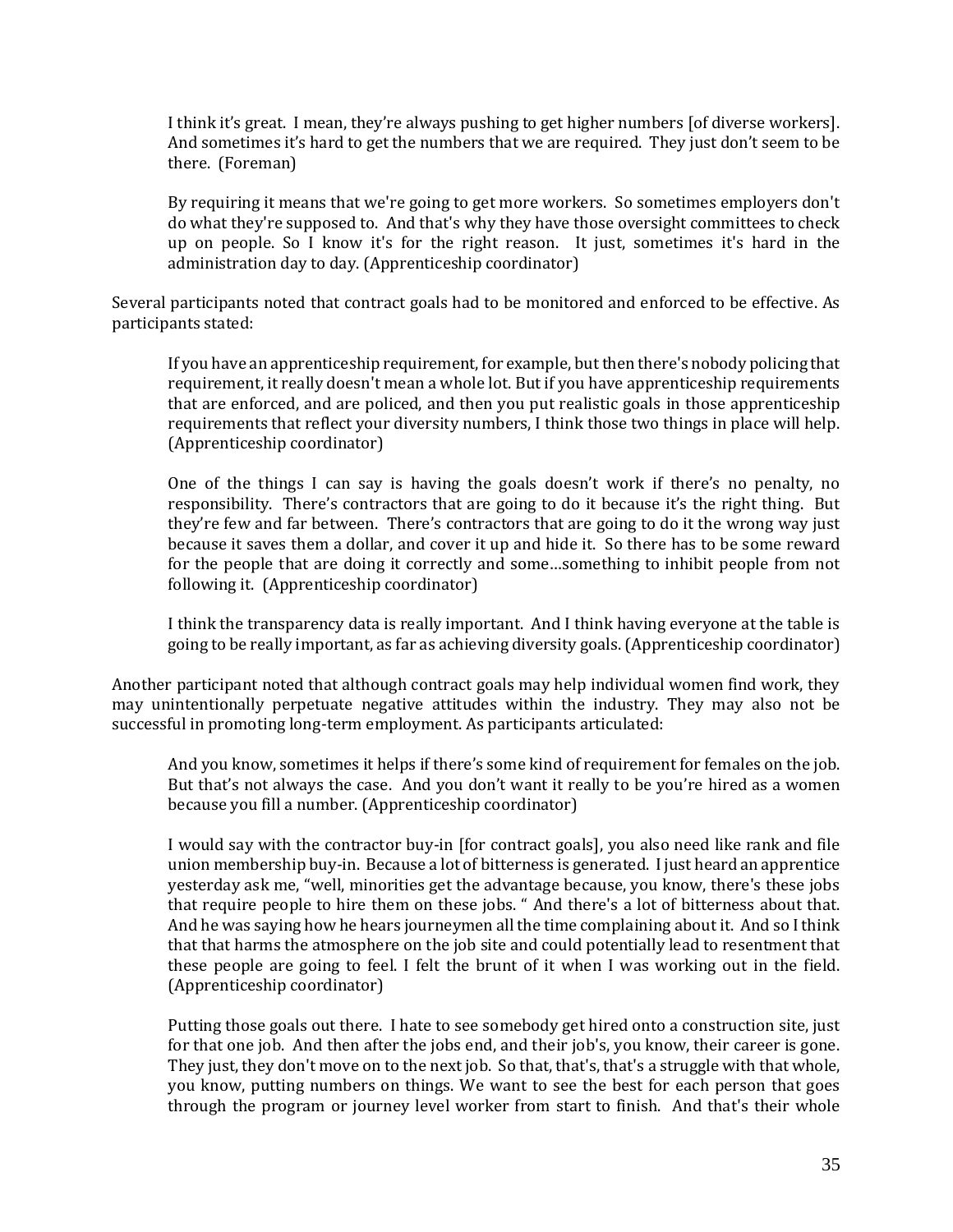career of, you know, twenty to thirty years, not necessarily a six-month job that's requiring, you know, a woman or person of color on that one job. (Apprenticeship coordinator)

One apprenticeship coordinator noted that some contractors will pay apprentices wages but not have them work on the job site. As this apprenticeship coordinator reported "Oh, yeah, I've had my contractor call me that, tell me that. He said, 'I will pay him to sit home for two weeks so that I don't get fined.'"

Another participant noted that contractors who continually fail to meet diverse workforce goals should not be awarded future projects. As they stated:

If a contractor doesn't have a good track record in the past, why are we letting them on projects time and time again? It all comes down to the mighty dollar. If you're going to hit these goals that you're trying to achieve, it can't always be about the dollar. It's got to be about the people. (Apprenticeship coordinator)

A minority of participants were frustrated with contract goals because they perceived that they were unable to meet them. As one participant noted:

I know the City of Portland thinks they're doing us a favor saying they need twenty percent apprentices, and it's not helping apprenticeship at all. Not with the programs I have. Because we don't have females in [our] program. And, you know, we're not going to just find them out of the clear blue just because they need twenty percent for a job. So, I just think that's silly that they do that. (Apprenticeship coordinator)

In particular, the non-union Apprenticeship programs felt opposed to contract goals, and that they have not been included in these policies to date, and that it limits individual choice:

Because that was the first thing that popped into my mind. That targets. To me… Okay, I'm going to sound really not very educated. But we have freedoms in the Country that we live in. So you have a freedom to own a business and run it the way that you want to run it. And to have this kind of over-site squishes the freedom out…if you're a woman and you want to work construction because you have skill and you…you visualize how to make something…I mean, that's an individual gifting and design of a person. I think it's in your DNA. And if construction fits that, then you go for it, you know. Same thing if you're a minority of any kind. I think it's people, their own individual what they want to that's either going to propel them forward into the career of construction of not, you know…And I still feel like a lot of this is targeted. And it really is up to the individual, anymore, what they want to do with their life. There are so many possibilities. And I just don't know that it should always be on the contractor or the training program, or whatever, to… We need to do our job in educating everyone, as a whole. (Apprenticeship coordinator)

Several participants reflected on opportunities to promote diversity in the trades through local hiring requirements in contracts. As one participant argued:

I always think, you know, this is taxpayer money. We're investing in our youth and our community and giving people good jobs. That money is going to come right back into our community, right? I mean, why do we accept the low bid from an out-of-State contractor that brings in their own workforce and takes it all out? It's just nuts. (Apprenticeship coordinator)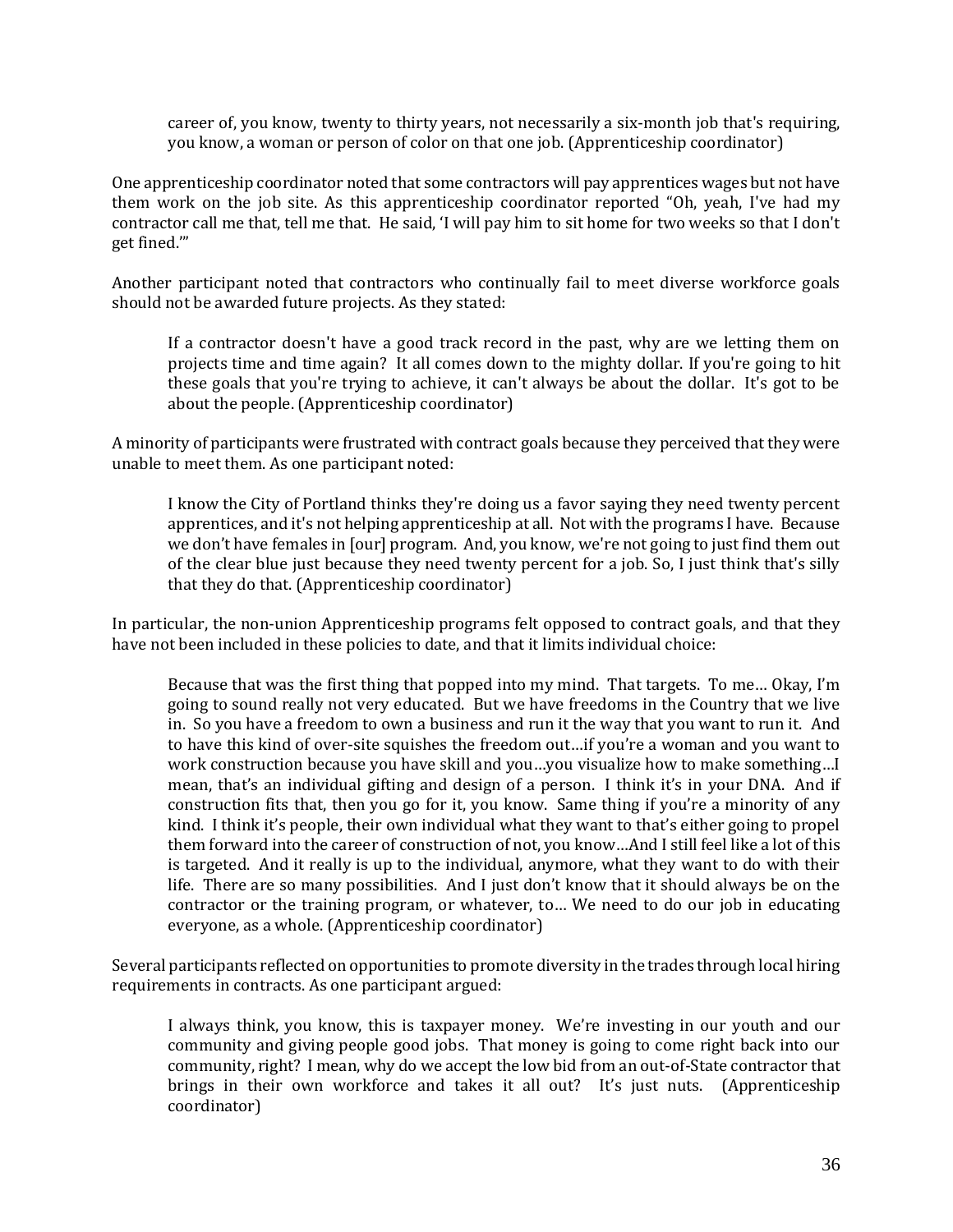This participant went on to compare bidding in Oregon to Seattle, where the City has implemented a priority hiring program to ensure local residents are hired on City projects. Another apprenticeship coordinator noted challenges in the past with dispatching workers when there are residential or income goals: "there are several jobs that you have to live in a zip code. You have to make less than a certain amount of money. Those are extremely challenging for dispatchers to fill."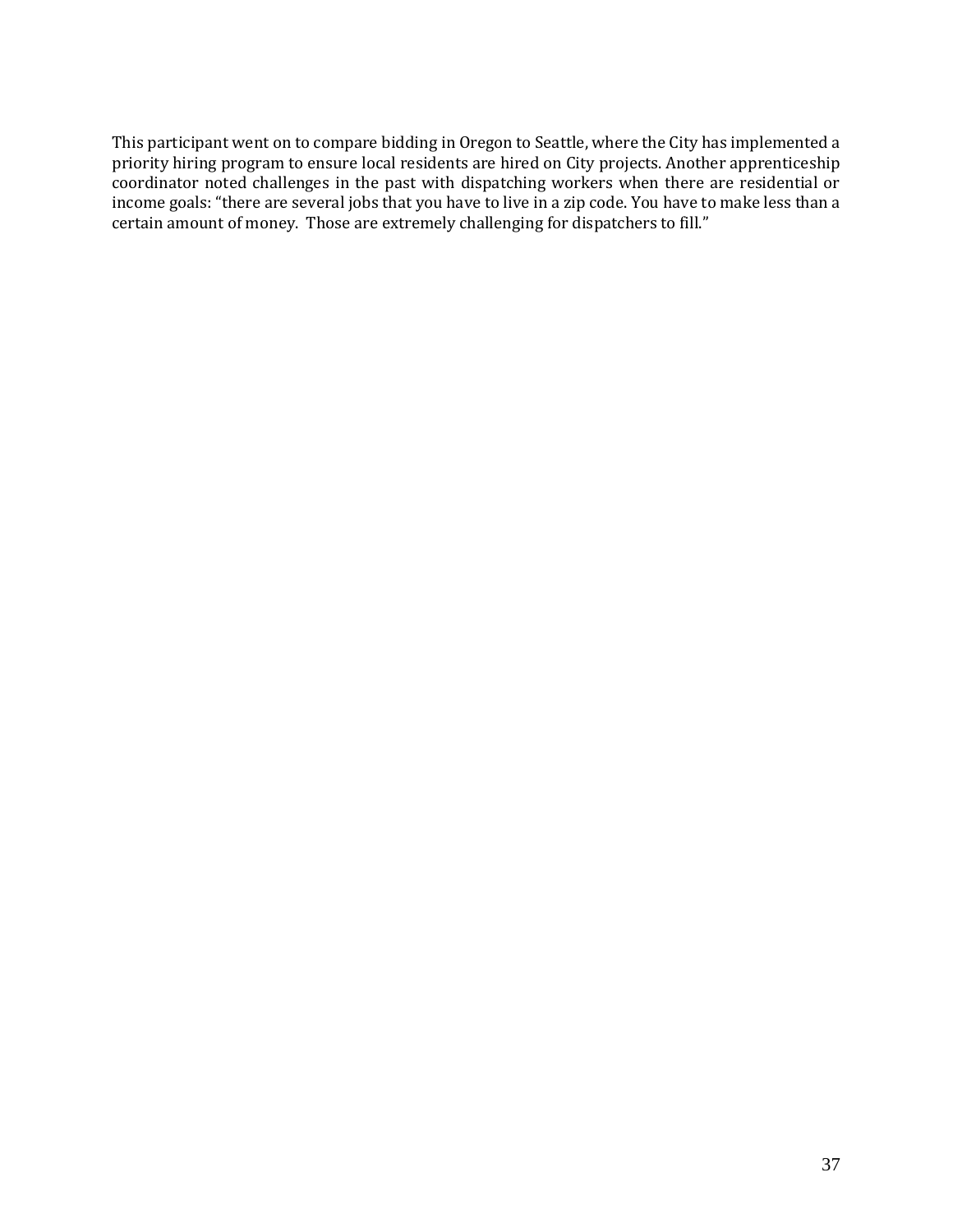|                                 | Number         | Percent        |
|---------------------------------|----------------|----------------|
| Focus group                     |                |                |
| Foremen                         | 6              | 24             |
| Oregon Tradeswomen              | 11             | 44             |
| <b>Constructing Hope</b>        | 8              | 32             |
| Current position                |                |                |
| Foremen/superintendent/VP       | 6              | 24             |
| Apprentice                      | 16             | 64             |
| <b>Other</b>                    | 3              | 12             |
| Trade (apprentices only)        |                |                |
| Carpenter                       | 5              | 20             |
| <b>Heavy Equipment Operator</b> | $\mathbf{1}$   | 4              |
| Inside Electrician              | $\mathbf{1}$   | 4              |
| Ironworker                      | $\mathbf{1}$   | $\overline{4}$ |
| Laborer                         | $\overline{4}$ | 16             |
| Pile driver                     | $\mathbf{1}$   | 4              |
| Pipefitter                      | $\overline{1}$ | 4              |
| Plumber                         | $\mathbf{1}$   | 4              |
| Sheet metal                     | $\overline{1}$ | 4              |
| Gender                          |                |                |
| Male                            | 10             | 40             |
| Female                          | 14             | 56             |
| Non-binary                      | $\mathbf{1}$   | 4              |
| Transgender                     |                |                |
| Yes                             | $\overline{2}$ | 8              |
| N <sub>o</sub>                  | 22             | 88             |
| No answer                       | $\mathbf{1}$   | 4              |
| Race/ethnicity                  |                |                |
| White                           | 10             | 40             |
| African American                | 8              | 32             |
| Latinx                          | 3              | 12             |
| Multiracial                     | 4              | 16             |
| Sexual identity                 |                |                |
| LGBTQ                           | 8              | 32             |
| Straight                        | 16             | 64             |
| No answer                       | $\mathbf{1}$   | 4              |
| Age                             |                |                |
| Average age                     | 35             |                |
| Age range                       | 26-56          | --             |
| Total participants              | 25             |                |

# **Appendix: Focus group participants**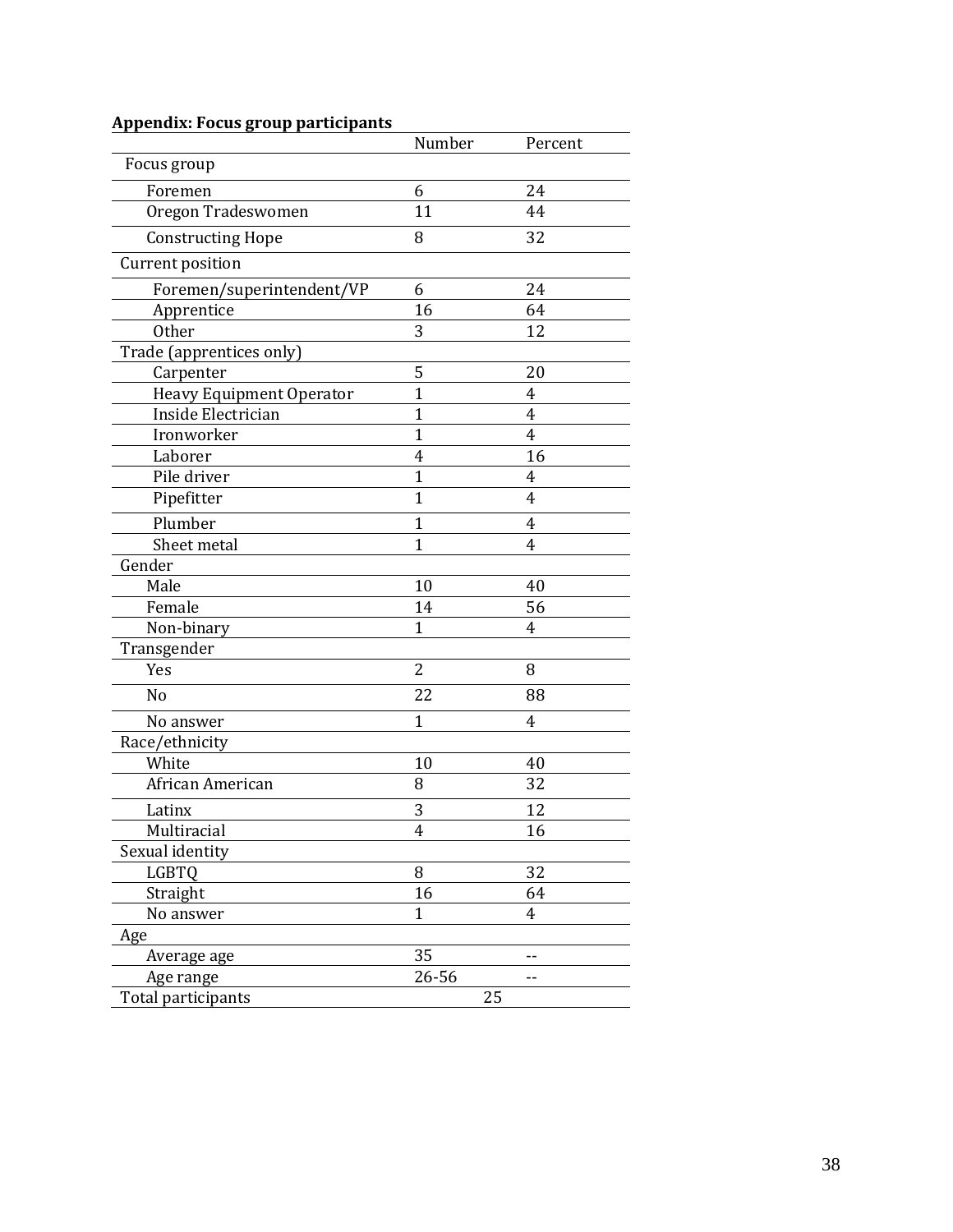|  |  | Appendix: Training Programs Interview Participants |  |
|--|--|----------------------------------------------------|--|
|  |  |                                                    |  |

| <b>Organization</b>                                | <b>Contact name</b>                          | Union/Nonunion/<br><b>Mixed</b> | Contact                   |
|----------------------------------------------------|----------------------------------------------|---------------------------------|---------------------------|
| AREA I HVAC JATC                                   | KATRINA CLOUD, DIRECTOR                      | $\mathbf N$                     | Interviewed               |
| OR & SW-WA SPRINKLER FITTERS JATC                  | KATRINA CLOUD, DIRECTOR                      | $\mathbf N$                     | Interviewed               |
| OR COLUMBIA TILE TRADES JATC                       | KATRINA CLOUD, DIRECTOR                      | $\mathbf N$                     | Interviewed               |
| OR SW-WA MASON TRADES JATC                         | Shawn Lenczowski - Mason<br><b>Trades TC</b> | $\mathbf U$                     | Interviewed               |
| OR/COLUMBIA HEAVY EQUIP OPERATOR<br><b>JATC</b>    | KATRINA CLOUD, DIRECTOR                      | $\mathbf N$                     | Interviewed               |
| OREGON COLUMBIA LABORERS JATC                      | KATRINA CLOUD, DIRECTOR                      | $\mathbf N$                     | Interviewed               |
| OREGON COLUMBIA MASONS TATC                        | KATRINA CLOUD, DIRECTOR                      | $\mathbf N$                     | Interviewed               |
| OREGON TEST, ADJUST & BALANCE JATC                 | KATRINA CLOUD, DIRECTOR                      | $\mathbf N$                     | Interviewed               |
| Oregon Tradeswomen                                 | Kelly Kupcak, Executive<br>Director          | N/A                             | Provided written comments |
| OREGON/COLUMBIA CARPENTERS JATC                    | KATRINA CLOUD, DIRECTOR                      | $\mathbf N$                     | Interviewed               |
| PCC Swan Island Pre-apprenticeship                 | Emma Gray, Apprenticeship                    | N/A                             | Interviewed               |
| <b>SHEET METAL JATC</b>                            | KATRINA CLOUD, DIRECTOR                      | $\mathbf N$                     | Interviewed               |
| AREA I INSIDE ELECTRICAL JATC                      | <b>IRENE WEBER</b>                           | $\mathbf N$                     | Interviewed               |
| <b>AREA I PAINTERS JATC</b>                        | <b>MARIANNE CARLEY</b>                       | $\overline{N}$                  | Interviewed               |
| <b>AREA I PLUMBERS JATC</b>                        | <b>MARIANNE CARLEY</b>                       | $\mathbf N$                     | Interviewed               |
| AREA I SIGN INSTALLERS JATC                        | <b>MARIANNE CARLEY</b>                       | $\mathbf N$                     | Interviewed               |
| LTD ENERGY TECHNICIANS JATC                        | Bridget Quinn-NECA-IBEW                      | $\mathbf U$                     | Interviewed               |
| NECA-IBEW ELECTRICAL JATC                          | Bridget Quinn-NECA-IBEW                      | $\mathbf U$                     | Interviewed               |
| OR & SW-WA FLOOR COVERING JATC                     | John Lawson-<br><b>APPRENTICESHIP</b>        | U                               | Interviewed               |
| OR SW-WA GLAZR ARCH METL GLASS<br><b>WRKR JATC</b> | Craig Feely - Glaziers Training<br>Center    | $\mathbf U$                     | Interviewed               |
| OR SW-WA HEAT/FROST INSUL/WRKRS<br><b>JATC</b>     | Dave Gamble, COORD LOCAL<br>36               | $\mathbf U$                     | Interviewed               |